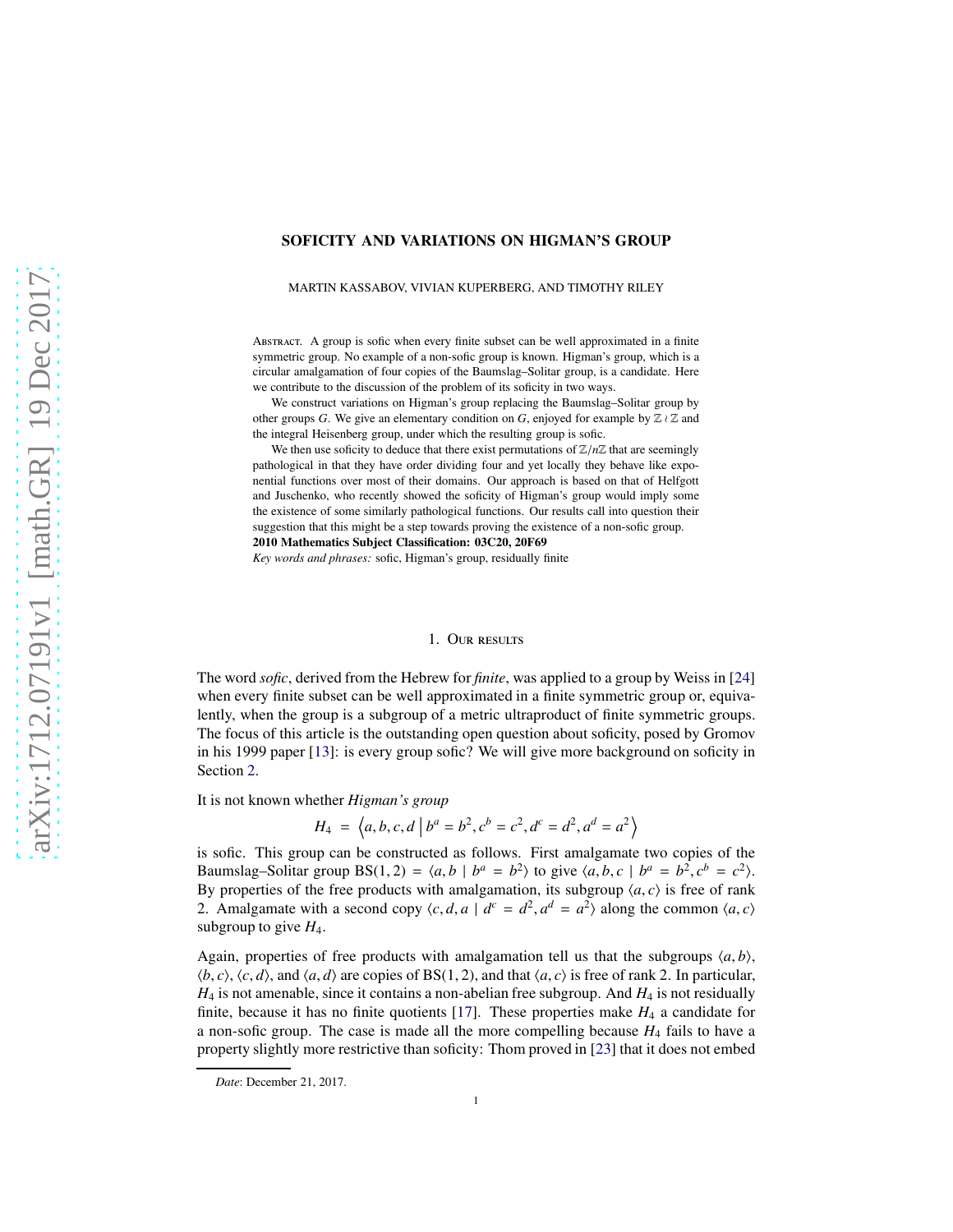into a metric ultraproduct of finite groups with a commutator-contractive invariant length function.

The building blocks for our variations on Higman's group (explored in more detail in Sec-tion [3\)](#page-5-0) are a group *G*, subgroups *A* and *B*, an isomorphism  $\phi : B \to A$ , and a  $k \in \mathbb{N}$ . For  $1 \leq i \leq k$ , let  $G_i$  be copies of  $G$ , let  $A_i, B_i \leq G_i$  be copies of its subgroups  $A$  and  $B$ , and let  $\phi_i : B_i \to A_{i+1}$  (indices mod *k*) be the map naturally induced by  $\phi$ . We define

$$
\overline{\text{Hig}}_k(G,\phi) := \langle G_1,\ldots,G_k \mid b_i = \phi_i(b_i) \text{ for all } i \text{ and all } b_i \in B_i \rangle,
$$

which is *k* copies of *G* assembled in a cyclic analog of a free product with amalgamation. If  $G = BS(1, 2) = \langle a, b | b^a = b^2 \rangle$  and  $\phi : \langle b \rangle \rightarrow \langle a \rangle$  maps  $b \mapsto a$ , then  $\overline{Hig}_4(G, \phi) = H_4$ .

Next we define

$$
\mathrm{Hig}_k(G,\phi) := \langle G,t \mid t^k = 1, \ b^t = \phi(b); \forall b \in B \rangle,
$$

a semi-direct product of  $\text{Hig}_k(G, \phi)$  with a cyclic group of order *k*. The index of  $\text{Hig}_k(G, \phi)$ in  $\text{Hig}_k(G, \phi)$  is *k*, so one is sofic if and only if the other is; see [\[21\]](#page-26-4).

(Monod has generalized Higman's construction in a different direction in [\[20\]](#page-26-5).)

In contrast to *H*4, we can often prove soficity for these groups. Indeed, in many cases they are residually solvable, and so sofic. We will prove in Section [4:](#page-7-0)

<span id="page-1-2"></span>**Theorem 1.1.** *Suppose G is a residually solvable group and*  $\phi$  *is an isomorphism B*  $\rightarrow$  *A between subgroups A, B*  $\le$  *G. Suppose there exists a group homomorphism*  $\pi$  : *G*  $\rightarrow$  *A*  $\times$  *B such that*  $\pi(a) = (a, 1)$  *for all*  $a \in A$  *and*  $\pi(b) = (1, b)$  *for all*  $b \in B$ *. Then*  $\text{Hig}_k(G, \phi)$  *and*  $\text{Hig}_k(G, \phi)$  *are residually solvable for all*  $k \geq 4$ *.* 

Examples of *G* admitting such a  $\pi$  include  $\mathbb{Z}^2 = \langle a, b \mid ab = ba \rangle$ , the three-dimensional integral Heisenberg group  $H = \langle a, b \mid [a, [a, b]] = [b, [a, b]] = 1 \rangle$ ,  $\mathbb{Z} \wr \mathbb{Z} = \langle a \rangle \wr \langle b \rangle$ , and the free metabelian group on two generators *a* and *b* (all with  $A = \langle a \rangle$ ,  $B = \langle b \rangle$ , and  $\phi : b \mapsto a$ ). There is no such  $\pi$  for BS(1, 2) =  $\langle a, b \mid a^b = a^2 \rangle$ . See Examples [4.1](#page-7-1) for details.

With a view to showing that  $H_4$  is not sofic, Helfgott and Juschenko proved:

<span id="page-1-1"></span>**Theorem 1.2** (Helfgott–Juschenko [\[16\]](#page-26-6)). *If Higman's group H<sub>4</sub> is sofic, then for all*  $\epsilon > 0$ *there exists*  $N \in \mathbb{N}$ *, such that for all odd n > N there exists*  $f \in Sym(\mathbb{Z}/n\mathbb{Z})$  *of order dividing* 4 *with*  $f(x + 1) = 2f(x)$  *for at least*  $(1 - \varepsilon)n$  *elements*  $x \in \mathbb{Z}/n\mathbb{Z}$ *.* 

The *f* of Helfgott and Juschenko's theorem behave locally like an exponential function over most of  $\mathbb{Z}/n\mathbb{Z}$  but nevertheless are permutations of order dividing four. They gave a heuristic argument as to why such *f* are unlikely to exist, based on the assumption that these two properties are independent (an intuition that they backed up with comparisons to prominent conjectures in analytic number theory). In Section [7](#page-24-0) we give further analysis as to why one might have expected such *f* not to exist.

Since Helfgott and Juschenko's paper first appeared (as a preprint on the arXiv in December 2015) doubt has been cast on this intuition by the following two very similar theorems.

<span id="page-1-0"></span>**Theorem 1.3.** *For all*  $\varepsilon > 0$  *and all*  $k \geq 3$ *, there exists*  $N \in \mathbb{N}$  *such that for all coprime integers m and n with n* > *N and*  $\ln \ln n$  < *m* <  $\ln n$ *, there exists f*  $\in$  Sym( $\mathbb{Z}/n\mathbb{Z}$ *) of order dividing k with*  $f(x + 1) = mf(x)$  *for at least*  $(1 - \varepsilon)n$  *values of*  $x \in \mathbb{Z}/n\mathbb{Z}$ .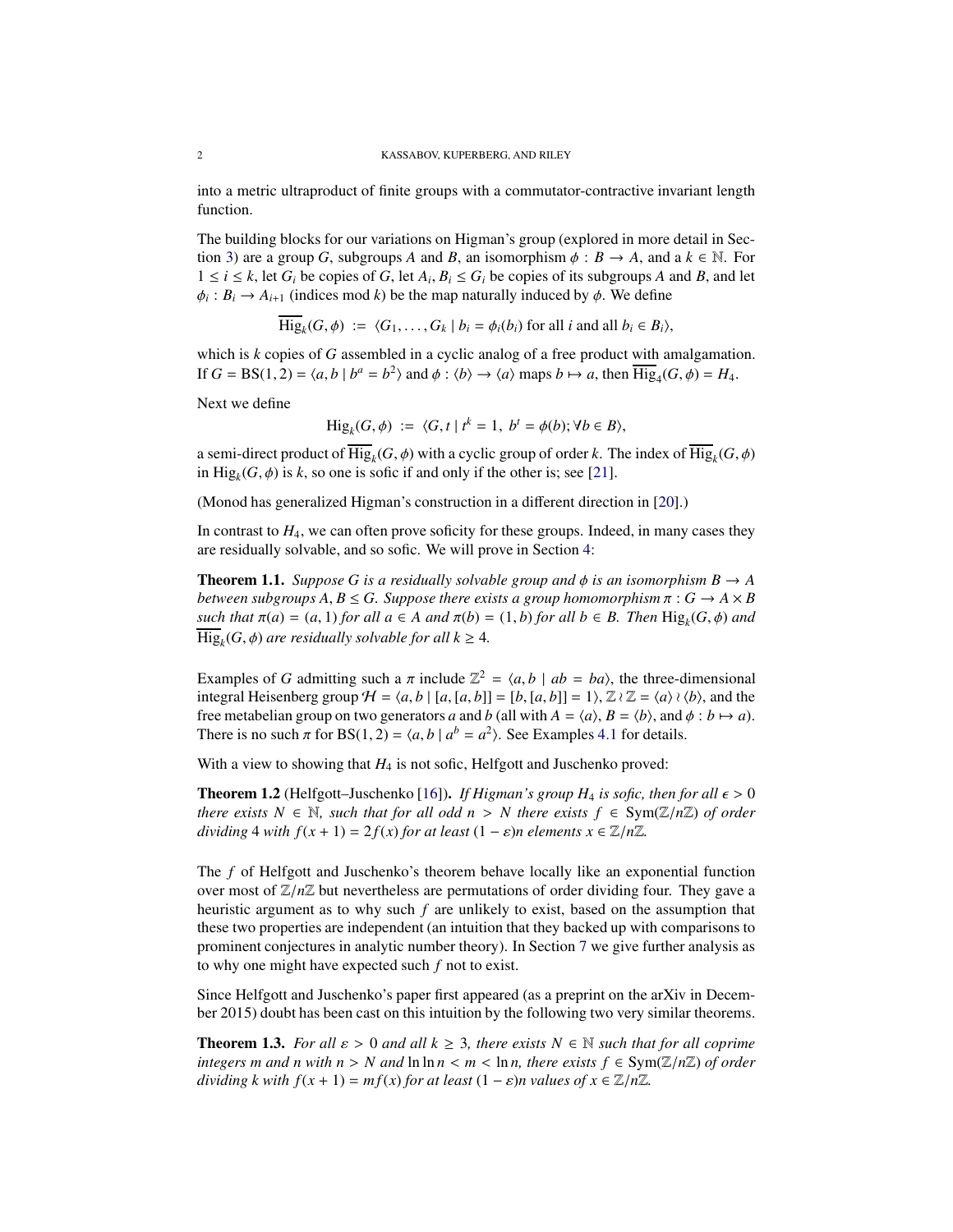<span id="page-2-0"></span>**Theorem 1.4** (Helfgott–Juschenko [\[16\]](#page-26-6), also Glebsky [\[11\]](#page-26-7)). *For all m > 2 and all*  $\varepsilon$  > 0, *there exists C such that for all n* > *C coprime to m, there exists*  $f \in Sym(\mathbb{Z}/n\mathbb{Z})$  *of order dividing* 4 *with*  $f(x + 1) = mf(x)$  *for at least*  $(1 - \varepsilon)n$  *values of*  $x \in \mathbb{Z}/n\mathbb{Z}$ *.* 

Theorems [1.3](#page-1-0) and [1.4](#page-2-0) both run counter to Helfgott and Juschenko's heuristics. (However, neither theorem addresses the case  $m = 2$  directly, so the existence of the functions  $f$  of Helfgott and Juschenko's theorem remains open.)

We will prove Theorem [1.3](#page-1-0) in Section [6.4.](#page-21-0) It will be apparent there that we could replace ln ln *n* and ln *n* with other functions.

Theorems [1.2–](#page-1-1)[1.4](#page-2-0) all arise from a relationship between soficity and the existence of particular permutations of  $\mathbb{Z}/n\mathbb{Z}$  set out in Theorem [1.5](#page-2-1) below, which is a generalization of a result of Helfgott and Juschenko [\[16\]](#page-26-6). In the case of Theorem [1.2,](#page-1-1) soficity of *H*<sup>4</sup> is a hy-pothesis. For Theorem [1.3,](#page-1-0) we use the soficity of  $\text{Hig}_4(\mathbb{Z} \wr \mathbb{Z})$  established as a consequence of Theorem [1.1.](#page-1-2) Theorem [1.4](#page-2-0) uses a theorem of Glebsky [\[11\]](#page-26-7) which says that for  $m \geq 3$ ,  $\text{Hig}_{4}(\text{BS}(1,m))$  has sofic quotients into which  $\text{BS}(1,m)$  embeds.

<span id="page-2-1"></span>**Theorem 1.5.** *Suppose G is a group,*  $\phi$  *is an isomorphism B*  $\rightarrow$  *A between subgroups*  $A, B \le G$ , and  $k \ge 1$  *is an integer. The following two conditions are equivalent.* 

- <span id="page-2-2"></span>*(1)*  $\text{Hig}_k(G, \phi)$  has a sofic quotient Q such that the composition  $G \to \text{Hig}_k(G, \phi) \to Q$ *is injective.*
- <span id="page-2-3"></span>*(2) Sofic approximations of G exist for which there are permutations of order dividing k that almost conjugate the action of A to the action of B.*

<span id="page-2-4"></span>*If G is amenable, then these are also equivalent to:*

*(3) For all sofic approximations of G into su*ffi*ciently large symmetric groups, there are permutations of order dividing k which almost conjugate the action of A to the action of B.*

We will present a precise version of this theorem in Section [5.](#page-10-0)

The natural map  $G \to \text{Hig}_k(G, \phi)$  employed in *[\(1\)](#page-2-2)* can fail to be injective. Indeed, it is rarely injective when *k* is 1 or 2. The case  $k = 3$  is delicate. As for when  $k \ge 4$ , in Lemma [3.3](#page-6-0) we will give sufficient conditions for injectivity and in Example [3.2](#page-6-1) will show that injectivity can fail.

We will prove Theorem [1.5](#page-2-1) in Section [5,](#page-10-0) building on the arguments in [\[16\]](#page-26-6). The equivalence between Conditions *[\(1\)](#page-2-2)* and *[\(2\)](#page-2-3)* is analogous to that between the two definitions of soficity outlined at the start of this article—see Proposition [2.2.](#page-4-0) The idea behind the implication  $(2) \Rightarrow (1)$  $(2) \Rightarrow (1)$  $(2) \Rightarrow (1)$  is that the sofic approximations together with the almost-conjugating functions can be assembled into a homomorphism from  $\text{Hig}_k(G, \phi)$  to an ultraproduct of finite symmetric groups with image *Q*. For the implication  $(1) \Rightarrow (2)$  $(1) \Rightarrow (2)$  $(1) \Rightarrow (2)$ , we obtain the requisite sofic approximation of  $S \subseteq G$  and the almost-conjugating permutation from a sofic approximation for the image in *Q* of a suitably constructed finite subset  $S' \subseteq \text{Hig}_k(G, \phi)$ with  $S \cup \{t\} \subseteq S'$ .

The equivalence of  $(3)$  is significantly more complicated. The additional assumption that the group *G* is amenable gives better control of the sofic approximations. The key result is a theorem which is due to Helfgott and Juschenko [\[16\]](#page-26-6) in the form we will use and has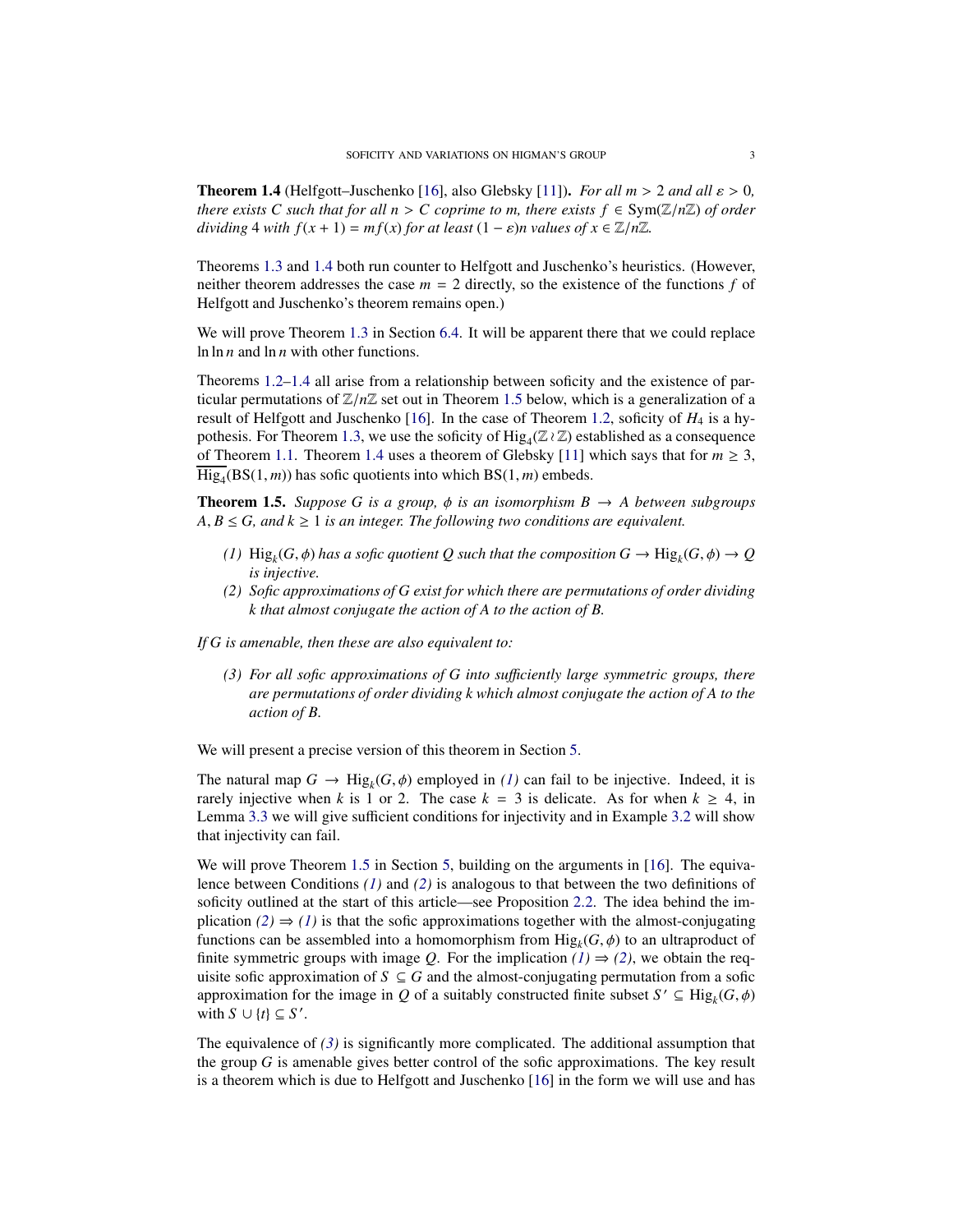origins in Elek and Szabo [\[9\]](#page-26-8) and Kerr and Li [\[19\]](#page-26-9). It spells out a manner in which any two sofic approximations of an amenable group are almost conjugate.

In Section [6](#page-16-0) we give applications of Theorem [1.5.](#page-2-1) We look at  $G = \mathbb{Z}^2 = \langle a, b \mid ab = ba \rangle$  and  $\phi : b \mapsto a$ , which we view as an introductory example—in this case, Hig<sub>k</sub>( $G, \phi$ ) will be a right-angled Artin group. We review the case of  $G = BS(1, m) = \langle a, b \mid a^b = a^m \rangle$  addressed by Helfgott and Juschenko and by Glebsky, where soficity of Hig*<sup>k</sup>* (*G*, φ) remains unknown for  $m \ge 2$ . We present our most novel applications which are when *G* is the 3-dimensional integral Heisenberg group  $H$ , or  $\mathbb{Z} \wr \mathbb{Z}$ , or the free metabelian group M on two generators. In these cases,  $\text{Hig}_k(G, \phi)$  will be sofic by Theorem [1.1.](#page-1-2) We explain how the  $G = \mathbb{Z} \wr \mathbb{Z}$  case leads to Theorem [1.3.](#page-1-0)

We do not know how to construct functions *f* explicitly satisfying the conditions of Theorems [1.3](#page-1-0) or [1.4.](#page-2-0) In principle one could follow the constructions in the proofs, however this would require constructing several Følner sets for *G* and switching between sofic approximations several times. (In the case of Theorem [1.3,](#page-1-0) where the quotients could be taken to be the metabelian groups of Proposition [4.6,](#page-9-0) sofic approximations could be constructed explicitly; for Theorem [1.4](#page-2-0) the quotients are residually nilpotent and constructing explicit sofic approximations is again possible, but significantly more difficult.) It seems unlikely that this will lead to an enlightening description of *f* .

By the same token, we do not know how *C* and *N* depend on  $\varepsilon$  in Theorems [1.2](#page-1-1)[–1.4.](#page-2-0) One could obtain explicit estimates from our proofs, but they will be very weak. We give some examples in Remarks [6.3,](#page-17-0) [6.6,](#page-18-0) and [6.15.](#page-21-1) Sufficiently strong estimates (which may well not exist) could have important applications, including a proof that Higman's group *H*<sup>4</sup> is sofic.

### 2. SOFICITY

<span id="page-3-0"></span>The *normalized Hamming distance d* on the symmetric group Sym(*n*) is

$$
d(\rho, \sigma) = \frac{1}{n} |\{1 \le i \le n \mid \rho(i) \ne \sigma(i)\}|.
$$

This metric is invariant under both the left and right action of Sym(*n*)—i.e.,

$$
d(\rho, \sigma) = d(\tau \rho \tau', \tau \sigma \tau')
$$

for all  $\rho$ ,  $\sigma$ ,  $\tau$ ,  $\tau' \in \text{Sym}(n)$ . It follows that:

<span id="page-3-1"></span>**Lemma 2.1.** *For*  $\sigma$ ,  $\tau$ ,  $\mu$ ,  $\sigma$ <sub>1</sub>, ...,  $\sigma$ <sub>*m*</sub>  $\in$  Sym(*n*)*,* 

- (i)  $d(\mathrm{id}, \sigma_1 \cdots \sigma_m) \leq \sum_{i=1}^m d(\mathrm{id}, \sigma_i)$ ,
- (ii)  $d(\tau^{-1}\sigma\tau, id) = d(\sigma, id)$ ,
- (iii)  $d(\tau^{-1}\sigma\tau, \mu^{-1}\sigma\mu) \leq 2d(\tau, \mu)$ .

For  $n \in \mathbb{N}$ ,  $\delta > 0$ , and *S* a finite subset of a group *G*, an  $(S, \delta, n)$ *-approximation* is a map  $\psi$ :  $G \rightarrow \text{Sym}(n)$  such that

- $\cdot$  *d*( $\psi(g)\psi(h), \psi(gh)$ ) <  $\delta$  for all  $g, h \in S$  such that  $gh \in S$ , and
- $\cdot$  *d*( $\psi$ (*g*), id) > 1 − δ for all *g* ∈ *S* \ {*e*}.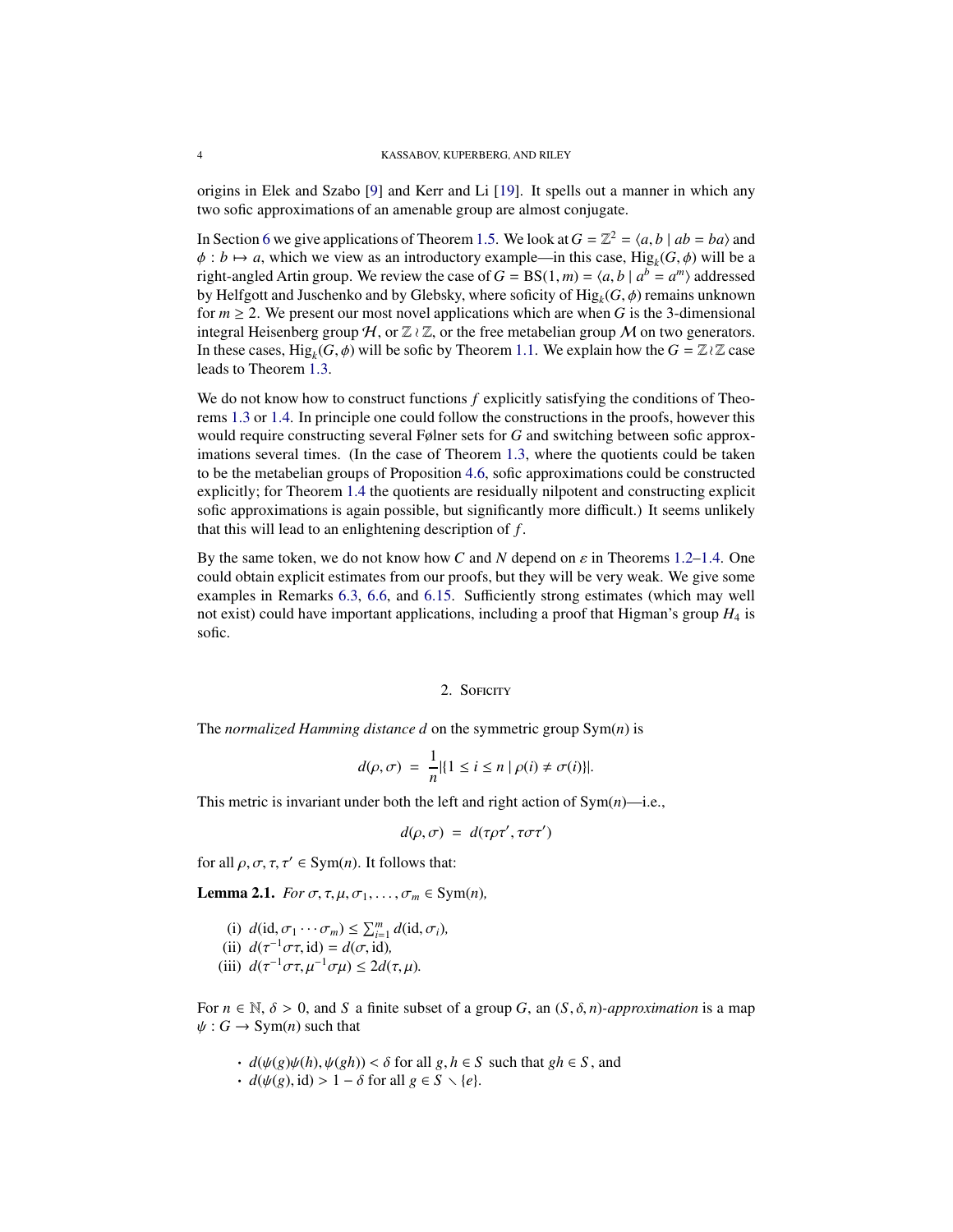(That  $\psi$  is defined on all of *G*, instead of just on *S*, is a technical convenience. Its values on  $G \setminus S$  are irrelevant to the definition.)

A *filter*  $\mathcal F$  on a set *I* is a nonempty set of subsets of *I* such that  $\emptyset \notin \mathcal F$ ; for all  $U, V \in \mathcal U$ , *U* ∩ *V* ∈  $\mathcal{F}$ ; and if *U* ∈  $\mathcal{F}$  and *U* ⊆ *V*, then *V* ∈  $\mathcal{F}$ . An *ultrafilter* **U** on *I* is a maximal filter; equivalently, for all  $U \subseteq I$ , either  $U \in \mathcal{U}$  or  $(I \setminus U) \in \mathcal{U}$ .

Suppose U is an ultrafilter on a set *I*. To each  $i \in I$  associate some  $n_i \in \mathbb{N}$ . For  $x = (x_i)_{i \in I}$ and  $y = (y_i)_{i \in I}$  in the direct product  $\prod_{i \in I} \text{Sym}(n_i)$ , we write  $x \approx_{\mathcal{U}} y$  when  $\{i \in I \mid d(x_i, y_i)$  $\delta$   $\in \mathcal{U}$  for all  $\delta > 0$ . Let id =  $(id_{n_i})_{i \in I}$ . Define  $\mathcal{N} := \{x \in \prod_{i \in I} \text{Sym}(n_i) \mid x \approx \mathcal{U} \text{ id}\},$ which is called the normal subgroup of *infinitesimals*. Define the *(metric) ultraproduct*  $\prod_{\mathcal{U}}$  Sym(*n<sub>i</sub>*) :=  $(\prod_{i \in I} \text{Sym}(n_i))/N$ . See [\[21\]](#page-26-4) for further background.

A group *G* is *sofic* when it satisfies either of the conditions of the following proposition.

<span id="page-4-1"></span><span id="page-4-0"></span>Proposition 2.2. *For a group G, the following are equivalent.*

*(1) The group G is isomorphic to a subgroup of some metric ultraproduct of finite symmetric groups—that is, there exist an ultrafilter* U *on a set I, natural numbers* {*ni*}*i*∈*<sup>I</sup> , and an injective homomorphism*

$$
G \hookrightarrow \prod_{\mathcal{U}} \text{Sym}(n_i).
$$

<span id="page-4-2"></span>*(2) For all finite subsets S* ⊆ *G* and all  $δ$  > 0, there exists an  $(S, δ, n)$ -approximation *for some n.*

*Proof.* Here is a sketch. Details are in [\[8,](#page-26-10) [21\]](#page-26-4).

For  $(1) \Rightarrow (2)$  $(1) \Rightarrow (2)$  $(1) \Rightarrow (2)$ , a homomorphic embedding  $G \hookrightarrow \prod_{\mathcal{U}} \text{Sym}(n_i)$  can be lifted (non-uniquely) to a map  $\psi = (\psi_i) : G \to \prod_{i \in I} \text{Sym}(n_i)$ , where  $\psi_i : G \to \text{Sym}(n_i)$ . However,  $\psi$  may fail to be a group homomorphism. For all  $a, b \in G$ ,  $\psi(a)\psi(b)\psi(ab)^{-1}$  is an infinitesimal. This implies that for each finite set *S* and each  $\delta > 0$ , the set of *i* such that  $\psi_i$  is an  $(S, \delta, n_i)$ -approximation is in the ultrafilter  $U$ , and so is not empty. The second condition of the approximation is not immediately satisfied—one only gets that  $d(\psi_i(g), id) > \delta$  for  $g \in S \setminus \{e\}$ . An 'amplification trick' improves this to  $1 - \delta$ .

For *[\(2\)](#page-4-2)* ⇒ *[\(1\)](#page-4-1)*, let *I* = {(*S*, δ) | finite *S* ⊆ *G*, δ > 0}. For (*S*, δ) ∈ *I*, define

$$
\overline{(S,\delta)} := \{ (S',\delta') \in I \mid \text{finite } S' \supseteq S, \delta' \leq \delta \}.
$$

The family  $\mathcal F$  of all subsets  $\overline{(S, \delta)}$  of *I* where  $(S, \delta) \in I$  enjoys the finite intersection property since  $\bigcap_{i=1}^k \overline{(S_i, \delta_i)} = (\bigcup_{i=1}^k S_i, \max_{i=1}^k \delta_i)$ . So there is an ultrafilter  $\mathcal U$  on *I* with  $\mathcal F \subseteq \mathcal U$ . For all  $i = (S, \delta) \in I$ , let  $\psi_i : G \to \text{Sym}(n_i)$  be an  $(S, \delta, n_i)$ -approximation. These maps combine in *g*  $\mapsto (\psi_i(g))_{i \in I}$  to induce a monomorphism *G*  $\hookrightarrow \prod_{\mathcal{U}} \text{Sym}(n_i)$ : it is a homomorphism because for all  $g, h \in G$ ,

$$
(\psi_i(g)\psi_i(h)\psi_i(gh)^{-1})_{i\in I}\in\mathcal{N}
$$

since for all  $\delta > 0$ ,  $\{i \in I \mid d(\psi_i(g)\psi_i(h), \psi_i(gh)) < \delta\} \in \mathcal{U}$  as it is a superset of  $\overline{(\{g, h, gh\}, \delta)} \in$ U; and it is injective because likewise for  $\delta > 0$  and  $g \in G \setminus \{e\}$ , the set

$$
\{i \in I \mid d(\psi_i(g), \mathrm{id}_{n_i}) > 1 - \delta\} \in \mathcal{U}
$$

and so  $(\psi_i(g))_{i \in I} \notin \mathcal{N}$ .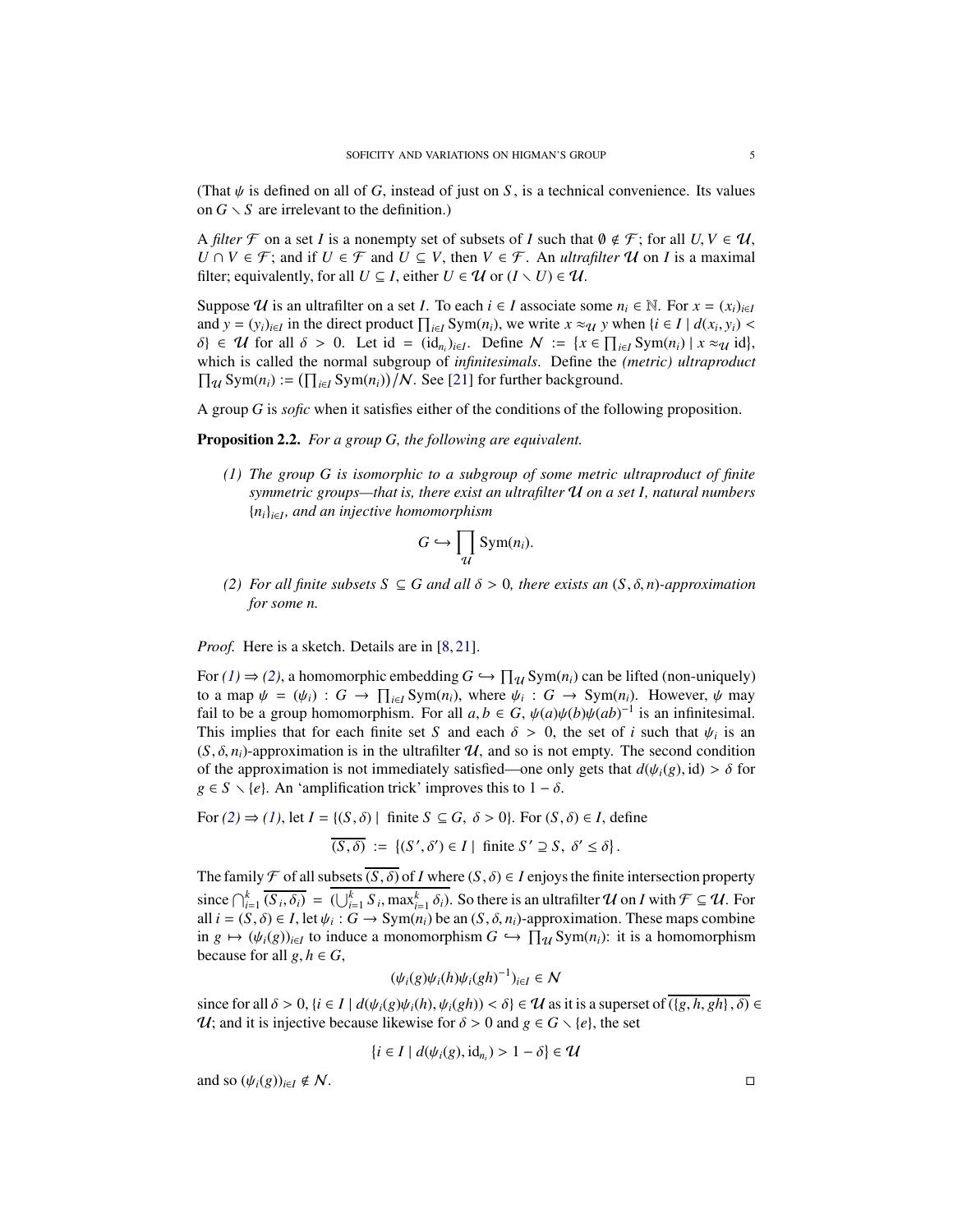Given that the formulation *[\(2\)](#page-4-2)* of soficity is in terms of finite subsets of *G*, it is immediate that a group is sofic if and only if its finitely generated subgroups are sofic. Also, subgroups of finite symmetric groups are sofic, so all finite groups are sofic. This generalizes as follows. A group *G* is *residually P* if for every  $x \in G \setminus \{e\}$ , there is some quotient  $\varphi_x$ :  $G \rightarrow H_x$  such that  $\varphi_x(x)$  is not trivial and  $H_x$  satisfies condition *P*. Residually finite groups are sofic: if  $S \subseteq G$  is finite and  $\varphi_x : G \to H_x$  are as per the definition with  $H_x$  finite, then  $\varphi := \bigoplus_{x \in S \setminus \{e\}} \varphi_x$  is a faithful map to a finite group and composes with a map to some  $Sym(n)$  to give an  $(S, 0, n)$ -sofic approximation. More generally, residually sofic groups are sofic.

Amenable groups are also sofic. A group *G* is *amenable* when it satisfies the *Følner condition*: for all finite subsets  $S \subseteq G$  and for all  $\varepsilon > 0$ , there is a finite subset  $\Phi \subseteq G$ such that for each  $g \in S$ ,  $|g\Phi \triangle \Phi| < \varepsilon |\Phi|$  (where  $\triangle$  denotes symmetric difference:  $A \triangle B =$  $(A \setminus B) \cup (B \setminus A) = (A \cup B) \setminus (A \cap B)$ . For every  $g \in S$ , the map  $\Phi \to \Phi$  given by  $x \mapsto gx$  is well-defined on all but  $\varepsilon|\Phi|$  elements of  $\Phi$ . Extend to the rest of  $\Phi$  arbitrarily so that the map is a bijection, and then each element of *g* corresponds to an element of the symmetric group Sym(|Φ|). The function identifying each *g* with the corresponding map gives an (*S*, 2ε, |Φ|)-approximation of *G*. More details are in [\[21\]](#page-26-4).

It then follows that residually amenable and, in particular, residually solvable groups are sofic (a fact we will use for Corollary [4.5\)](#page-9-1).

The class of sofic groups enjoys various closure properties. These are all sofic: graph products (e.g. free or direct products) of sofic groups [\[4\]](#page-25-0), amalgamated free products or HNN extensions of sofic groups over amenable groups [\[5,](#page-26-11) [9,](#page-26-8) [22\]](#page-26-12), wreath products of sofic groups [\[15\]](#page-26-13), groups with finite index sofic subgroups, limits of sofic groups in the space of marked groups (but not all finitely generated sofic groups are limits of amenable groups [\[6\]](#page-26-14)), locally sofic groups (e.g. groups locally embeddable into sofic groups or direct limits of sofic groups). If *G* has a sofic normal subgroup *N* such that *G*/*N* is amenable, then *G* is sofic. Whether the same conclusion can be drawn when  $N$  is amenable and  $G/N$  is sofic, is open.

Soficity relates to a number of outstanding open problems. In 1973 Gottschalk defined a group *G* to be *surjunctive* when for every finite set *S* and for  $S^G$  the set of functions  $G \rightarrow S$ , every continuous *G*-equivariant injective function  $f : S^G \rightarrow S^G$  is also surjective. Gottschalk conjectured that all groups are surjunctive. A group is hyperlinear when every finite subset can be well approximated in a unitary group with the normalized Hilbert–Schmidt norm. Connes' Embedding Conjecture states that every group is hyperlinear. Kaplansky's Direct Finiteness Conjecture is that if *G* is a group and *K* is a field and if  $a, b \in K[G]$  satisfy  $ab = 1$ , then  $ba = 1$ . Sofic groups are surjunctive [\[13,](#page-26-1) [24\]](#page-26-0), are hyperlinear (since finite permutation groups embed in unitary groups), and satisfy the Direct Finiteness Conjecture [\[8\]](#page-26-10). The most recent progress is the construction by De Chiffre, Glebsky, Lubotzky, and Thom of groups that do not satisfy an alternate version of the hyperlinear condition where the Hilbert–Schmidt norm is not normalized [\[7\]](#page-26-15).

<span id="page-5-0"></span>For further background, we refer to the surveys [\[2,](#page-25-1) [21\]](#page-26-4).

### 3. Variations on Higman's group

Our notation is  $b^a = a^{-1}ba$  and  $[a, b] = a^{-1}b^{-1}ab$ .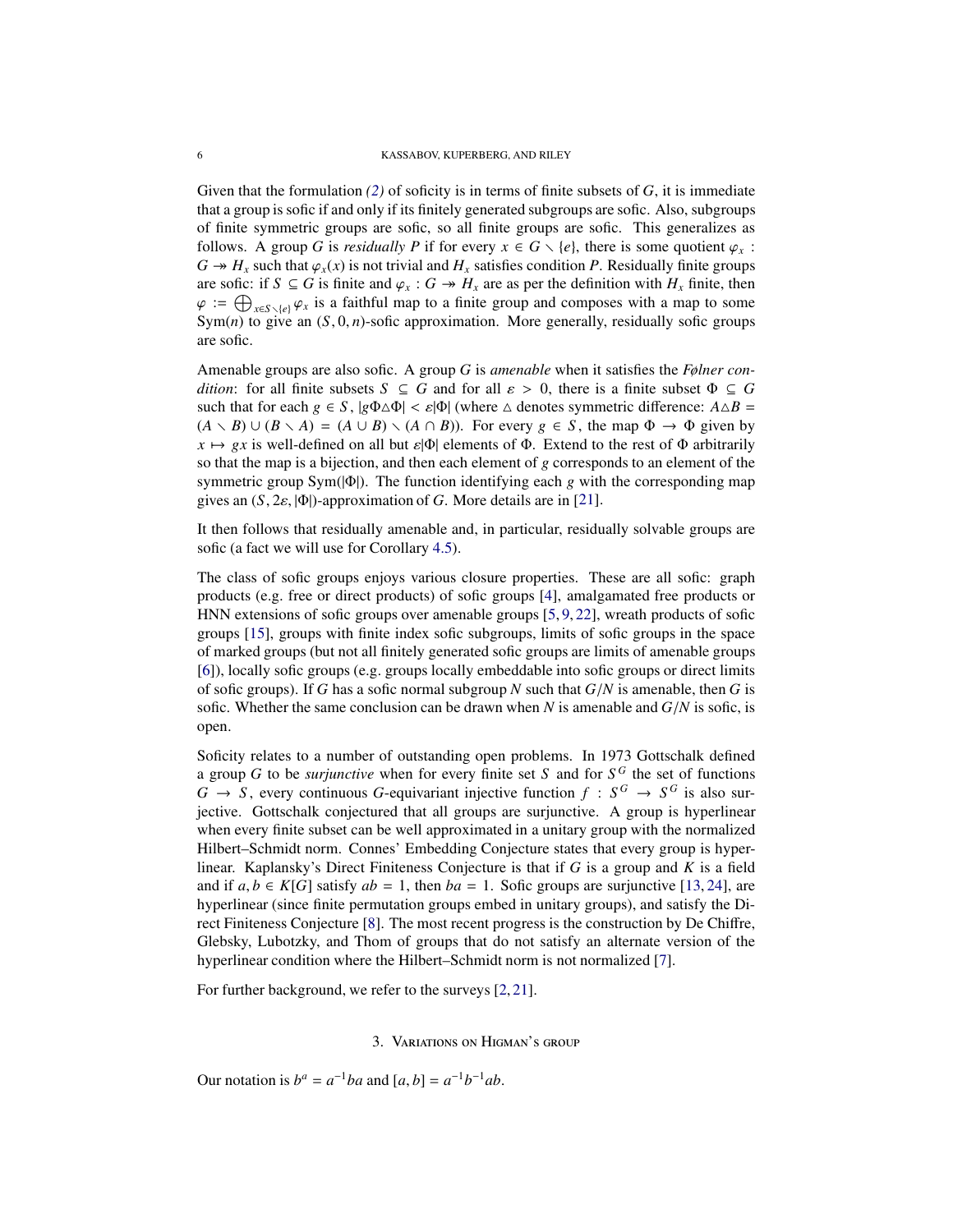As explained in Section [1,](#page-0-0) for a group *G*, subgroups *A* and *B*, an isomorphism  $\phi : B \to A$ , and a  $k \in \mathbb{N}$ , we define  $G_i$ , where  $1 \le i \le k$ , to be copies of *G* and  $A_i, B_i \le G_i$  to be copies of its subgroups *A* and *B*. Then  $\phi$  induces an isomorphism  $\phi_i : B_i \to A_{i+1}$  and we define

$$
\overline{\text{Hig}}_k(G,\phi) := \langle G_1,\ldots,G_k \mid b_i = \phi_i(b_i) \text{ for all } i \text{ and all } b_i \in B_i \rangle.
$$

Thus,  $\text{Hig}_k(G, \phi)$  is the quotient of the free product of *k* copies of *G* in which *B* in the *i*-th is identified with *A* in the  $(i + 1)$ -st for  $i = 0, \ldots, k - 1$  (indices modulo *k*).

By construction there are maps  $\iota_1, \ldots, \iota_k$  from the group *G* to  $\overline{\text{Hig}}_k(G, \phi)$ . We regard  $\iota := \iota_1$ as the *natural map*  $G \to \text{Hig}_k(G, \phi)$ . We will often work in settings where these maps are injective, and then for simplicity we will suppress them and consider *G* as a subgroup of Hig*<sup>k</sup>* (*G*, φ) via ι.

For example, if  $G = \langle a_1, a_2 | R \rangle$  is a 2-generator group such that  $a_1$  and  $a_2$  have the same order, then  $\text{Hig}_k(G, \phi)$ , where  $\phi : a_2 \mapsto a_1$ , is the *cyclically presented group* 

$$
\langle a_1,\ldots,a_k \mid \sigma^i(r); \ r \in R, \ i=0,\ldots,k-1 \rangle,
$$

where  $\sigma$  cycles the indices of the letters of  $r$ .

The semi-direct product of  $\text{Hig}_k(G, \phi)$  with the cyclic group  $C_k$  of order  $k$  in which a generator *t* of  $C_k$  conjugates  $G_i$  to  $G_{i+1}$  (indices mod *k*) is

$$
\text{Hig}_k(G,\phi) = \langle G, t \mid t^k = 1, b^t = \phi(b); \forall b \in B \rangle.
$$

Then  $\text{Hig}_k(G, \phi)$  is the normal closure of  $\iota(G)$  in  $\text{Hig}_k(G, \phi)$  and is the kernel of  $\text{Hig}_k(G, \phi) \to$  $C_k$ .

In the case when *G* is a group generated by two elements  $a, b \in G$  of the same order, with  $A = \langle a \rangle$ ,  $B = \langle b \rangle$ , and  $\phi : B \to A$  given by  $\phi(b) = a$ , we will write Hig<sub>k</sub>(*G*) and  $\overline{\text{Hig}}_k(G)$  in place of  $\text{Hig}_k(G, \phi)$  and  $\text{Hig}_k(G, \phi)$ .

The cases  $k = 1, 2$  are degenerate:

**Lemma 3.1.** Hig<sub>1</sub> $(G, \phi)$  *is a quotient of G. If G is generated by the subgroups A and B, then*  $\text{Hig}_2(G, \phi)$  *is a quotient of G.* 

For large *k* one expects *G* generally to embed in  $\text{Hig}_k(G, \phi)$ , but this can fail:

<span id="page-6-1"></span>**Example 3.2.** When  $G = B = \mathbb{Z}$ ,  $A = 2\mathbb{Z}$ , and  $\phi$  is multiplication by 2,  $\text{Hig}_k(G, \phi)$  is finite for all *k*, and so  $\iota$  :  $G \nleftrightarrow \text{Hig}_k(G, \phi)$ .

When  $k \geq 4$ , here is a sufficient condition:

<span id="page-6-0"></span>**Lemma 3.3.** *If*  $A \cap B = \{1\}$  *and*  $k \geq 4$ *, then G and*  $A * A$  *both embed in* Hig<sub>k</sub>(*G,* $\phi$ *). In particular, if*  $G \neq \{1\}$ *, then*  $\text{Hig}_k(G, \phi)$  *is not amenable.* 

*Proof.* Let  $J = G_1 *_{\phi_1} G_2 *_{\phi_2} \cdots *_{\phi_{k-3}} G_{k-2}$ , and let  $K = G_{k-1} *_{\phi_{k-1}} G_k$ . Since  $A_1 \cap B_1 =$  $A_1 \cap A_2 = \{1\}$  and  $A_2 \cap B_2 = B_1 \cap B_2 = \{1\}$ , the subgroup generated by  $A_1$  and  $B_2$  in  $G_1 *_{\phi_1} G_2$  is  $A_1 * B_2$ . Inductively, the same holds for the subgroup generated by  $A_1$  and  $B_{k-2}$ in *J*, and similarly for the subgroup generated by  $A_{k-1}$  and  $B_k$  in *K*. Then  $\text{Hig}_k(G, \phi)$  is the amalgamated free product of *J* and *K* along the subgroup  $\langle A_1, B_{k-2} \rangle = A_1 * B_{k-2}$ , which is identified with  $B_k * A_{k-1}$  via identifying  $A_1$  with  $B_k$  and  $B_{k-2}$  with  $A_{k-1}$ . Thus  $A * A$  embeds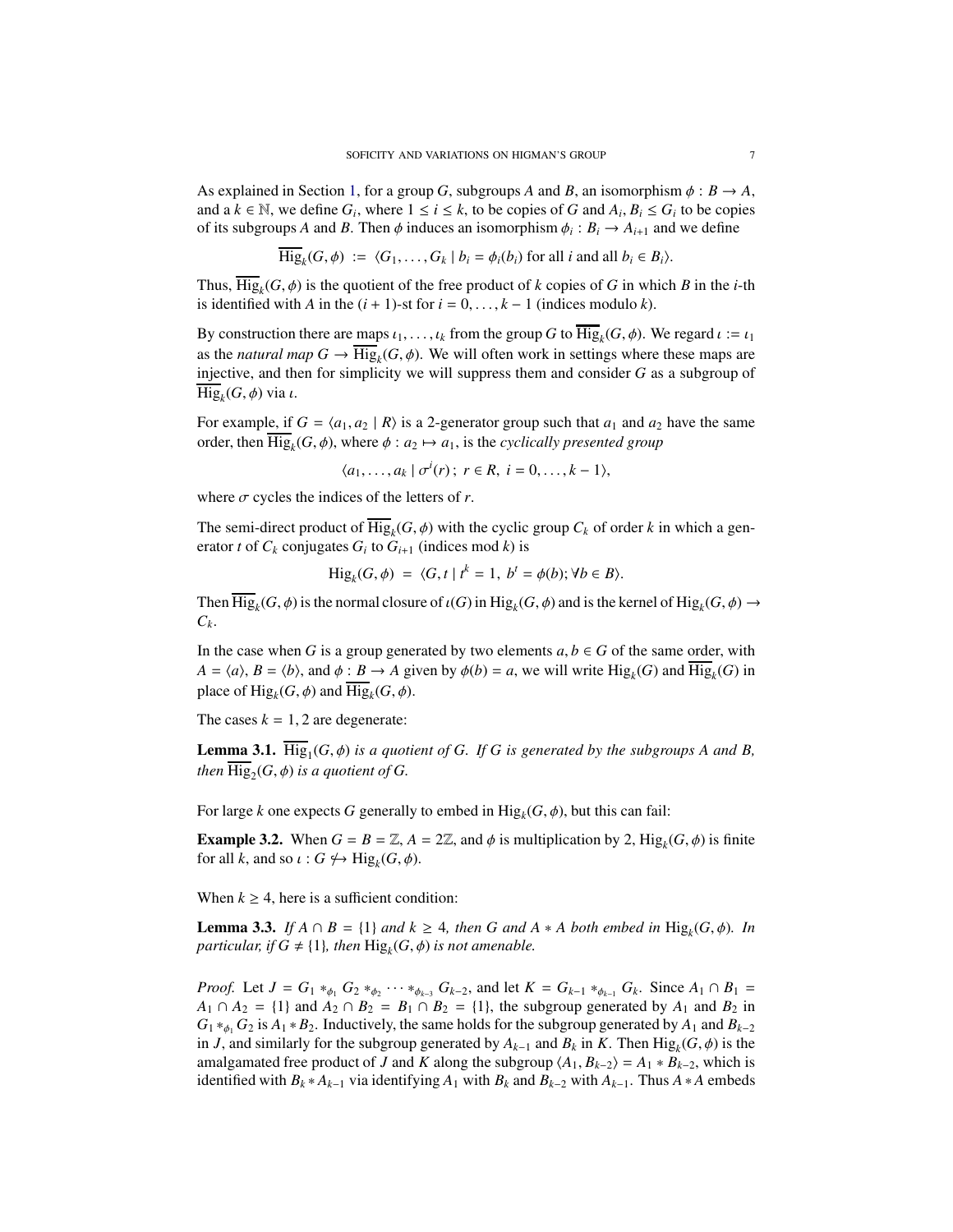in Hig<sub>*k*</sub>(*G*,  $\phi$ ) since *A* ∗ *A* ≅ *A*<sub>1</sub> ∗ *B*<sub>*k*−2</sub> ≤ *G*. Meanwhile *G*<sub>1</sub> ≤ *J*, so *G*<sub>1</sub> ≤ Hig<sub>*k*</sub>(*G*,  $\phi$ ) as well, and the canonical map  $G \to \text{Hig}_k(G, \phi)$  is injective.

If  $A \neq \{1\}$  then the subgroup  $A * A$  prevents  $\text{Hig}_k(G, \phi)$  from being amenable. If  $A = \{1\}$ , then  $\text{Hig}_k(G)$  is a free product.

<span id="page-7-0"></span>The case  $k = 3$  is trickier. Sometimes G does not embed in  $\text{Hig}_3(G, \phi)$  because the latter group is very small—for example,  $\overline{Hig}_3(BS(1,2)) = \{1\}$ —but it is also possible that *G* embeds in  $\text{Hig}_3(G, \phi)$ , which is the case for most other examples considered in this paper.

### 4. Soficity via residual solvability

Here we prove Theorem [1.1](#page-1-2) by an approach which is similar to our proof of Lemma [3.3:](#page-6-0) it is based on viewing the amalgamated products as a combination of a free product and a semidirect product.

We have that *G* is residually solvable and has subgroups *A* and *B* for which there is an isomorphism  $\phi$  :  $B \to A$ , and that there exists a group homomorphism  $\pi$  :  $G \to A \times B$ such that  $\pi(a) = (a, 1)$  for all  $a \in A$  and  $\pi(b) = (1, b)$  for all  $b \in B$ . We aim to show that  $\text{Hig}_k(G, \phi)$  and  $\text{Hig}_k(G, \phi)$  are also residually solvable for all  $k \geq 4$ .

Define  $G_A = \pi^{-1}(1,*)$  or, equivalently,  $G_A = \ker(\phi_A \circ \pi)$ , where  $\phi_A$  is the projection  $A \times B \to A$ . So  $G_A$  is a normal subgroup of *G* and  $G/G_A \simeq A$ . The hypothesis that  $\pi(a) = (a, 1)$  for all  $a \in A$  implies that *A* is a complement of  $G_A$  in *G*, and so *G* can be expressed as a semidirect product  $G = A \ltimes G_A$ . And  $B \subseteq G_A$  because  $\pi(b) = (1, b)$  for all *b* ∈ *B*. Likewise, *G* = *B*  $\lt$  *G<sub><i>B*</sub></sub> with *A* ⊆ *G<sub><i>B*</sub>.

As (3)–(5) of the following examples show, the hypotheses of Theorem [1.1](#page-1-2) do not imply that *A* and *B* commute. Rather, they imply that  $[A, B] \subseteq G_A \cap G_B = \ker \pi$ .

<span id="page-7-1"></span>**Examples 4.1.** In each case take  $A = \langle a \rangle = \mathbb{Z}$  and  $B = \langle b \rangle = \mathbb{Z}$ :

- (1)  $G = \mathbb{Z}^2 = \langle a, b \mid ab = ba \rangle$ . Take  $\pi$  to be the identity. The semi-direct products are direct products  $\mathbb{Z} \times \mathbb{Z}$ .
- (2)  $G = BS(1, m) = \langle a, b \mid a^b = a^m \rangle$ . In this case there is no map  $\pi$  for  $m \neq 1$  because  $[a, b] = a^{m-1}$ , and so cannot be in ker  $\pi$ .
- (3)  $G = H = \langle a, b \mid [a, [a, b]] = [b, [a, b]] = 1 \rangle$ , the three-dimensional integral Heisenberg group. Take  $\pi$  to be the map onto  $\mathbb{Z}^2 = \langle a, b | ab = ba \rangle$  quotienting by the center  $\langle [a, b] \rangle$  of H. Then  $G_A = \langle b, [a, b] \rangle \simeq \mathbb{Z}^2$  and  $G_B = \langle a, [a, b] \rangle \simeq \mathbb{Z}^2$ .
- (4)  $G = \mathbb{Z} \wr \mathbb{Z} = \left\langle a, b \right\rangle$  $[a^{b^i}, a^{b^j}] = 1$  for all *i*, *j*), which is  $\mathbb{Z} \ltimes \bigoplus_{i \in \mathbb{Z}} \mathbb{Z} = \langle b \rangle \ltimes \bigoplus_{i \in \mathbb{Z}} \langle a_i \rangle$ where  $a_i = a^{b^i}$  and *b* acts so as to map  $a_i \mapsto a_{i+1}$ . Again, take  $\pi$  to be the abelianization map onto  $\mathbb{Z}^2 = \langle a, b \mid ab = ba \rangle$ . Then  $G_B$  is the kernel of the map  $\mathbb{Z} \wr \mathbb{Z} \to \langle b \rangle$ given by quotienting by *a*, which is  $\bigoplus_{i\in\mathbb{Z}}\mathbb{Z}=\bigoplus_{i\in\mathbb{Z}}\langle a_i\rangle$ . And  $G_A$  is the kernel of the map  $\mathbb{Z} \wr \mathbb{Z} \to \langle a \rangle$  given by quotienting by *b*, which is  $\langle b \rangle \lt \bigoplus_{i \in \mathbb{Z}} \langle a_i^{-1} a_{i+1} \rangle$  and is isomorphic to *G*.
- (5)  $G = M = \left\langle a, b \right\rceil$  $[(a, b], [a, b]^{a^i b^j}] = 1 \forall i, j \in \mathbb{Z}$ , the free metabelian group on two generators. Again, we take  $\pi$  to be the abelianization map onto  $\mathbb{Z}^2 = \langle a, b \rangle$  $ab = ba$ .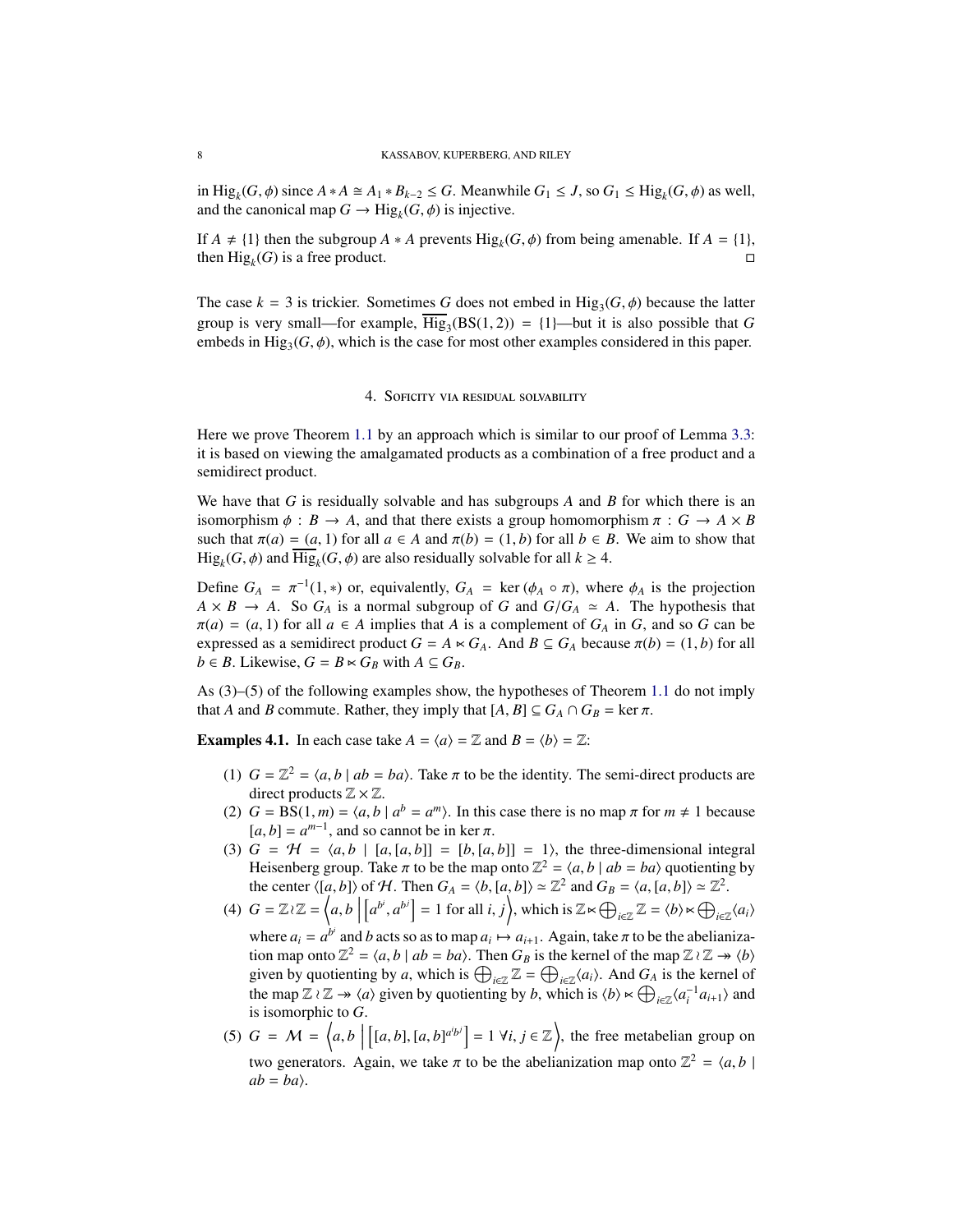We will use the following description of amalgamated products over subgroups which have a normal complement.

<span id="page-8-0"></span>Lemma 4.2. *Suppose G*<sup>1</sup> *and G*<sup>2</sup> *are groups having subgroups H*<sup>1</sup> *and H*<sup>2</sup> *respectively with normal complements—i.e.,*  $G_1 = H_1 \times N_1$  *and*  $G_2 = H_2 \times N_2$  *for some*  $N_1$  *and*  $N_2$ *. For any isomorphism*  $\phi : H_1 \to H_2$ , the amalgamated product  $G_1 *_{\phi} G_2$  *can be expressed as a semidirect product*  $H_1 \times (N_1 * N_2)$ *, where the action of*  $H_1$  *on*  $N_2$  *comes from that of*  $H_2$  *via the isomorphism* φ*.*

*Proof.* An arbitrary element of  $G_1 *_{\phi} G_2$  can be represented as a product

$$
w = x_1 y_1 x_2 y_2 \dots x_r y_r,
$$

where  $x_1, \ldots, x_r \in G_1$  and  $y_1, \ldots, y_r \in G_2$ . Express  $x_1$  as  $m_1 h_1$  where  $m_1 \in G_1$  and  $h_1 \in h_1$ . Since we are working in the amalgamated product, we can move  $h_1$  to  $G_2$  and write

<span id="page-8-1"></span>
$$
w = m_1 (\phi(h_1) y_1) x_2 y_2 \dots x_r y_r.
$$

The element  $\phi(h_1)y_1$  in  $G_2$  can then be expressed as  $n_1g_1$  where  $n_1 \in N_2$  and  $g_1 \in H_2$ . Continuing this process, moving elements from  $H_1$  or  $H_2$  to the right, expresses *w* as

$$
(1) \t\t\t w = m_1 n_1 m_2 n_2 \dots m_r n_r h,
$$

where  $m_1, \ldots, m_r \in N_1 \subseteq G_1, n_1, \ldots, n_r \in N_2 \subseteq G_2$ , and  $h \in H_1$ . The product  $m_1 n_1 \ldots m_r n_r$ can be considered as an element in  $N_1 * N_2$ . Such elements form a normal subgroup in  $G_1 *_{\phi} G_2$ , with quotient *H*<sub>1</sub>. All that remains to check is that the action of *H*<sub>1</sub> on the free product is the one described.

<span id="page-8-2"></span>Corollary 4.3. *Suppose G*<sup>1</sup> *and G*<sup>2</sup> *are residually solvable groups satisfying the conditions of Lemma* [4.2.](#page-8-0) *Then the amalgamated product*  $G_1 *_{\phi} G_2$  *is residually solvable.* 

*Proof.* Free products of residually solvable groups are residually solvable, but semidirect products of residually solvable groups can fail to be residually solvable. Nevertheless we will see that the semidirect products of Lemma [4.2](#page-8-0) are residually solvable.

Let  $w = m_1 n_1 m_2 n_2 \dots m_r n_r h$  be a non-trivial element in  $G_1 *_{\phi} G_2$  as per [\(1\)](#page-8-1), where all  $m_i$  ∈  $G_1$  and  $n_i$  ∈  $G_2$  are non-identity, with the possible exceptions of  $m_1$  and  $n_r$ , with *h* ∈ *H*<sub>1</sub>. If *h* ≠ 1, then there is a solvable quotient *H*<sub>1</sub> →  $\overline{H}$  of *H*<sub>1</sub> where *h* survives (since subgroups of residually solvable groups are residually solvable), which leads to a quotient  $G_1 *_{\phi} G_2$ , where *w* has a nontrivial image. Therefore it suffices to consider the case  $h = 1$ .

Take *k* such that for  $i = 1, 2, G_i \rightarrow \overline{G}_i := G_i/G_i^{(k)}$  are quotients of  $G_i$  by some derived subgroup such that all the  $m_i$  and  $n_i$  have nontrivial images in  $\overline{G}_1$  and  $\overline{G}_2$ . Let  $\overline{H}_1$ ,  $\overline{N}_1$ and  $\overline{N}_2$  denote the (necessarily solvable) images of  $H_1$ ,  $N_1$  and  $N_2$ , respectively, in  $\overline{G}_1$  and  $\overline{G}_2$ . We can view *w* as element in the free product  $\overline{G}_A * \overline{G}_B$ . Therefore, by the argument that free products of solvable groups are residually solvable (see e.g. [\[14\]](#page-26-16)), there exists a quotient  $\overline{N}_1 * \overline{N}_2$  of  $\overline{N}_1 * \overline{N}_2$  by one of its derived subgroups where *w* is non-trivial. Since this quotient is characteristic, it has a natural action of  $\overline{H}_1$  which extends the actions of  $\overline{H}_1$ on  $\overline{N}_1$  and on  $\overline{N}_2$ . This allows us to map

$$
G_1 *_{\phi} G_2 = H_1 \times (N_1 * N_2) \to \overline{H}_1 \times (\overline{N}_1 * \overline{N}_2) \to \overline{H}_1 \times \overline{N}_1 * \overline{N}_2,
$$

where  $\overline{H}_1 \ltimes \overline{N_1 * N_2}$  is a solvable quotient of  $G *_{\phi} G$  in which *w* has a nontrivial image.  $\Box$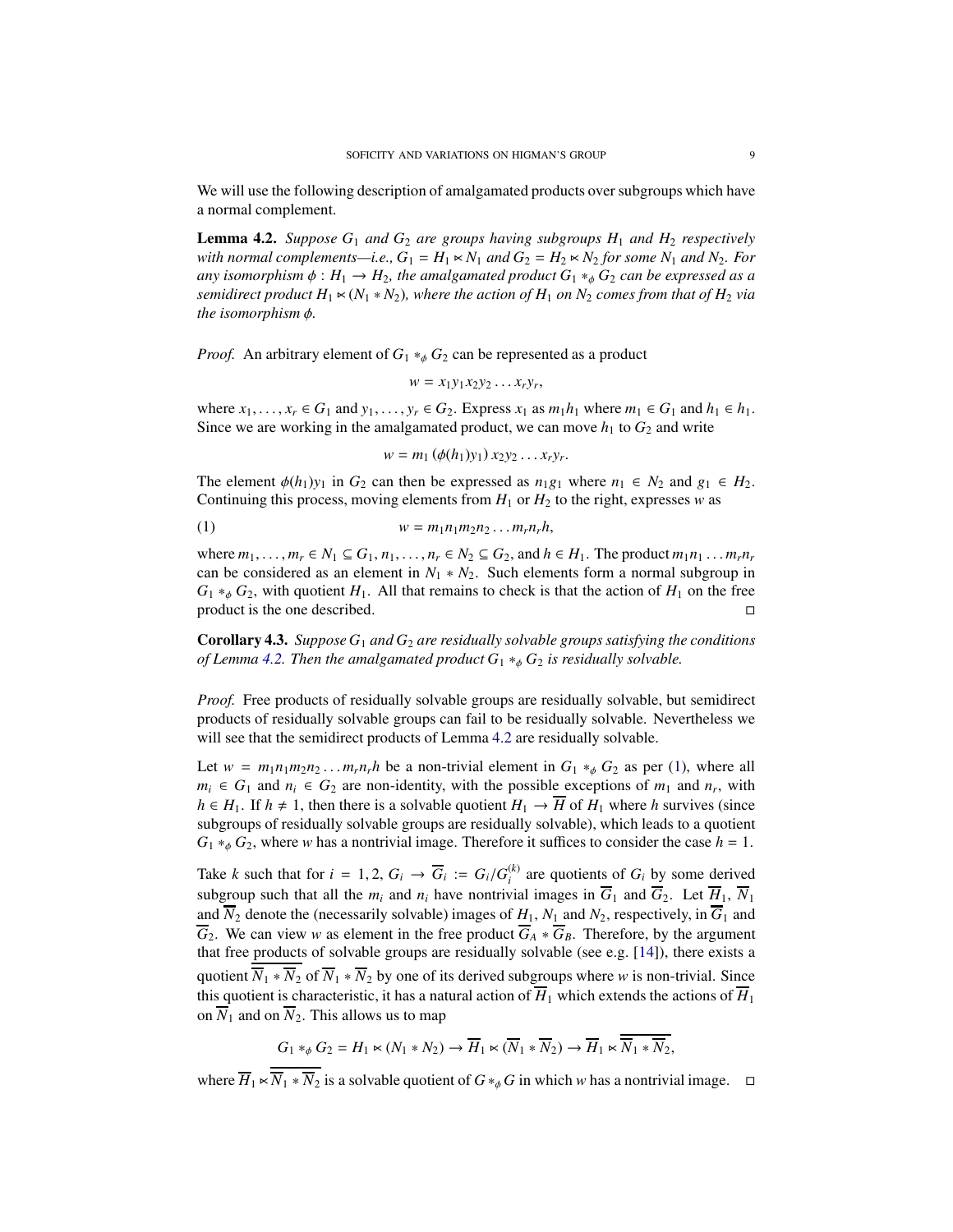<span id="page-9-2"></span>Lemma 4.4. *Suppose G is a group satisfying the conditions in Theorem [1.1.](#page-1-2) Then the amalgamated product*  $G *_{\phi} G$  *can be written as a semidirect product*  $(A * B) \times H$  *for some normal subgroup H, and therefore there is a projection*  $G *_{\phi} G \rightarrow A * B$ *.* 

*Proof.* Annihilating the first factor in  $B \ltimes (G_A * G_B)$  and then using the maps  $G_A \to B$  and  $G_B \rightarrow A$  induced by  $\pi$ , maps  $G *_{\phi} G$  to  $A * B$ . This map is clearly surjective with some kernel *H* and restricts to the identity on  $A * B$  (viewed as a subgroup of  $G_A * G_B$  via  $B \le G_A$ and  $A \leq G_B$ , so splits  $G *_{\phi} G$  into a semidirect product.

*Proof of Theorem [1.1.](#page-1-2)* Applying Corollary [4.3](#page-8-2) and Lemma [4.4](#page-9-2) repeatedly, we find that if  $k \geq 4$ , then the groups  $J := G_1 *_{\phi_1} G_2 *_{\phi_2} \cdots *_{\phi_{k-3}} G_{k-2}$  and  $K := G_{k-1} *_{\phi_{k-1}} G_k$  (in the notation of Section [3\)](#page-5-0) are both residually solvable, and both contain *A* ∗ *B* in such a way that they both split over this group as semidirect products, and  $\overline{\text{Hig}}_k(G, \phi) = J *_{A * B} K$ . So the hypotheses of Lemma [4.2](#page-8-0) are met and  $\text{Hig}_k(G, \phi)$  is residually finite by a final application of Corollary [4.3.](#page-8-2)

Finally,  $\text{Hig}_k(G, \phi) = \overline{\text{Hig}}_k(G, \phi) \rtimes C_k$ , so is also residually solvable. (Semidirect products  $H \times A$  of residually solvable groups *H* and solvable groups *A* are residually solvable.)  $\Box$ 

Theorem [1.1](#page-1-2) may also hold when 'residually solvable' is replaced with 'residually nilpotent' or 'residually finite'; however, our proof would need further ideas and the given theorem suffices for our application:

<span id="page-9-1"></span>**Corollary 4.5.** When G is  $\mathbb{Z}^2$ ,  $H$ ,  $\mathbb{Z} \wr \mathbb{Z}$ , or M as per Examples [4.1,](#page-7-1)  $\overline{\text{Hig}}_k(G)$  is residually *solvable, and so sofic, for all*  $k \geq 4$ *.* 

Finally, we remark on an alternative route:

<span id="page-9-0"></span>**Proposition 4.6.** *Suppose there exists a homomorphism*  $\pi$  :  $G \rightarrow A \times B$  *as per Theorem* [1.1.](#page-1-2) *Then for all*  $k \geq 3$ , *there are homomorphisms*  $\mu$  :  $\text{Hig}_k(G, \phi) \rightarrow C_k \ltimes G^k$  and  $\overline{\mu}$  :  $\overline{\text{Hig}}_k(G, \phi) \to G^k$ . Moreover, the restrictions of  $\mu$  and  $\overline{\mu}$  to any copy  $G_i$  of G inside Hig*<sup>k</sup>* (*G*) *are injective.*

*Proof.* Let  $\pi_A : G \to A$  (respectively,  $\pi_B : G \to B$ ) be the composition of  $\pi$  with projection onto *A* (respectively, *B*). Define the homomorphism  $\overline{\mu}$  :  $\overline{\text{Hig}}_k(G, \phi) \rightarrow G^k$ , given by

$$
\overline{\mu}(t_1(g)) = (1,\ldots,1,\phi^{-1}(\pi_A(g)),g,\phi(\pi_B(g)),1,\ldots,1),
$$

where *g* is an arbitrary element of *G*, and  $\iota_l(g)$  is the element in Hig<sub>k</sub>(*G*) corresponding to *g* sitting in the *l*-th copy of *G*. The elements  $\phi(\pi_B(g))$ , *g*, and  $\phi^{-1}(\pi_A(g))$  are sitting in coordinates  $l - 1$ ,  $l$  and  $l + 1$ . Clearly  $\overline{\mu}$  is well defined on each copy  $G_i$  appearing in the presentation of  $\overline{\text{Hig}}_k(G)$ , so it suffices to verify that  $\overline{\mu}$  identifies the *l*-th copy of *B* with the *l* + 1-st copy of *A*. By definition we have

$$
\overline{\mu}(t_1(b)) = (1, \ldots, 1, \phi^{-1}(\pi_A(b)), b, \phi(\pi_B(b)), 1, \ldots, 1) = (1, \ldots, 1, 1, b, \phi(b), 1, \ldots, 1)
$$

$$
\overline{\mu}(t_{l+1}(a)) = (1, \ldots, 1, \phi^{-1}(\pi_A(a)), a, \phi(\pi_B(a)), 1, \ldots, 1) = (1, \ldots, 1, \phi^{-1}(a), a, 1, 1, \ldots, 1),
$$

and thus  $\overline{\mu}(t_l(b)) = \overline{\mu}(t_{l+1}(\phi(b))),$  i.e.,  $\overline{\mu}$  extends to the group  $\text{Hig}_k(G)$ . By construction, the restriction of  $\overline{\mu}$  on each copy of *G* is injective. (Unless we are in a degenerate case, the maps  $\mu$  and  $\overline{\mu}$  are not surjective.)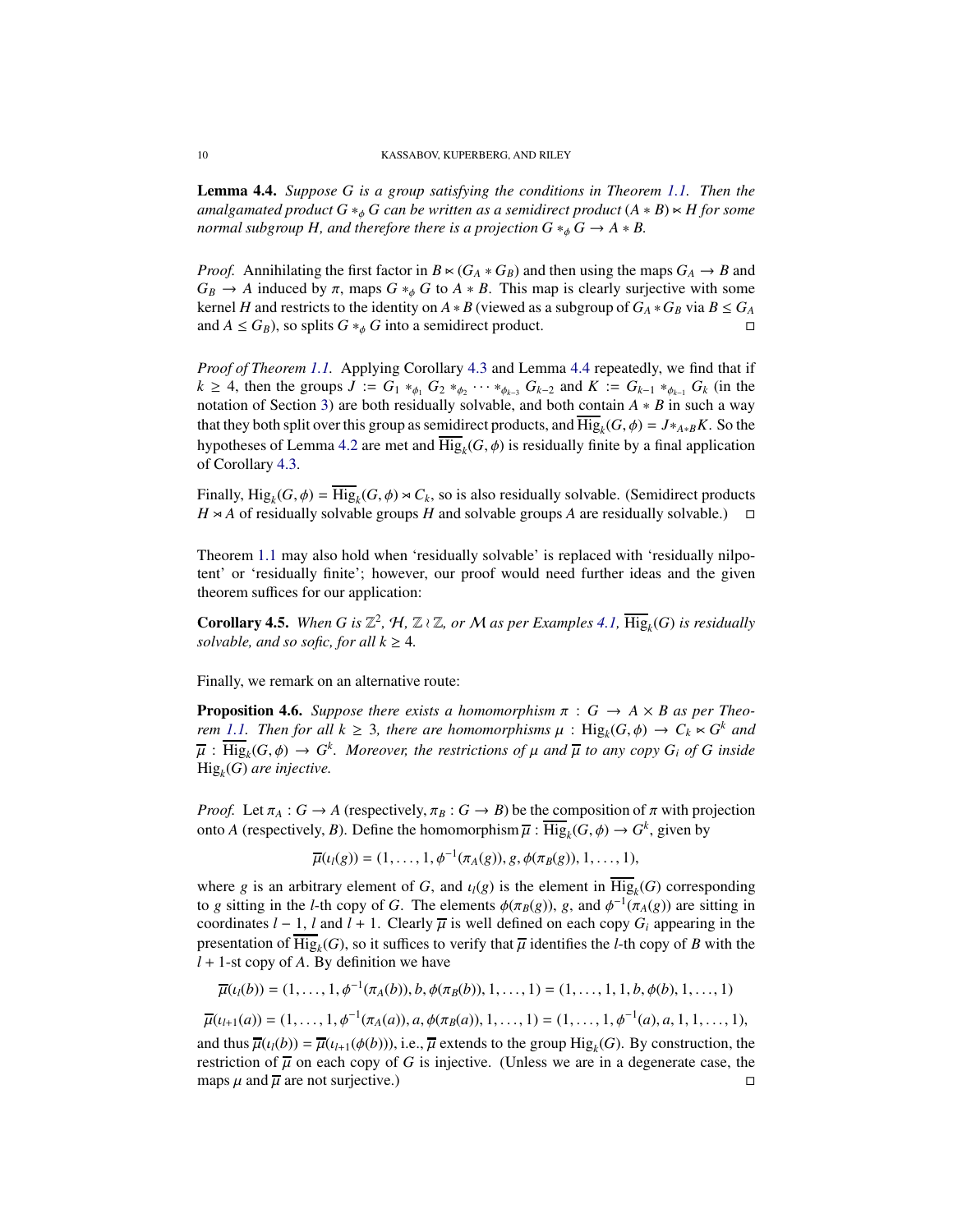This is weaker than Theorem [1.1](#page-1-2) in that it does not tell us that  $\text{Hig}_k(G, \phi)$  is sofic or residually solvable. But this proposition would suffice for our applications in Section [6](#page-16-0) because it tells is that when *G* is sofic,  $\text{Hig}_k(G, \phi)$  has a sofic quotient into which *G* injects (condition (1) of Theorem [1.5\)](#page-2-1). Moreover, it does so in a manner that makes sofic approximations of that quotient easy to construct explicitly from sofic approximations of *G*.

*Remark* 4.7. If we remove the defining relator  $t^k = 1$  from our presentation for  $\text{Hig}_k(G, \phi)$ , then *t* becomes the stable letter of the HNN-extension  $\langle G, t | b^t = \phi(b) \ \forall b \in B \rangle$ , which is more straightforward to understand in the context of soficity. For example, the instance where  $G = \langle a, b \mid b^a = b^2 \rangle$  and  $\phi : b \mapsto a$  is Baumslag's one-relator group  $\langle b, t \mid b^{b'} = a \rangle$ *b*<sup>2</sup>). If *G* is solvable, then  $\langle G, t | b^t = \phi(b) \forall b \in B \rangle$  is sofic: Collins and Dykema [\[5,](#page-26-11) Corollary 3.6] show that an HNN-extension of a sofic group *G* relative to an injective group homomorphism  $\theta : H \to G$ , for  $H \leq G$  monotileably amenable, is sofic. If G is solvable, then so is its subgroup *B*. Solvable groups are monotileably amenable, thereby implying  $\langle G, t | b^t = \phi(b) \forall b \in B \rangle$  is sofic.

#### 5. Sofic quotients and almost conjugation

<span id="page-10-0"></span>This section is devoted to proving Theorem [1.5](#page-2-1) relating soficity in the context of  $\text{Hig}_k(G, \phi)$ to seemingly pathological permutations *f* . These *f* come from permutations approximating  $t \in \text{Hig}_k(G, \phi)$ . They will have order dividing  $k$  since  $t^k = 1$  and, for all  $b \in B$ , will 'almost conjugate' permutations approximating *b* to permutations approximating  $\phi(b)$ since  $b^t = \phi(b)$  in Hig<sub>k</sub>( $G, \phi$ ). When  $G$  is amenable and we have explicit sofic approximations for *G*, the permutations approximating *b* and  $\phi(b)$  in Hig<sub>k</sub>(*G*,  $\phi$ ) essentially have to be those sofic approximations. In examples, the 'almost conjugate' conclusion will then amount to a local recurrence such as  $f(x + 1) = mf(x)$  holding for most values of *x*.

We make Theorem [1.5](#page-2-1) precise as:

<span id="page-10-1"></span>**Theorem 5.1.** *Suppose G is a group,*  $\phi$  *is an isomorphism B*  $\rightarrow$  *A between subgroups*  $A, B \le G$ , and  $k \ge 1$  *is an integer. The following two conditions are equivalent.* 

- <span id="page-10-2"></span>*(1)*  $\text{Hig}_k(G, \phi)$  has a sofic quotient Q such that the composition  $G \xrightarrow{\iota} \text{Hig}_k(G, \phi) \rightarrow Q$ *is injective.*
- <span id="page-10-3"></span>*(2) For all finite subsets S* ⊆ *G and all* δ, ε > 0*, there exists an* (*S*, δ, *n*)*-approximation*  $\psi$  *of G and a permutation f*  $\in$  Sym(*n*) *of order dividing k such that for all b*  $\in$  $S \cap \phi^{-1}(A \cap S)$ ,

$$
d(\psi(b) \circ f, f \circ \psi(\phi(b))) < \varepsilon.
$$

<span id="page-10-4"></span>*If G is amenable, then these are also equivalent to:*

*(3) For all finite sets*  $S \subseteq G$  *and all*  $\varepsilon > 0$ *, there exist a finite set*  $S' \subseteq G$  *with*  $S \subseteq S'$ *and* δ > 0 *and an integer N such that if* ψ *is an* (*S* ′ , δ, *n*)*-sofic approximation of G with n* > *N*, then there exists a permutation  $f \in Sym(n)$  of order dividing k such *that for all*  $b \in S \cap \phi^{-1}(A \cap S)$ *,* 

$$
d(\psi(b) \circ f, f \circ \psi(\phi(b))) < \varepsilon.
$$

*Proof of Theorem [5.1,](#page-10-1)*  $(1) \Rightarrow (2)$  $(1) \Rightarrow (2)$ *.* We have that there is a sofic quotient *Q* such that the composition of the natural map  $G \stackrel{\iota}{\rightarrow} \text{Hig}_k(G, \phi)$  with the quotient map  $\pi$ :  $\text{Hig}_k(G, \phi) \rightarrow Q$ is injective. In particular, the map  $\iota$  is injective.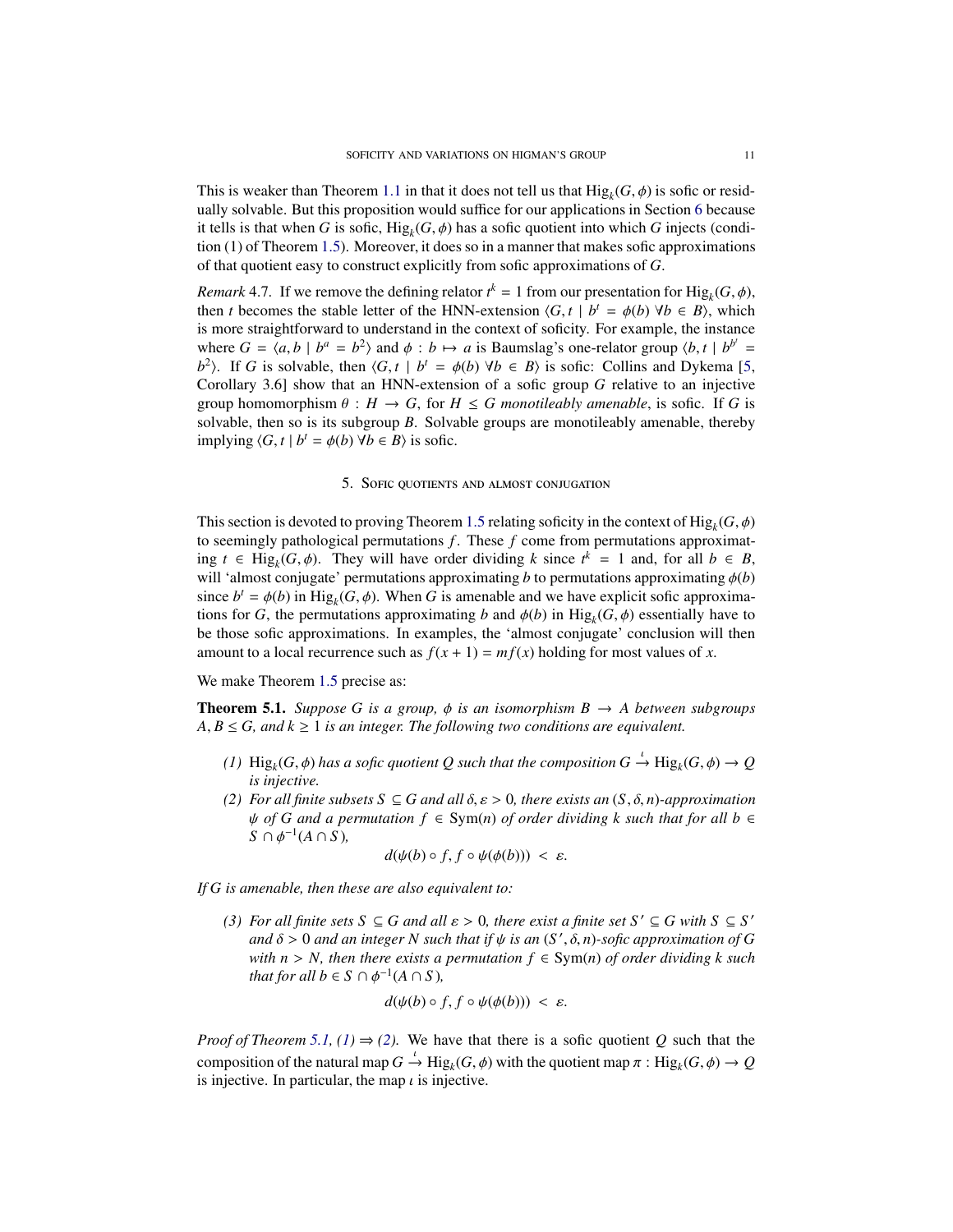Suppose  $S \subseteq G$  is a finite subset and  $\varepsilon, \delta > 0$ . We seek an *n* and an  $(S, \delta, n)$ -approximation  $\psi$  of *G* together with a permutation  $f \in Sym(n)$  of order dividing *k* such that  $d(\psi(\phi(b))) \circ$  $f, f \circ \psi(b)$   $\lt \varepsilon$  for all  $b \in S \cap \phi^{-1}(A \cap S)$ .

Let

$$
S' = \left\{ \mathrm{id}, t, \ldots, t^{k-1} \right\} \cup \iota(S) \cup \iota\left(S \cap \phi^{-1}(A \cap S)\right) t \subseteq \mathrm{Hig}_k(G, \phi).
$$

Let  $\delta' = \min{\{\delta, \varepsilon\}}/6k$ . Then  $\pi(S')$  is a finite subset of the sofic group *Q*, so there exists an  $n \in \mathbb{N}$  and an  $(\pi(S'), \delta', n)$ -approximation  $Q \to \text{Sym}(m)$ . Via  $\pi$  this gives a map  $\psi'$ : Hig<sub>k</sub>( $G, \phi$ )  $\rightarrow$  Sym(*n*) which enjoys the first defining property of an ( $S', \delta', n$ )approximation, but may fail the second as it could map some elements of *S* ′ to the identity. Since *G* naturally maps into  $\text{Hig}_k(G, \phi)$  and  $\delta' < \delta$ , the composition  $\psi$  of  $\iota$  and  $\psi'$  is an  $(S, \delta, n)$ -approximation of *G*, as required.

We will obtain the requisite permutation  $f \in \text{Sym}(n)$  from the action of *t* under  $\psi'$ . First set  $\tilde{f} = \psi'(t)$ . The order of this permutation may fail to divide *k* since  $\psi'$  is not necessarily a homomorphism. However,

$$
d(\tilde{f}^k, id) = d(\psi'(t)^k, id) \leq d(\psi'(t)^k, \psi'(t^k)) + d(\psi'(t^k), id) < (k-1)\delta' + \delta' = k\delta',
$$

where the second inequality holds because  $t^k =$  id and  $t^i \in S'$  for all *i*. Therefore the set of points which are not part of a cycle of length dividing *k* under the action of  $\tilde{f}$  is correspondingly small and we can find a permutation *f* of order dividing *k* such that  $d(f, \tilde{f}) < k\delta'$ .

Suppose  $b \in S \cap \phi^{-1}(A \cap S)$ . It remains to show that

<span id="page-11-0"></span>
$$
d(\psi(b) \circ f, f \circ \psi(\phi(b))) \leq \varepsilon.
$$

As  $d(f, \tilde{f}) \leq k\delta'$ , Lemma [2.1](#page-3-1) (iii) yields

(2) 
$$
d\left(f^{-1}\circ\psi(b)\circ f,\tilde{f}^{-1}\circ\psi(b)\circ\tilde{f}\right) < 2k\delta'.
$$

By definition of  $\tilde{f}$ ,

(3) 
$$
\tilde{f}^{-1} \circ \psi(b) \circ \tilde{f} = \psi'(t)^{-1} \circ \psi'(t(b)) \circ \psi'(t).
$$

Now, as  $t, t^{-1}$ ,  $id \in S'$  and  $\psi'$  is an  $(S', \delta', n)$ -approximation,

$$
(4) \quad d\left(\psi'(t)^{-1}\circ\psi'(t(b))\circ\psi'(t),\psi'(t^{-1})\circ\psi'(t(b))\circ\psi'(t)\right) = d\left(\psi'(t)^{-1},\psi'(t^{-1})\right) \leq 2\delta'.
$$

And, likewise, as  $t^{-1}$ , *b*, *t*, *bt*,  $t^{-1}bt \in S'$  and  $\phi(\iota(b)) = t^{-1}\iota(b)t$  in Hig<sub>*k*</sub>(*G*,  $\phi$ ), (5)

<span id="page-11-1"></span>
$$
d(\psi'(t^{-1}) \circ \psi'(u(b)) \circ \psi'(t), \psi'(u(\phi(b)))) = d(\psi'(t^{-1}) \circ \psi'(u(b)) \circ \psi'(t), \psi'(t^{-1}u(b)t)) \leq 2\delta'.
$$

In combination,  $(2)$ – $(5)$  yield the first inequality of:

$$
d(\psi(b) \circ f, f \circ \psi(\phi(b))) = d\left(f^{-1} \circ \psi(b) \circ f, \psi(\phi(b))\right) \le (2k+4)\delta' \le 6k\delta' \le \varepsilon.
$$

The following lemma will provide the heart of our proof that  $(2) \Rightarrow (1)$  $(2) \Rightarrow (1)$  $(2) \Rightarrow (1)$ . Since  $\text{Hig}_k(G, \phi)$  is generated by  $\iota(G)$  and *t*, we can choose a section  $\sigma$  : Hig<sub>k</sub>( $G, \phi$ )  $\to$  { $G, t$ }<sup>\*</sup> for the evaluation map  ${G, t}$ <sup>\*</sup>  $\to$  Hig<sub>k</sub> $(G, \phi)$ —that is, for every  $g \in$  Hig<sub>k</sub> $(G, \phi)$  we choose a way of expressing *g* as a product  $\sigma(g) = \iota(g_1)t^{j_1} \cdots \iota(g_r)t^{j_r}$  of elements of *G* and powers of *t*.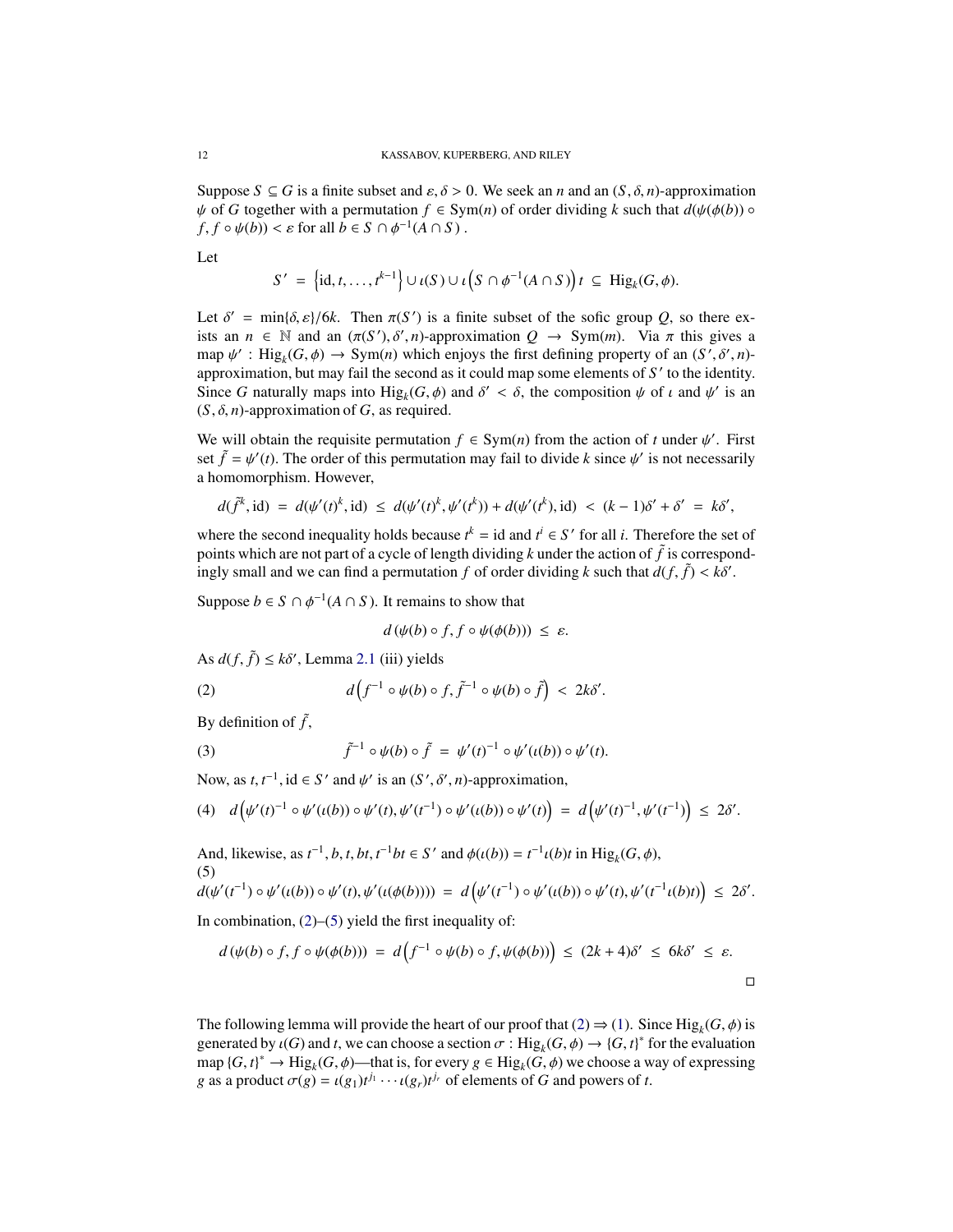Given a map  $\psi$ :  $G \rightarrow Sym(n)$  (not necessarily a homomorphism) and a permutation  $f \in \text{Sym}(n)$ , define a map  $\psi^f : \text{Hig}_k(G, \phi) \to \text{Sym}(n)$  by

$$
\psi^f(g) := \psi(g_1) f_i^{j_1} \cdots \psi(g_r) f_i^{j_r},
$$

where  $\sigma(g) = \iota(g_1)t^{j_1} \cdots \iota(g_r)t^{j_r}$ . The lemma will tell us that if  $\psi$  and  $f$  are suitably compatible then  $\psi^f$  is close to a homomorphism.

<span id="page-12-3"></span>**Lemma 5.2.** *For all finite subsets*  $S \subseteq \text{Hig}_k(G, \phi)$  *and*  $S \subseteq G$  *such that*  $\iota(S) \subseteq S$  *and all*  $\delta > 0$ , there exists a finite set  $S_0 \subseteq G$  with  $\overline{S} \subseteq S_0$  and an  $\varepsilon > 0$  satisfying the following. *Suppose*  $\psi$  : *G*  $\rightarrow$  Sym(*n*) *is an* (*S*<sub>0</sub>,  $\varepsilon$ , *n*)*-approximation and*  $f \in Sym(n)$  *is a permutation of order dividing k such that for all b*  $\in$  *S*<sub>0</sub>  $\cap$  *B* 

<span id="page-12-2"></span><span id="page-12-0"></span>
$$
d(\psi(\phi(b))\circ f, f\circ\psi(b)) < \varepsilon.
$$

*Then for all*  $s_1, s_2 \in S$  *for which*  $s_1 s_2 \in S$ *,* 

(6) 
$$
d\left(\psi^f(s_1)\psi^f(s_2),\psi^f(s_1s_2)\right) < \delta
$$

*and for all*  $g \in \overline{S}$ 

(7) 
$$
d\left(\psi^f(\iota(g)), \psi(g)\right) < \delta.
$$

*Proof.* Since *S* is finite there exists an integer *m* and a finite subset  $S' \subseteq G$  containing  $\overline{S}$ such that  $\sigma(S) \subseteq \{ \iota(S'), t \}^m$ . Then *S* sits inside the subgroup  $\Gamma = \langle \iota(S'), t \rangle$  of Hig<sub>k</sub>( $G, \phi$ ). As  $\Gamma$  is finitely generated, there exists a finitely presented group  $\Gamma' = \langle S', t | R' \rangle$  which projects onto  $\Gamma$ —that is, the composition  $S' \hookrightarrow \Gamma' \twoheadrightarrow \Gamma$  is the identity.

By construction, every relation in *R'* is also satisfied in  $\text{Hig}_k(G, \phi)$ , and so can be deduced from the defining relations in the presentation of  $\mathrm{Hig}_k(G, \phi)$ . These defining relations come in three types: relations in *G*, the relation  $t^k = 1$ , and relations of the form  $\iota(b)^t = \iota(\phi(b))$ for some  $b \in B$ . We can enlarge the set *S*' to another finite subset *S*"  $\subseteq G$  by gathering all elements in *G* needed to deduce all the relations  $r \in R'$ , so as to view *S* as a subset of a finitely presented group

$$
\Gamma'' = \langle S'', t \mid t^k, R'', b^t \phi(b)^{-1} \text{ for } b \in B'' \rangle
$$

where  $R''$  is a finite set of relations satisfied in the subgroup  $\langle S'' \rangle$  of *G*, and *B''* is a finite subset of *B*. Let  $N \geq k$  be a number such that every defining relation in *R''* has length at most *N* in the generating set *S''* and all elements in *B''* and  $\phi(B'')$  can be expressed as words in *S* ′′ of length at most *N* − 1. By construction, there exists a constant *M* such that each relator in  $\Gamma''$  of the form  $s_3^{-1} s_1 s_2$  for  $s_1, s_2, s_3 \in S$  or of the form or  $g^{-1}\sigma(\iota(g))$  for  $g \in \overline{S}$  can be written as product of at most *M* conjugates of the defining relators in the above presentation.

Define  $S_0 = (S'')^N$  and  $\varepsilon = \delta/8MN$ . Suppose that  $\psi$  is an  $(S_0, \varepsilon, n)$ -approximation of *G* and  $f \in \text{Sym}(n)$  is a permutation of order dividing k such that  $d(\psi(\phi(b)) \circ f, f \circ \psi(b)) < \varepsilon$ for all  $b \in S_0 \cap \phi^{-1}(A \cap S)$ . Extend  $\psi|_{S''}$  to a homomorphism  $\tilde{\psi}$  from the free group generated by  $S''$  and  $t$  to  $Sym(n)$  by mapping  $t$  to the permutation  $f$ . Defining relations  $r = t^k$  or  $r \in R''$  or  $r = b^t \phi(b)^{-1}$  in our presentation of Γ'' have lengths at most *k*, *N* and 2*N*, respectively, and so  $d(\tilde{\psi}(r), id) \leq 2N\varepsilon$  by Lemma [2.1](#page-3-1) (i). It then follows from Lemma 2.1 (i) and (ii) that for all relators *r'* of the form  $s_3^{-1} s_1 s_2$  or  $g^{-1} \sigma(\iota(g))$ , we have

<span id="page-12-1"></span>(8) 
$$
d(\tilde{\psi}(r'),\text{id}) < 2MN\varepsilon < \delta/4.
$$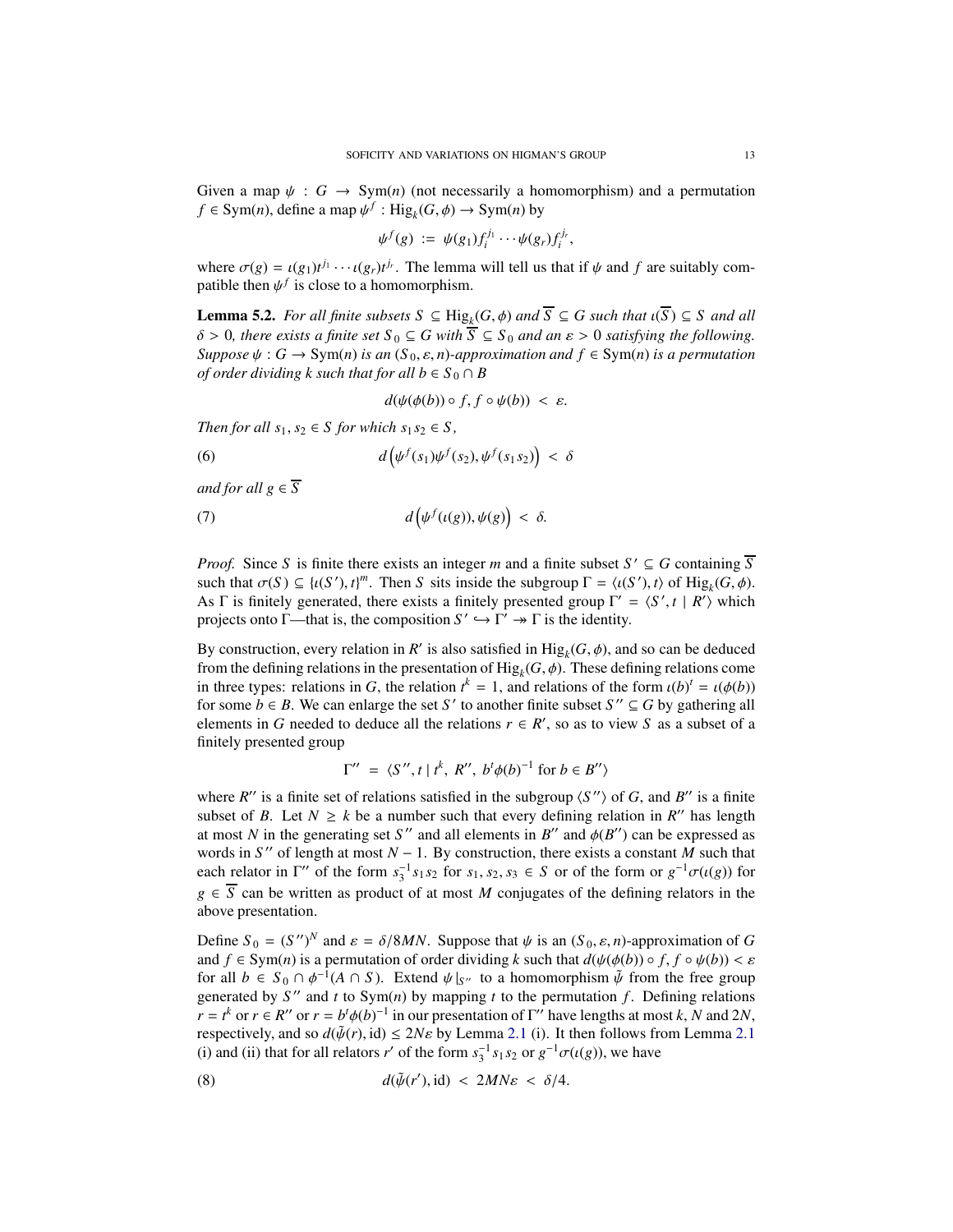For the relators of the first type this gives us that  $d(\tilde{\psi}(s_3^{-1} s_1 s_2), id) < \delta/4$ . For those of second type we get both [\(7\)](#page-12-0) for all  $g \in \overline{S}$ , and

$$
d(\tilde{\psi}(s_i), \psi^f(s_i)) < \delta/4
$$

for  $i = 1, 2, 3$ . Then [\(8\)](#page-12-1) applied to  $r' = s_3^{-1} s_1 s_2$  and [\(9\)](#page-13-0) give

<span id="page-13-0"></span>
$$
d(\psi^f(s_3), \psi^f(s_1)\psi^f(s_2)) = d(\psi^f(s_3)^{-1}\psi^f(s_1)\psi^f(s_2), \text{id})
$$
  

$$
< d(\tilde{\psi}(s_3)^{-1}\tilde{\psi}(s_1)\tilde{\psi}(s_2), \text{id}) + \frac{3\delta}{4}
$$
  

$$
= d(\tilde{\psi}(s_3^{-1}s_1s_2), \text{id}) + \frac{3\delta}{4}
$$
  

$$
< \delta,
$$

which yields inequality [\(6\)](#page-12-2).  $\Box$ 

*Proof of Theorem [5.1,](#page-10-1)* [\(2\)](#page-4-2)  $\Rightarrow$  [\(1\)](#page-4-1)*.* This proof is similar to that of (2)  $\Rightarrow$  (1) of Proposition [2.2.](#page-4-0) Define

$$
I := \left\{ \left( S, \overline{S}, \delta \right) \middle| \text{ finite } S \subseteq \text{Hig}_k(G, \phi), \text{ finite } \overline{S} \subseteq G \text{ with } \iota(\overline{S}) \subseteq S, \ \delta > 0 \right\}.
$$

 $For (S, \overline{S}, \delta) \in I, define$ 

$$
\overline{\left(S,\overline{S},\delta\right)}\;:=\;\Big\{\left(S',\overline{S}',\delta'\right)\in I\,\Big|\;S'\supseteq S,\;\overline{S}'\supseteq\overline{S},\;\delta'\leq\delta\Big\}.
$$

As in our proof of Proposition [2.2,](#page-4-0) the family  $\mathcal F$  of all subsets  $(S, \overline{S}, \delta)$  enjoys the finite intersection property, and so there is an ultrafilter  $\mathcal U$  on *I* with  $\mathcal F \subseteq \mathcal U$ .

Suppose  $i = (S, \overline{S}, \delta) \in I$ . Let  $S_0 \subseteq G$  and  $\varepsilon > 0$  be as per Lemma [5.2.](#page-12-3) Let  $\psi_i$  be an  $(S_0, \varepsilon, n_i)$ -approximation of *G* and  $f_i \in Sym(n_i)$  a permutation as per condition [\(2\)](#page-10-3). Together  $\psi_i$  and  $f_i$  define maps  $\psi_i^f$ : Hig<sub>k</sub>( $G, \phi$ )  $\rightarrow$  Sym( $n_i$ ) and Lemma [5.2](#page-12-3) tells us that these  $\psi_i^{f_i}$  enjoy conditions [\(6\)](#page-12-2) and [\(7\)](#page-12-0).

If  $g \in \overline{S} \subseteq S_0$ , then [\(7\)](#page-12-0) gives us that  $d(\psi_i^{f_i}(\iota(g)), \psi(g)) < \delta$ . If, additionally,  $g \neq e$ , then  $d(\psi_i(g), id) > 1 - \varepsilon$  because  $\psi_i$  is an  $(S_0, \varepsilon, n_i)$ -approximation. Together these give

(10) 
$$
d(\psi_i^{f_i}(\iota(g)), id) > 1 - \delta - \varepsilon
$$

for all  $g \in \overline{S} \setminus \{e\}.$ 

The  $\left\{\psi_i^{f_i}\right\}_{i \in I}$  combine to induce a map

<span id="page-13-1"></span>
$$
\Psi^f: \mathrm{Hig}_k(G, \phi) \to \prod_{\mathcal{U}} \mathrm{Sym}(n_i).
$$

This is a group homomorphism because of condition [\(6\)](#page-12-2). Its image  $Q = \Psi^f$  (Hig<sub>k</sub>(*G*,  $\phi$ )) is a sofic quotient of  $\text{Hig}_k(G, \phi)$ . In general,  $\Psi^f$  might not be injective, but [\(10\)](#page-13-1) tells us that the composition  $G \xrightarrow{\iota} \text{Hig}_{k}(G, \phi) \xrightarrow{\Psi} Q$  is injective. In both cases, the details are similar to our derivations of corresponding statements in our proof of Proposition [2.2.](#page-4-0)

*Proof of Theorem [5.1,](#page-10-1)*  $(3) \Rightarrow (2)$  $(3) \Rightarrow (2)$ *.* This implication is immediate since *G* is sofic.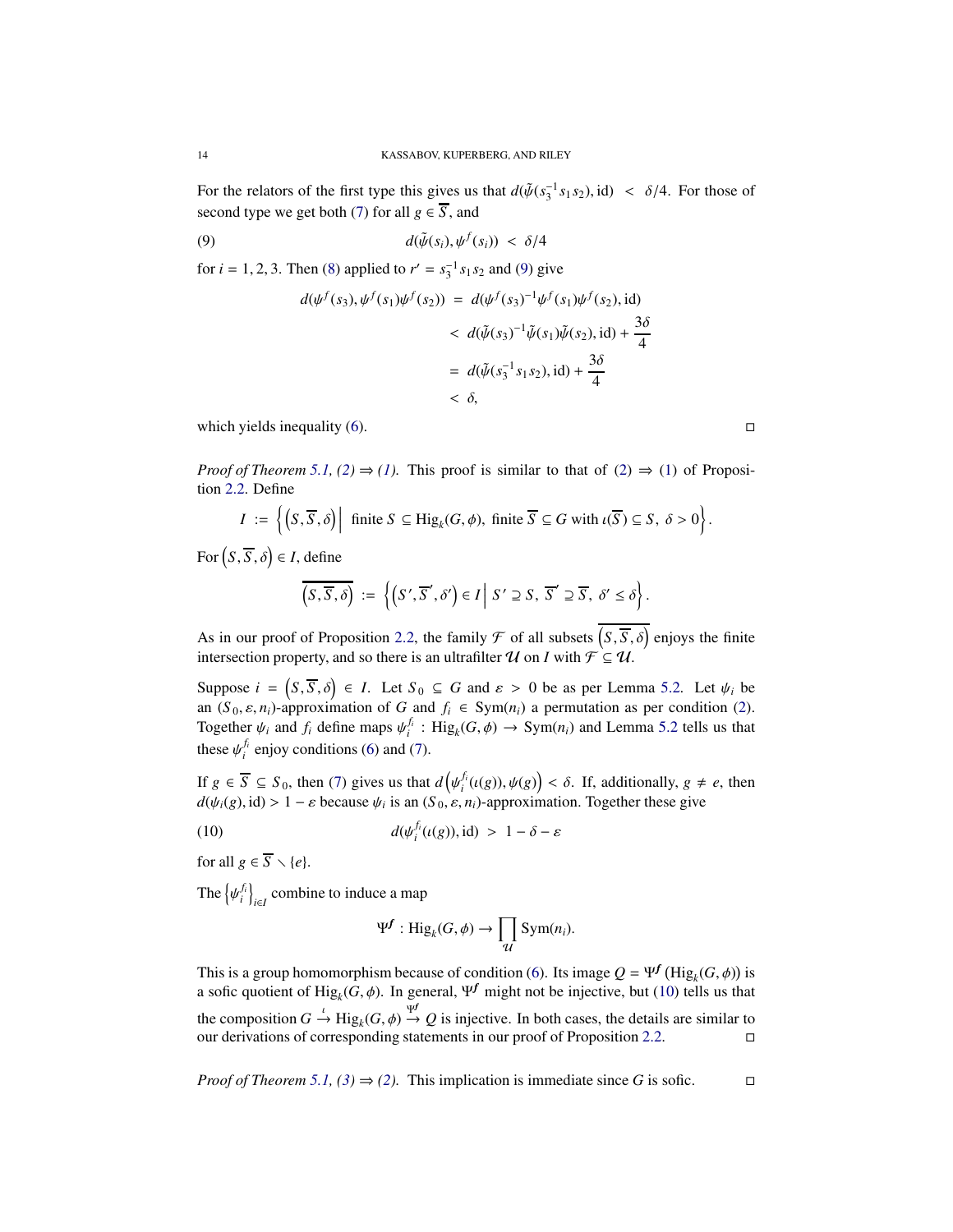The remaining implication [\(2\)](#page-10-3)  $\Rightarrow$  [\(3\)](#page-10-4) is significantly more complicated and uses that for an amenable group, any two approximations into the same Sym(*n*) are almost conjugate. This result is due to Helfgott and Juschenko in the form given but, as they explain, has origins in Elek and Szabo [\[9\]](#page-26-8), builds on a lemma from Kerr and Li [\[19\]](#page-26-9), and is also comparable to Arzhantseva and Păunescu [\[1\]](#page-25-2). Helfgott and Juschenko's proof is a delicate analysis of the interplay between sofic approximations and the Følner characterization of amenability.

<span id="page-14-1"></span>Theorem 5.3 (Helfgott–Juschenko [\[16\]](#page-26-6)). *Suppose G is an amenable group,* ε > 0*, and S* is a finite subset of G. Then there is a finite subset  $S' \subseteq G$  with  $S \subseteq S'$  and constants  $N \in \mathbb{Z}^+, \delta > 0$  such that for any two  $(S', \delta, n)$ -approximations  $\rho_1, \rho_2$  of G with  $n \geq N$ , there *exists*  $\tau \in \text{Sym}(n)$  *such that, for every*  $s \in S$ ,

$$
d(\tau^{-1}\circ\rho_1(s)\circ\tau,\rho_2(s))<\varepsilon.
$$

We will also use the following lemma which essentially says that the *n* in the definition of an  $(S, \delta, n)$ -approximation is irrelevant provided it is sufficiently large.

<span id="page-14-0"></span>**Lemma 5.4.** *Suppose n* =  $qm + r$  *where m, n, q, r are non-negative integers with m, n*  $\geq 1$ *and q* =  $\lfloor n/m \rfloor$ *. If*  $\alpha$  : *S*  $\rightarrow$  Sym(*m*) *is an* (*S*, *n*, *m*)*-approximation of a finite subset S of a group, then composing*

$$
\underbrace{q}_{(\alpha,\ldots,\alpha,\,1)}:S\to \underbrace{\text{Sym}(m)\times\cdots\times\text{Sym}(m)}\times\text{Sym}(r)
$$

*with the diagonal embedding into* Sym(*n*) *gives an*  $(S, \eta + \frac{1}{\sigma^2})$  $\frac{1}{q+1}$ , *n*)*-approximation* β.

*Proof.* If  $s_1$ ,  $s_2$ ,  $s_1 s_2 \in S$ , then

$$
d(\beta(s_1)\beta(s_2),\beta(s_1s_2)) < \frac{1}{n}\left(\overbrace{m\eta+\cdots+m\eta}^{q}\right) = \frac{qm\eta}{qm+r} < \eta < \eta+\frac{1}{q+1}.
$$

As for the second condition on approximations, suppose  $s \in S \setminus \{e\}$ . Then

$$
d(\beta(s),\mathrm{id}) > \frac{1}{n} \left( \overbrace{m(1-\eta)+\cdots+m(1-\eta)}^{q} \right) = 1 - \eta - (1-\eta)\frac{r}{n} > 1 - \eta - \frac{1}{q+1},
$$

with the final inequality coming from combining  $1 - \eta < \eta$  and  $r/n < 1/(q + 1)$ , the latter of which holds because  $r < m$  implies that  $qr + r < qm + r = n$ .

*Proof of Theorem [5.1](#page-10-1) [\(2\)](#page-10-3)*  $\Rightarrow$  [\(3\)](#page-10-4). We are given a finite set *S*  $\subseteq$  *G* and some  $\varepsilon$  > 0.

We aim to show that for a suitable finite set  $S' \subseteq G$  with  $S \subseteq S'$  and suitable  $\delta > 0$  and *N*, every  $(S', \delta, n)$ -sofic approximation  $\psi$  of *G* with  $n > N$  admits some  $f \in Sym(n)$  of order dividing *k* almost conjugating the action of *A* under  $\psi$  to the action of *B* under  $\psi$ . The idea will be to apply condition [\(2\)](#page-10-3) and Lemma [5.4](#page-14-0) to obtain some approximation  $\overline{\psi}$  of *G* together with a permutation  $\overline{f}$  of order *k* which will almost conjugate the action of *A* to the action of *B*. A priori  $\psi$  and  $\overline{\psi}$  will be unrelated, but in fact by Theorem [5.3](#page-14-1) will essentially be conjugate. We will apply this conjugation to  $\overline{f}$  to obtain the requisite permutation  $f$ .

Here are the details. Let  $\tilde{\varepsilon} = \varepsilon/3$ . By Theorem [5.3](#page-14-1) there exits a finite subset  $S' \subseteq G$  with  $S \cup \phi(S \cap B) \subseteq S'$  and  $\tilde{\delta} > 0$  and  $N_0 \in \mathbb{Z}^+$  such that any two  $(S', \tilde{\delta}, n)$ -approximations  $\rho_1$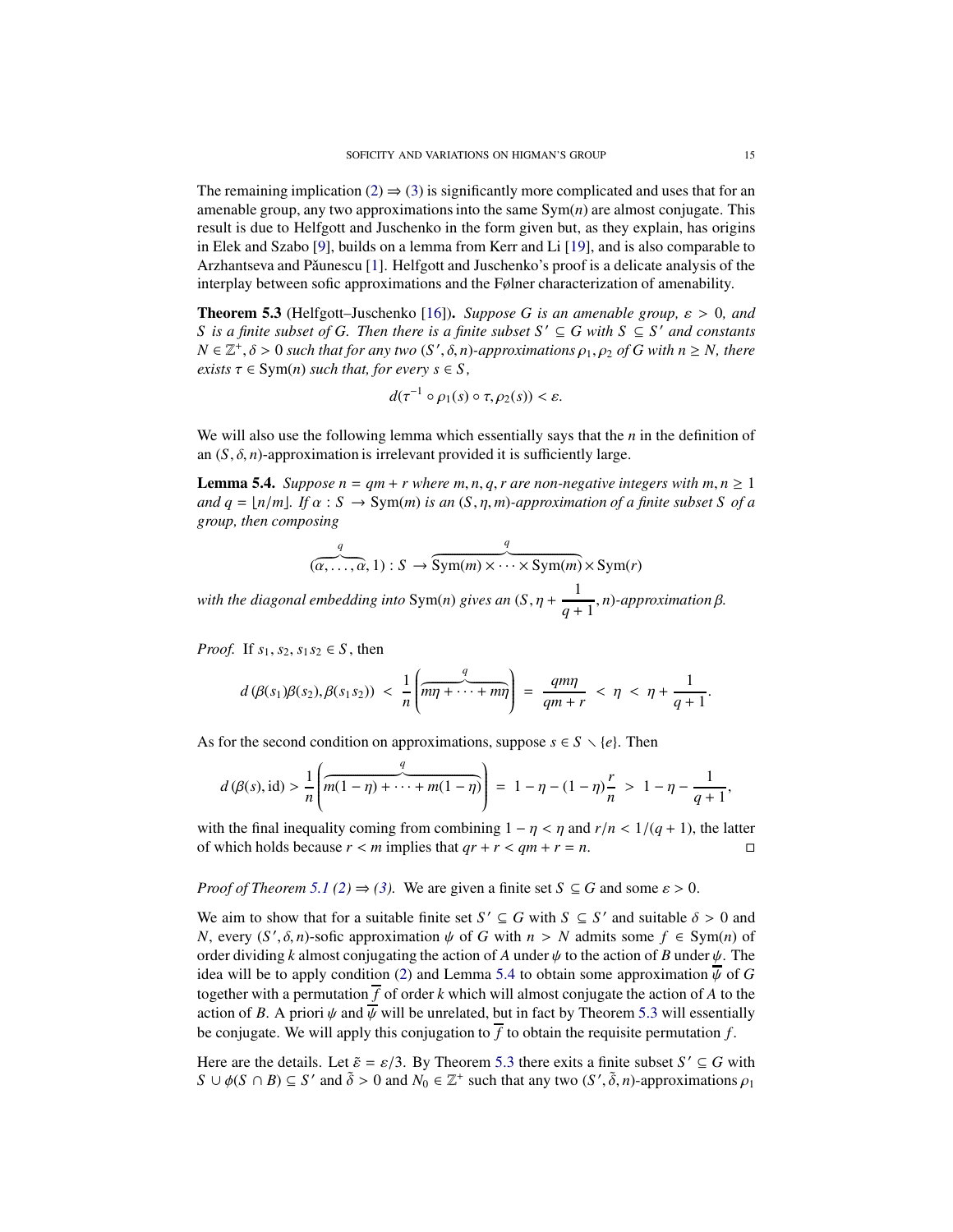and  $\rho_2$  of *G* with  $n \geq N_0$  are *almost conjugate* in that there exists  $\tau \in \text{Sym}(n)$  such that for all  $s \in S \cup \phi(S \cap B)$ ,

(11) 
$$
d(\tau^{-1} \circ \rho_1(s) \circ \tau, \ \rho_2(s)) < \tilde{\varepsilon}.
$$

Let  $\delta = \min\{\tilde{\delta}, \tilde{\varepsilon}\}.$ 

By Condition [\(2\)](#page-10-3), there exists an  $(S', \delta/2, m)$ -approximation  $\psi'$  of *G* together with a permutation *f*  $\in$  Sym(*m*) of order dividing *k* such that for all *b*  $\in$  *S'*  $\cap$   $\phi^{-1}(A \cap S')$ ,

(12) 
$$
d(\psi(b) \circ f, f \circ \psi(\phi(b))) < \tilde{\varepsilon}.
$$

Let  $N = \max\{N_0, 2m/\delta\}$ . With *S'* and  $\delta$  as defined above, suppose  $\psi$  is an  $(S', \delta, n)$ approximation of *G* with  $n > N$ .

Via Lemma [5.4,](#page-14-0) we can use  $\psi'$  to construct another  $(S', \delta, n)$ -approximation  $\overline{\psi}$  of *G* and an associated permutation  $\overline{f}$  which almost conjugates the action of *A* to *B* with the same error  $\tilde{\varepsilon}$ :

(13) 
$$
d(\overline{\psi}(b) \circ \overline{f}, \overline{f} \circ \overline{\psi}(\phi(b))) < \tilde{\varepsilon}
$$

for all  $b \in S' \cap B$ . This is possible because

<span id="page-15-0"></span>
$$
\frac{\delta}{2} + \frac{1}{\lfloor n/m \rfloor + 1} \le \frac{\delta}{2} + \frac{1}{\lfloor 2/\delta \rfloor + 1} < \frac{\delta}{2} + \frac{\delta}{2} \le \delta
$$

and given how  $\overline{\psi}$  is assembled from copies of  $\psi$  and the identity (and correspondingly  $\overline{f}$ from copies of *f* and the identity), the error  $\tilde{\varepsilon}$  of [\(13\)](#page-15-0) does not increase and  $\overline{f}$ , like *f*, has order dividing *k*.

By Theorem [5.3](#page-14-1) there is a permutation  $\tau \in \text{Sym}(n)$  which almost conjugates  $\psi$  to  $\overline{\psi}$ —i.e.,

(14) 
$$
d\left(\tau^{-1} \circ \psi(s) \circ \tau, \overline{\psi}(s)\right) < \tilde{\varepsilon}
$$

for all  $s \in S'$ .

Define  $f = \tau \circ \overline{f} \circ \tau^{-1}$ , which is a permutation of order dividing *k* since  $\overline{f}$  has order dividing *k*. Suppose *b* ∈ *S* ∩  $\phi^{-1}(A \cap S)$ . We will complete our proof by showing that

<span id="page-15-2"></span><span id="page-15-1"></span> $d(\psi(b) \circ f, f \circ \psi(\phi(b))) \leq \varepsilon.$ 

By definition of *f* ,

(15) 
$$
f^{-1} \circ \psi(b) \circ f = \tau \circ \overline{f}^{-1} \circ \tau^{-1} \circ \psi(b) \circ \tau \circ \overline{f} \circ \tau^{-1}.
$$

Since  $b \in S \subseteq S'$ , by [\(14\)](#page-15-1),

(16) 
$$
d\left(\tau\circ\overline{f}^{-1}\circ\tau^{-1}\circ\psi(b)\circ\tau\circ\overline{f}\circ\tau^{-1},\tau\circ\overline{f}^{-1}\circ\overline{\psi}(b)\circ\overline{f}\circ\tau^{-1}\right)<\tilde{\varepsilon}.
$$

By [\(13\)](#page-15-0),  $d\left(\overline{f}^{-1} \circ \overline{\psi}(b) \circ \overline{f}, \overline{\psi}(\phi(b))\right) < \tilde{\varepsilon}$ , and therefore

(17) 
$$
d\left(\tau \circ \overline{f}^{-1} \circ \overline{\psi}(b) \circ \overline{f} \circ \tau^{-1}, \tau \circ \overline{\psi}(\phi(b)) \circ \tau^{-1}\right) < \tilde{\varepsilon}.
$$

Since  $\phi(b) \in S \cap B \subseteq S'$ , by [\(14\)](#page-15-1) again,

(18) 
$$
d\left(\tau \circ \overline{\psi}(\phi(b)) \circ \tau^{-1}, \psi(\phi(b))\right) < \tilde{\varepsilon}.
$$

Together,  $(15)$ – $(18)$  yield the first inequality of:

<span id="page-15-3"></span>
$$
d(\psi(b)\circ f, \ f\circ \psi(\phi(b)) = d\left(f^{-1}\circ \psi(b)\circ f, \psi(\phi(b))\right) < 3\tilde{\varepsilon} = \varepsilon,
$$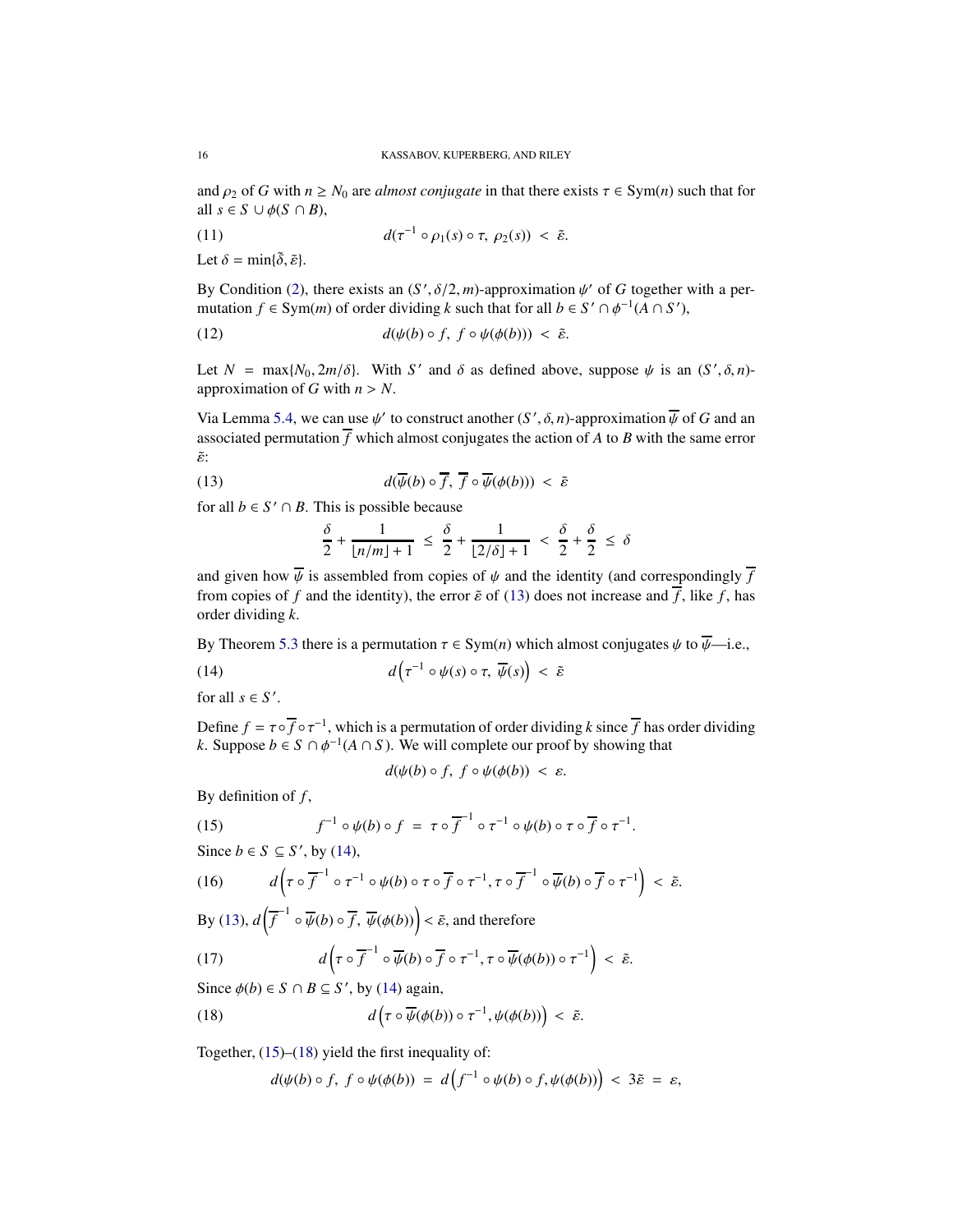<span id="page-16-0"></span>which completes the proof.  $\Box$ 

### 6. Applications of Theorem [5.1](#page-10-1)

In this section we will examine the groups  $\mathbb{Z}^2$ , the 3-dimensional integral Heisenberg group  $H$ , BS(1, *m*),  $\mathbb{Z} \wr \mathbb{Z}$ , and the 2-generator metabelian group in the context of Theorem [1.5](#page-2-1) (or, in its precise form, Theorem [5.1\)](#page-10-1). Each of these groups is amenable. We will exhibit families of maps witnessing to their soficity, and will then explain what Theorem [5.1](#page-10-1) allows us to conclude about the existence of seemingly pathological permutations. In particular, we will explain how the case of BS(1, *m*) yields Theorems [1.2](#page-1-1) and [1.4,](#page-2-0) and how Z≀Z yields Theorem [1.3.](#page-1-0)

We begin with  $\mathbb{Z}^2$ , which we view as an introductory example.

6.1.  $\mathbb{Z}^2$ . We present  $\mathbb{Z}^2$  as  $\langle a, b \mid ab = ba \rangle$ , so  $\phi : \mathbb{Z} \to \mathbb{Z}$ , given by  $b \mapsto a$ , is the map defining  $\text{Hig}_k(\mathbb{Z}^2)$ .

To obtain a family of functions witnessing to the soficity of  $\mathbb{Z}^2$ , we identify Sym(*n*) with Sym( $\mathbb{Z}/n\mathbb{Z}$ ) and then for  $p, q \in \mathbb{N}$ , define  $\psi_{n,p,q}: G \to \text{Sym}(n)$  by

$$
\psi_{n,p,q}(a): x \mapsto x + p
$$
, and  
 $\psi_{n,p,q}(b): x \mapsto x + q$ .

<span id="page-16-2"></span>**Lemma 6.1.** *For any finite set*  $S \subseteq \mathbb{Z}^2$  *and any*  $\delta > 0$ *, there exists a constant* C such that  $\psi_{n,p,q}$  *is an*  $(S, \delta, n)$ -approximation of  $\mathbb{Z}^2$  provided that  $p > Cq$  and  $n > Cp$ .

*Proof.* Take *C* sufficiently large that  $S \subseteq \{a^{\lambda}b^{\mu} \mid |\lambda| < C/3, |\mu| < C/3\}$ . Since the map  $\psi_{n,p,q}$  is a group homomorphism, we only need to show that  $d(\psi_{n,p,q}(s), id) > 1 - \delta$  for all  $s \in S \setminus \{1\}$  provided that  $p > Cq$  and  $n > Cp$ . Then for  $s = a^{\lambda}b^{\mu} \in S$  we find  $\psi_{n,p,q}(s)$ is translation by  $\lambda p + \mu q$ , which is not divisible by *n* (unless  $\lambda = \mu = 0$ ), and therefore  $d$ (id,  $\psi_{n,p,q}(s)$ ) = 1.

The equivalence *[\(1\)](#page-10-2)*  $\Leftrightarrow$  *[\(3\)](#page-10-4)* of Theorem [5.1](#page-10-1) tells us that for  $k \in \mathbb{N}$ , the group  $\text{Hig}_k(\mathbb{Z}^2)$ has a sofic quotient *Q* such that the composition  $\mathbb{Z}^2 \to \text{Hig}_k(\mathbb{Z}^2) \to Q$  is injective if and only if for any  $n$ ,  $p$ ,  $q$  such that  $n/p$  and  $p/q$  are sufficiently large, there is a permutation  $f: \mathbb{Z}/n\mathbb{Z} \to \mathbb{Z}/n\mathbb{Z}$  of order k with  $d(\psi_{n,p,q}(b) \circ f, f \circ \psi_{n,p,q}(a)) < \varepsilon$ . As  $(\psi_{n,p,q}(b) \circ f)(x) =$  $f(x) + q$  and  $(f \circ \psi_{n,p,q}(a))(x) = f(x+p)$ , the latter condition amounts to  $f(x+p) = f(x)+q$ for at least  $(1 - \varepsilon)n$  elements  $x \in \mathbb{Z}/n\mathbb{Z}$ .

However, for  $k \geq 1$ , the group  $\overline{\text{Hig}}_k(\mathbb{Z}^2)$  is a right-angled Artin group, so it is linear and thus residually finite (see [\[18\]](#page-26-17)). Thus  $\text{Hig}_k(\mathbb{Z}^2)$  and  $\overline{\text{Hig}}_k(\mathbb{Z}^2)$  are sofic. (For  $k \geq 4$ , we reached the same conclusion in Corollary [4.5](#page-9-1) via the residual solvability established in Theorem [1.1.](#page-1-2) For  $k \le 3$  the group is abelian, and thus also sofic.) And for  $k \ge 2$ ,  $\mathbb{Z}^2 \hookrightarrow$  $\overline{\text{Hig}}_k(\mathbb{Z}^2)$ . Thus:

<span id="page-16-1"></span>**Theorem 6.2.** *Suppose*  $k \geq 2$  *and*  $\varepsilon > 0$ *. Then there exists*  $C > 0$  *such that for all n, p, q satisfying*  $n \geq C$ *p* and  $p \geq C$ *q*, there exists a permutation  $f \in Sym(\mathbb{Z}/n\mathbb{Z})$  of order dividing *k such that*

$$
f(x+p) = f(x) + q
$$

*for at least*  $(1 - \varepsilon)n$  *elements*  $x \in \mathbb{Z}/n\mathbb{Z}$ *.*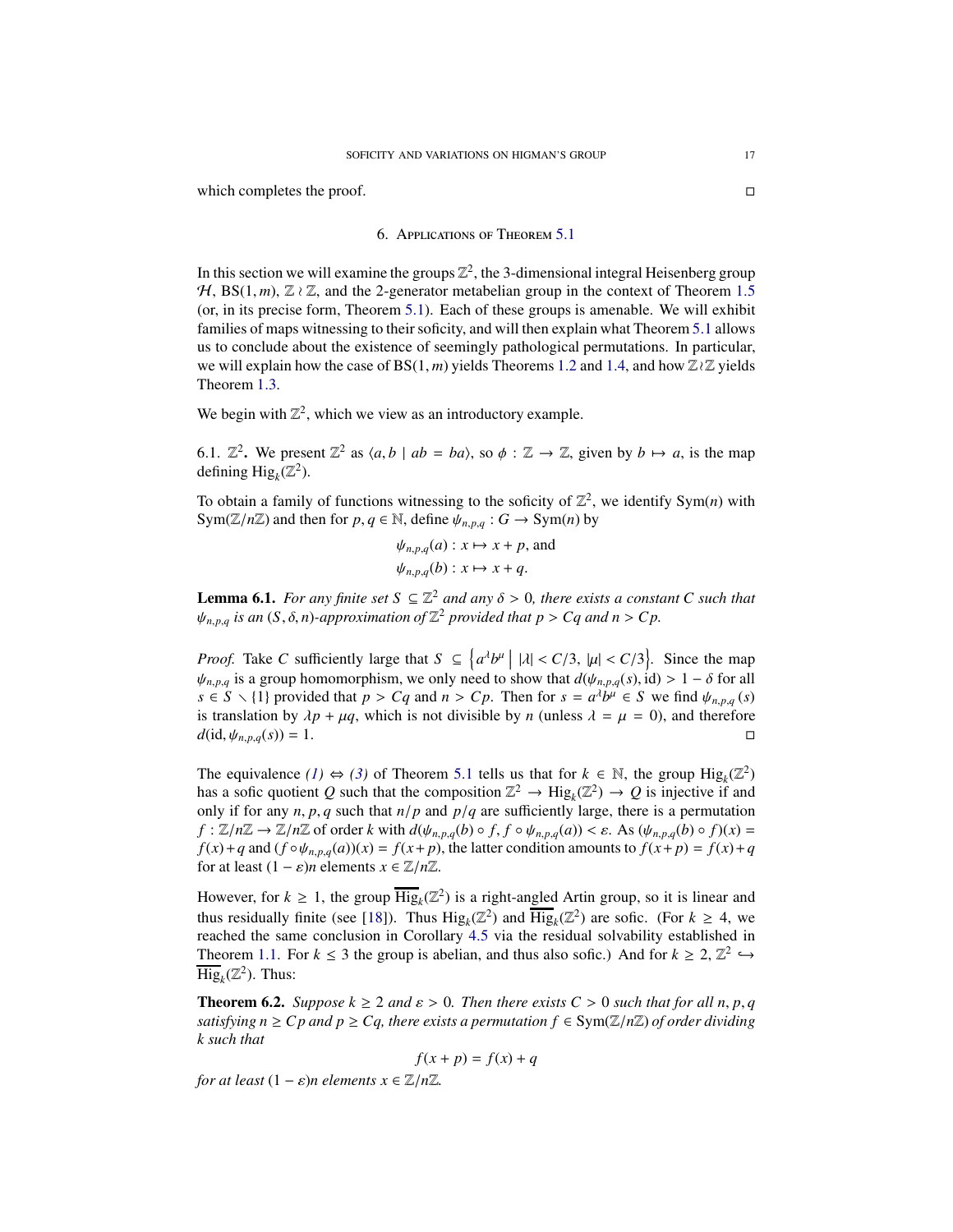In some cases this is straight-forward. If *n* is a prime congruent to 1 modulo *k*, then there exists  $l \in \mathbb{Z}/n\mathbb{Z}$  such that  $l^k = 1$  and  $q = lp$  in  $\mathbb{Z}/n\mathbb{Z}$ , and then  $f : \mathbb{Z}/n\mathbb{Z} \to \mathbb{Z}/n\mathbb{Z}$  mapping  $x \mapsto lx$  satisfies the given conditions, because  $f(x + p) = lx + lp = lx + q = f(x) + q$  for all  $x \in \mathbb{Z}/n\mathbb{Z}$  and  $f^k = id$ . Indeed, such *f* arise from a natural sofic quotient of  $\text{Hig}_k(\mathbb{Z}^2)$ —take the semidirect product of the cyclic group of order  $k$  and the abelianization of  $\text{Hig}_k(G)$ . Then  $\text{Hig}_k(\mathbb{Z}^2)$  maps onto  $C_k \ltimes \mathbb{Z}/n\mathbb{Z}$ , where the action is by multiplication by *l*.

But in most cases errors are inevitable. Suppose  $f : \mathbb{Z}/n\mathbb{Z} \to \mathbb{Z}/n\mathbb{Z}$  satisfies  $f(x + p) =$  $f(x) + q$  for all  $x \in \mathbb{Z}/n\mathbb{Z}$ . Then  $f^l(x + q^l) = f^l(x) + q^l$  for all  $x \in \mathbb{Z}/n\mathbb{Z}$  and all  $l \in \mathbb{N}$ . So if  $f^k = id$ , then *n* divides  $q^k - p^k$ .

Whether or not *n* divides  $q^k - p^k$ , by Theorem [6.2,](#page-16-1) there exist such functions *f* satisfying  $f(x + p) = f(x) + q$  for most  $x \in \mathbb{Z}/n\mathbb{Z}$ . Such *f* could be constructed explicitly by carefully following the arguments in our proofs of Theorems [5.1](#page-10-1) and [5.3](#page-14-1) (using that there are Følner sets for  $\mathbb{Z}^2$  of a very simple form), but doing this in general would be quite technical.

<span id="page-17-0"></span>*Remark* 6.3*.* In such a simple example it is possible to determine the dependance of the constant *C* in Theorem [6.2:](#page-16-1) one can take  $C = O(\varepsilon^{-k})$ .

6.2. The Heisenberg group. The Heisenberg group  $H$  has presentation

$$
\mathcal{H} = \langle a, b \mid [a, [a, b]] = [b, [a, b]] = 1 \rangle.
$$

It is nilpotent and so is amenable and residually finite. Identify  $Sym(n^2)$  with  $Sym((\mathbb{Z}/n\mathbb{Z})^2)$ . Define  $\psi_n : \mathcal{H} \to \text{Sym}(n^2)$  for  $n \in \mathbb{N}$  by

$$
\psi_n(a) : (x, y) \mapsto (x, y + 1), \text{ and}
$$
  

$$
\psi_n(b) : (x, y) \mapsto (x + y, y),
$$

which extends to H since  $\psi_n(a)$  and  $\psi_n(b)$  satisfy the defining relations of H. This action of H arises the finite quotient  $H_n := \mathcal{H} / \langle a^n, b^n \rangle$  acting on cosets of the subgroup  $\langle a \rangle$ .

**Lemma 6.4.** *For all finite sets*  $S \subseteq H$  *and all*  $\delta > 0$ *, there exists*  $C > 0$  *such that*  $\psi_n$  *is*  $(S, \delta, n^2)$ -approximation of  $H$  for all  $n > C$ .

*Proof.* Suppose  $S \subseteq H$  is finite. As in Lemma [6.1,](#page-16-2) as  $\psi_n$  is a homomorphism, it suffices to check that there exists an integer *C* such that when  $n > C$ , the permutation  $\psi_n(s)$  is far from the identity for all  $s \in S \setminus \{e\}$ . Every element of H can be expressed uniquely as  $a^{\lambda}b^{\mu}[a,b]^{\nu}$ . So there exists *N* such that

$$
S \subseteq \left\{ a^{\lambda} b^{\mu} [a, b]^{\nu} \middle| |\lambda|, |\mu|, |\nu| < N \right\}.
$$

One computes that

$$
\psi_n(a^{\lambda}b^{\mu}[a,b]^{\nu}):(x,y)\mapsto(x+\mu y-\nu,y+\lambda),
$$

which is a permutation with at most  $|\lambda|n$  fixed points (provided that this element is not trivial—i.e.,  $n \nmid \lambda$  or  $n \nmid \mu$  or  $n \nmid \nu$ ). Therefore if  $n > C := N/\delta$ , then  $\psi_n$  is an  $(S, \delta, n^2)$ approximation.

So Theorem [5.1](#page-10-1) tells us that for all  $k \in \mathbb{N}$  the group  $\text{Hig}_k(\mathcal{H})$  has a sofic quotient *Q* such that  $H \to \text{Hig}_k(H) \to Q$  is injective if and only there exist infinitely many *n* and functions  $f : (\mathbb{Z}/n\mathbb{Z})^2 \to (\mathbb{Z}/n\mathbb{Z})^2$  of order dividing *k* which conjugate the action of *b* to the action of *a* under  $\psi_n$  up to error  $\varepsilon$ .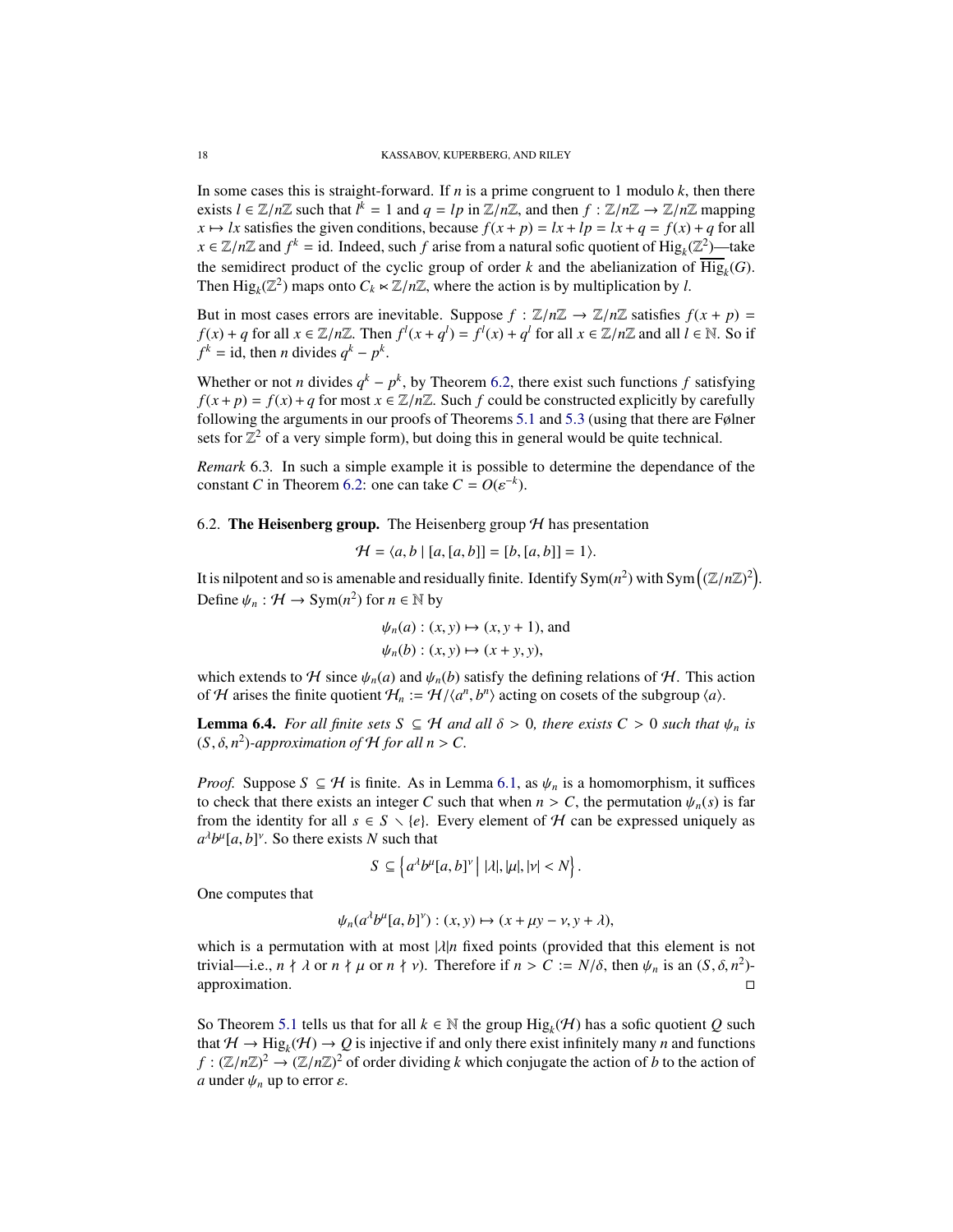For  $k \ge 4$ , Corollary [4.5](#page-9-1) tells us that Hig<sub>k</sub>( $H$ ) is sofic. As for the case  $k = 2$ , we have that  $\overline{\text{Hig}}_2(\mathcal{H}) \simeq \mathcal{H}$  is also sofic. And for  $k = 3$ , it is not hard to construct a surjective map from  $\text{Hig}_3(\mathcal{H})$  onto the sofic group  $\text{SL}_3(\mathbb{Z})$  such that the composition  $\mathcal{H} \to \text{Hig}_3(\mathcal{H}) \to \text{SL}_3(\mathbb{Z})$ is injective. A sofic quotient of  $\text{Hig}_{3}(\mathcal{H})$  into which H injects could also be obtained via Proposition [4.6.](#page-9-0) (We do not know whether the group  $\text{Hig}_3(\mathcal{H})$  itself is sofic, but see no reason it should not be.)

So applying the condition  $d(\psi(b) \circ f, f \circ \psi(\phi(b))) < \varepsilon$  of Theorem [5.1](#page-10-1) [\(3\)](#page-10-4) to  $\psi_n$  and to *b* and  $a = \phi(b)$  we get the following.

<span id="page-18-1"></span>**Theorem 6.5.** *For all*  $\varepsilon > 0$  *and all*  $k \ge 2$ *, there exists an integer C such that for all n* > *C* there exists a permutation  $f$  ∈ Sym( $n^2$ ) of order dividing k which, when expressed *as*  $f(x, y) = (f_1(x, y), f_2(x, y))$  *so that*  $f_1, f_2 : \mathbb{Z}/n\mathbb{Z} \times \mathbb{Z}/n\mathbb{Z} \rightarrow \mathbb{Z}/n\mathbb{Z}$  *are its coordinate functions, satisfies*

$$
f_1(x, y + 1) = f_1(x, y) + f_2(x, y)
$$
 and  $f_2(x, y + 1) = f_2(x, y)$ 

*for at least*  $(1 - \varepsilon)n^2$  *pairs*  $(x, y)$ *.* 

<span id="page-18-0"></span>*Remark* 6.6. There is no *f* such that the above equality holds for all pairs  $(x, y)$ , since  $\psi_n(a)$ and  $\psi_n(b)$  are not conjugate inside Sym $(n^2)$ —one of them has (a few) fixed points and the other has none.

*Remark* 6.7*.* It is again possible to estimate the dependance of the constant *C*. One can show that we can take  $C = O(\varepsilon^{-3k})$ .

*Remark* 6.8. The generators *a* and *b* play asymmetric roles in the definition of  $\psi_n$ : for example,  $d(\psi_n(a), id) = 1$ , but  $d(\psi_n(b), id) = 1 - 1/n < 1$ . One can instead take the action of  $\mathcal{H}_n$  on itself which will lead to a permutation representation  $\mathcal{H} \to \text{Sym}(n^3)$  in which the roles of *a* and *b* are symmetric. The functions *f* of the resulting analogue of Theorem [6.5](#page-18-1) can be constructed in such a way that the equations are satisfied for *all* points if and only if there is an nontrivial semisimple element of order dividing *k* in the group  $SL_2(\mathbb{Z}/n\mathbb{Z})$ .

*Remark* 6.9. One can also consider a Higman-like construction from  $H$  in which  $\phi$  maps one of the standard generators to a generator of the center: define

$$
G = \mathcal{H} = \langle b, c \mid [b, [b, c]] = [c, [b, c]] = 1 \rangle, \quad \phi : b \mapsto a,
$$

where  $a := [b, c]$  so that

 $\overline{\text{Hig}}_k(G, \phi) = \langle b_1, c_1, \dots, b_k, c_k | [b_i, [b_i, c_i]] = [c_i, [b_i, c_i]] = 1, b_i = [b_{i+1}, c_{i+1}] \forall i \text{ (mod } k \rangle).$ 

We do not know whether the group  $\text{Hig}_k(G, \phi)$  is sofic, since Theorem [1.1](#page-1-2) does not apply. However  $b_i \mapsto id + e_{i,k+1}$  and  $c_i \mapsto id - e_{i+1,i}$  (indices mod *k*) defines a homomorphism

$$
\overline{\mathrm{Hig}}_k(G,\phi) \, \to \, \mathrm{SL}_k(\mathbb{Z}) \ltimes \mathbb{Z}^k \, \subseteq \, \mathrm{SL}_{k+1}(\mathbb{Z}),
$$

and for  $k \ge 2$  the group H injects into this quotient (i.e., image) of  $\text{Hig}_k(G, \phi)$  which is linear and thus sofic.

As before (but with *a* and *b* now changed to *b* and *c*, respectively) define  $\psi_n$ :  $\mathcal{H} \rightarrow$ Sym( $n^2$ ) for  $n \in \mathbb{N}$  by

$$
\psi_n(b) : (x, y) \mapsto (x, y + 1), \text{ and}
$$

$$
\psi_n(c) : (x, y) \mapsto (x + y, y).
$$

Then, as  $\psi_n([b, c]) : (x, y) \mapsto (x - 1, y)$ , applying Theorem [5.1](#page-10-1) leads to: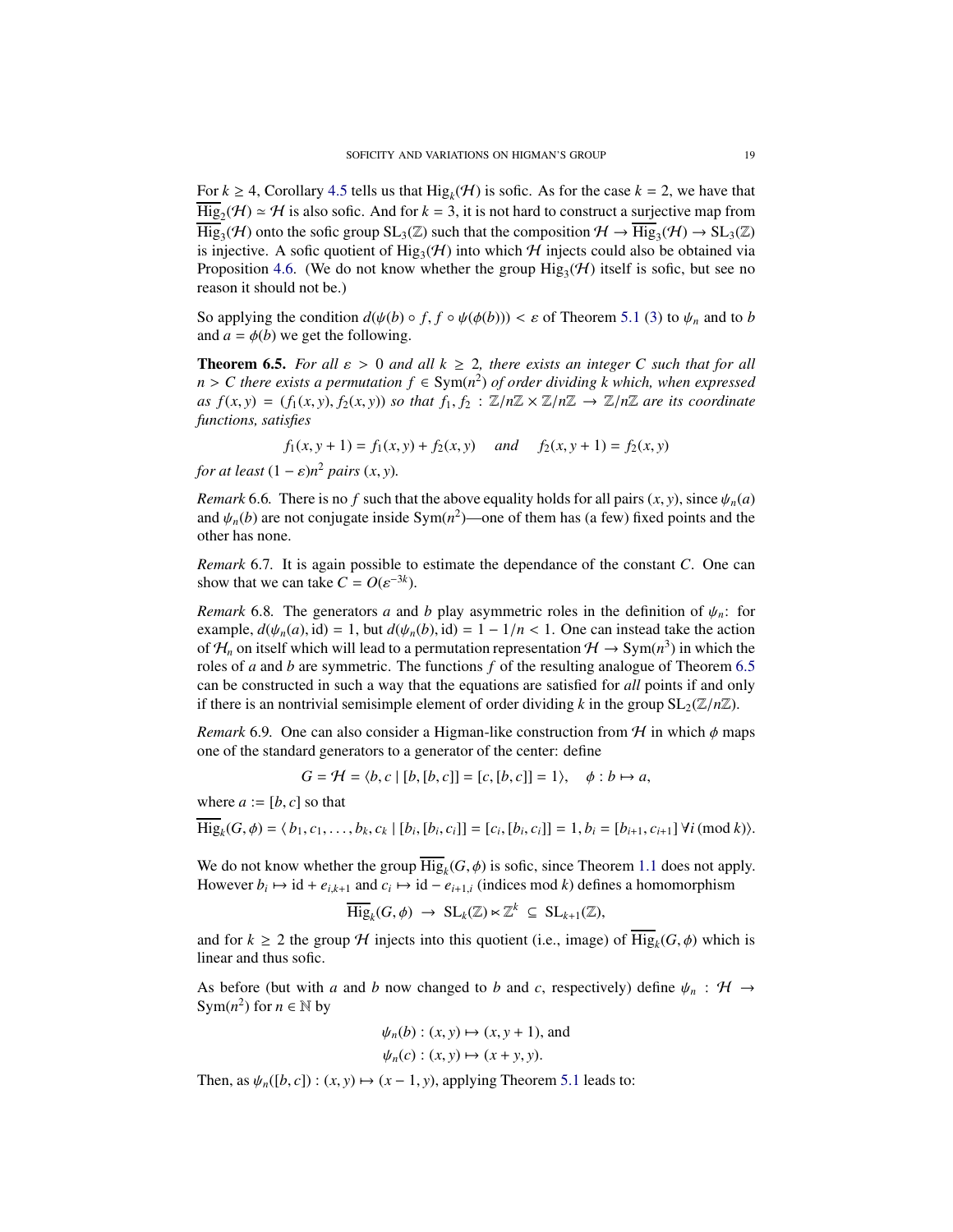<span id="page-19-0"></span>Theorem 6.10. *Functions f exist exactly as per Theorem [6.5,](#page-18-1) except with the displayed equations replaced by:*

$$
f_1(x-1, y) = f_1(x, y) + f_2(x, y)
$$
 and  $f_2(x-1, y) = f_2(x, y)$ .

Despite their similarity, we do not see a way to derive one of Theorems [6.5](#page-18-1) and [6.10](#page-19-0) immediately from the other. Defining  $g(x, y) := f(y, x)$  transforms one set of recurrences to the other, but the condition that the function's order divides *k* is lost.

<span id="page-19-1"></span>6.3. The Baumslag–Solitar group  $BS(1, m)$ . This is the case addressed by Helfgott and Juschenko in [\[16\]](#page-26-6). Here we explain how it fits into our framework and give our own account of how it relates to recent work of Glebsky.

The Baumslag–Solitar group BS(1, *m*) has presentation

$$
BS(1,m) = \langle a, b \mid a^b = a^m \rangle.
$$

It is a residually finite solvable group, and so is amenable. If  $m \neq \pm 1$ , then the image of *a* in any proper quotient of BS(1, *m*) is finite. (Every element can be expressed as  $b^{\mu}a^{\nu}b^{-\lambda}$ for some  $\mu, \lambda \geq 0$  and  $\nu \in \mathbb{Z}$ . The result then follows from consequences of a non-trivial  $b^{\mu} a^{\nu} b^{-\lambda}$  mapping to the identity and the relation  $a^{b} = a^{m}$ .)

Identify Sym(*n*) with Sym( $\mathbb{Z}/n\mathbb{Z}$ ). For all  $n \in \mathbb{N}$  relatively prime to *m*, define a map  $\psi_n$ : BS(1,*m*)  $\rightarrow$  Sym(*n*) by

$$
\psi_n(a): x \mapsto x + 1
$$
, and  
\n $\psi_n(b): x \mapsto m^{-1}x$ ,

which extends to a homomorphism defined on the whole of BS(1, *m*) since  $\psi_n(a)$  and  $\psi_n(b)$ satisfy the defining relation of  $BS(1, m)$ . This action of  $BS(1, m)$  arises from the quotient  $BS(1, m)_n := BS(1, m) / \langle a^n \rangle$  acting on cosets of the subgroup  $\langle b \rangle$ .

**Lemma 6.11.** *For all finite sets*  $S \subseteq BS(1,m)$  *and all*  $\delta > 0$ *, there exists an integer* C *such that for all n* > *C*, *the map*  $\psi_n$  *is an*  $(S, \delta, n)$ *-approximation of* BS(1, *m*)*, provided that*  $|m| \geq 2$ .

*Proof.* The group BS(1, *m*) can be represented by 2×2 matrices via

$$
a \mapsto \begin{bmatrix} 1 & 1 \\ 0 & 1 \end{bmatrix}, \qquad b \mapsto \begin{bmatrix} 1 & 0 \\ 0 & m \end{bmatrix}.
$$

The image of this embedding is

$$
\left\{ \begin{bmatrix} 1 & \lambda \\ 0 & m^{\mu} \end{bmatrix} \middle| \mu \in \mathbb{Z}, \lambda \in \mathbb{Z} \left[ \frac{1}{m} \right] \right\}.
$$

For every finite set  $S \subseteq BS(1, m)$  there exists a positive integer N such that every  $s \in S$  is sent to

$$
\begin{bmatrix} 1 & \lambda_s m^{-N} \\ 0 & m^{\mu_s} \end{bmatrix}
$$

where  $\lambda_s$  and  $\mu_s$  are integers such that  $|\mu_s| \le N$  and  $|\lambda_s| \le |m^{2N}|$ . One computes that

$$
\psi_n(s) : \left( x \mapsto m^{-\mu_s}(x + \lambda_s m^{-N}) \right).
$$

If this permutation is non-trivial (i.e.,  $\mu_s \neq 0$  or  $n \nmid \lambda_s$ ), then it has at most  $m^N$  fixed points. Therefore if  $n > C := \max \left\{ \left| \begin{array}{c} 0 & \text{if } n \leq C \end{array} \right. \right\}$ *m N*  $\left| \frac{n^N}{\delta} \right|$ ,  $\left| m^{2N} \right|$  $\Big\}$ , then  $\psi_n$  is an  $(S, \delta, n)$ -approximation.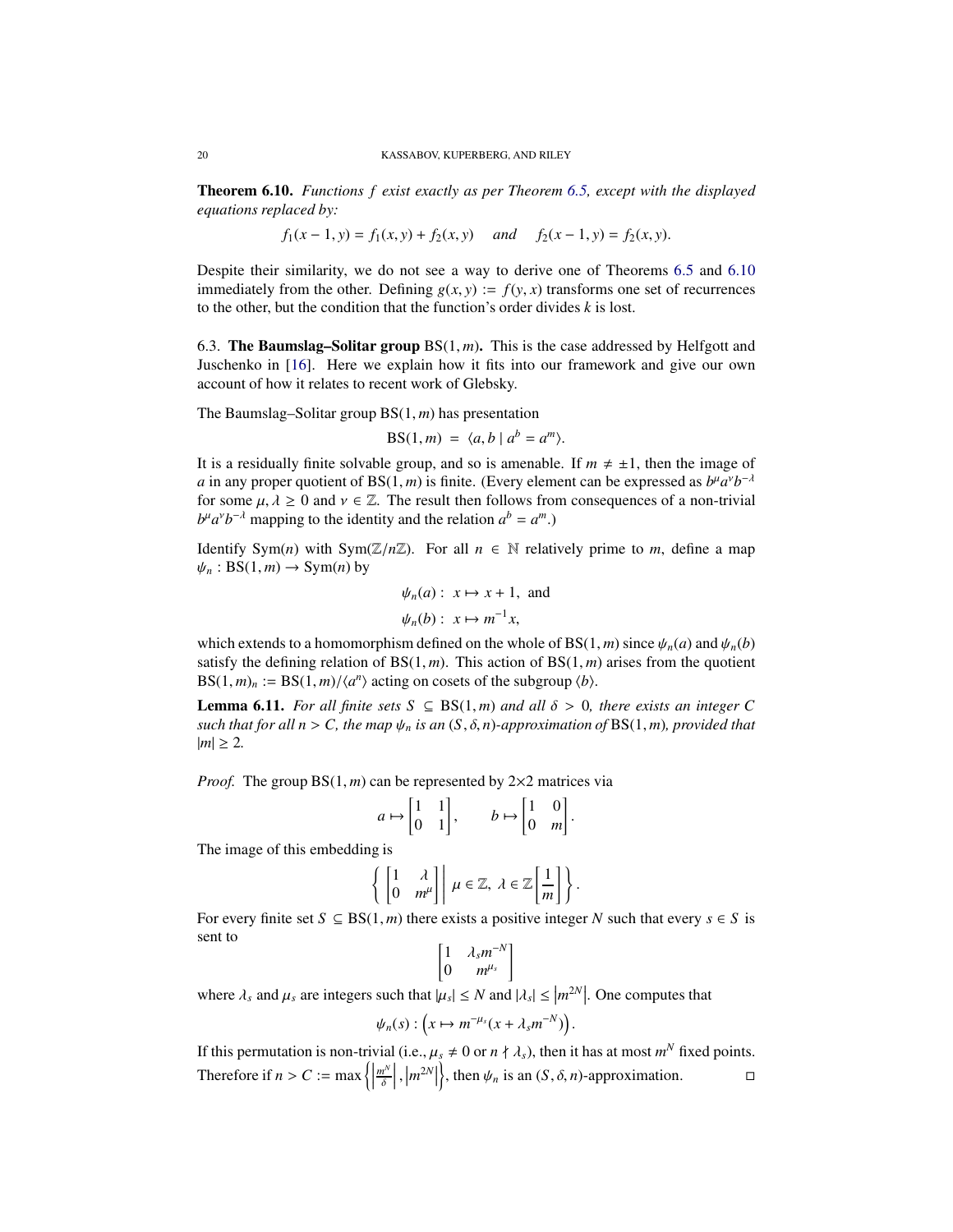Theorem [5.1](#page-10-1) now tells us that for all  $k \in \mathbb{N}$  the group  $\text{Hig}_k(\text{BS}(1,m))$  has a sofic quotient into which BS(1, *m*) naturally embeds if and only there exist infinitely many *n* and functions  $f : \mathbb{Z}/n\mathbb{Z} \to \mathbb{Z}/n\mathbb{Z}$  of order dividing *k* which conjugate addition to multiplication by *m* up to error  $\varepsilon$ —that is,  $m^{-1}f(x) = f(x + 1)$  for at least  $(1 - \varepsilon)n$  values of  $x \in \mathbb{Z}/n\mathbb{Z}$ . Define *f* ∈ Sym( $\mathbb{Z}/n\mathbb{Z}$ ) by  $\tilde{f}(x) = -f(-x)$ , which has order dividing *k* if and only if *f* does. The equation  $m^{-1}f(x) = f(x + 1)$  can be re-expressed as  $f(x) = mf(x + 1)$ , and then as

$$
\tilde{f}(x+1) = -f(-x-1) = -mf(-x) = m\tilde{f}(x).
$$

So  $m^{-1} f(x) = f(x + 1)$  is satisfied by at least  $(1 - \varepsilon)n$  values of  $x \in \mathbb{Z}/n\mathbb{Z}$  if and only if the same is true of  $\tilde{f}(x+1) = m\tilde{f}(x)$ . Theorem [1.2](#page-1-1) then follows, or, in more detail, we have:

<span id="page-20-0"></span>Theorem 6.12 (Helfgott–Juschenko [\[16\]](#page-26-6)). *The group* Hig*<sup>k</sup>* (BS(1, *m*)) *has a sofic quotient Q* such that the composition  $BS(1,m) \rightarrow Hig_k(BS(1,m)) \rightarrow Q$  is injective if and only if *for all* ε > 0 *there exists an integer C such that for all n* > *C coprime to m, there exist a permutation*  $f \in Sym(\mathbb{Z}/n\mathbb{Z})$  *of order dividing* k such that  $f(x + 1) = mf(x)$  for at least  $(1 - \varepsilon)n$  *values of x.* 

We do not know whether  $\text{Hig}_k(BS(1,m))$  is sofic for  $k \geq 4$ . Both  $\text{Hig}_k(BS(1,m))$  and  $\overline{\text{Hig}}_k(BS(1,m))$  are finite for  $k \leq 3$  (assuming  $m \neq \pm 1$ ), and so cannot have a sofic quotient into which  $BS(1, m)$  injects. A beautiful argument due to Higman [\[17\]](#page-26-2) shows that  $\text{Hig}_k(BS(1, 2))$  has no finite quotients. Glebsky [\[11,](#page-26-7) [12\]](#page-26-18) shows that, by contrast, if  $k \geq 4$ and *p* is a prime dividing *m*−1, then the groups Hig*<sup>k</sup>* (BS(1, *m*)) have many quotients which are finite *p*-groups. His main theorem in [\[11\]](#page-26-7) amounts to the following. His proof is more combinatorial than the one we give below via Golod–Shafarevich machinery.

<span id="page-20-1"></span>**Theorem 6.13** (Glebsky [\[11\]](#page-26-7)). *Suppose k* ≥ 4 *and p is a prime dividing m* − 1*. Then the pro-p completion of*  $\overline{\text{Hig}}_k(BS(1,m))$  *is infinite. If, moreover, k is even and*  $m \neq \pm 1$ *, then* BS(1, *m*) *embeds into this pro-p completion.*

*Proof.* The defining relator of BS(1,*m*) can be written in the from  $[a, b]^{-1}a^{m-1}$  and lies in the *p*-Frattini subgroup of the free group. This implies that the pro-*p* completion  $\hat{G}$  of  $\text{Hig}_k(\text{BS}(1,m))$  has a minimal pro-*p* presentation with *k* generators and *k* relations. Such a presentation satisfies the Golod–Shafarevich condition (since  $k \leq k^2/4$ ) and therefore it defines an infinite pro-*p* group (see, for example, [\[10\]](#page-26-19)).

Since *a* has finite order in any proper quotient of  $BS(1, m)$ , to prove that  $BS(1, m)$  embeds into this pro-*p* completion, it suffices to show that the images of the generators  $a_1, \ldots, a_k$ of Hig*<sup>k</sup>* (BS(1, *m*)) have infinite order—indeed, that and one of them has infinite order. In the case  $k = 4$ , the defining relations of  $\hat{G}$  are similar to the relations of  $F_2 \times F_2$ , where the first copy of the free group  $F_2$  is generated by  $a_1$  and  $a_3$  and the second copy is generated by  $a_2$  and  $a_4$ . It can be shown that  $\hat{G}$  contains the free pro- $p$  groups  $\Gamma_1$  and  $\Gamma_2$  generated by  $\Gamma_1 = \langle a_1, a_3 \rangle$  and  $\Gamma_2 = \langle a_2, a_4 \rangle$ , and moreover that any element in  $\hat{G}$  can be written uniquely as a product of two elements, one from  $\Gamma_1$  and one from  $\Gamma_2$ . This shows that the order of  $a_i$  in  $\hat{G}$  is infinite and that BS(1,*m*) embeds in  $\hat{G}$ . (When  $k > 4$  the group  $\hat{G}$ does not have such nice combinatorial description, but there is a quotient of  $\hat{G}$ , which has similar structure, provided that *k* is even.)  $\Box$ 

Theorems [6.12](#page-20-0) and [6.13](#page-20-1) together imply Theorem [1.4:](#page-2-0) if  $|m| > 2$  and  $\varepsilon > 0$ , then there exists *C* such that for all  $n > C$  coprime to *m*, there are permutations  $g \in Sym(\mathbb{Z}/n\mathbb{Z})$  with  $g^4$  = id and with  $g(x + 1) = mg(x)$  for at least  $(1 - \varepsilon)n$  values of  $x \in \mathbb{Z}/n\mathbb{Z}$ .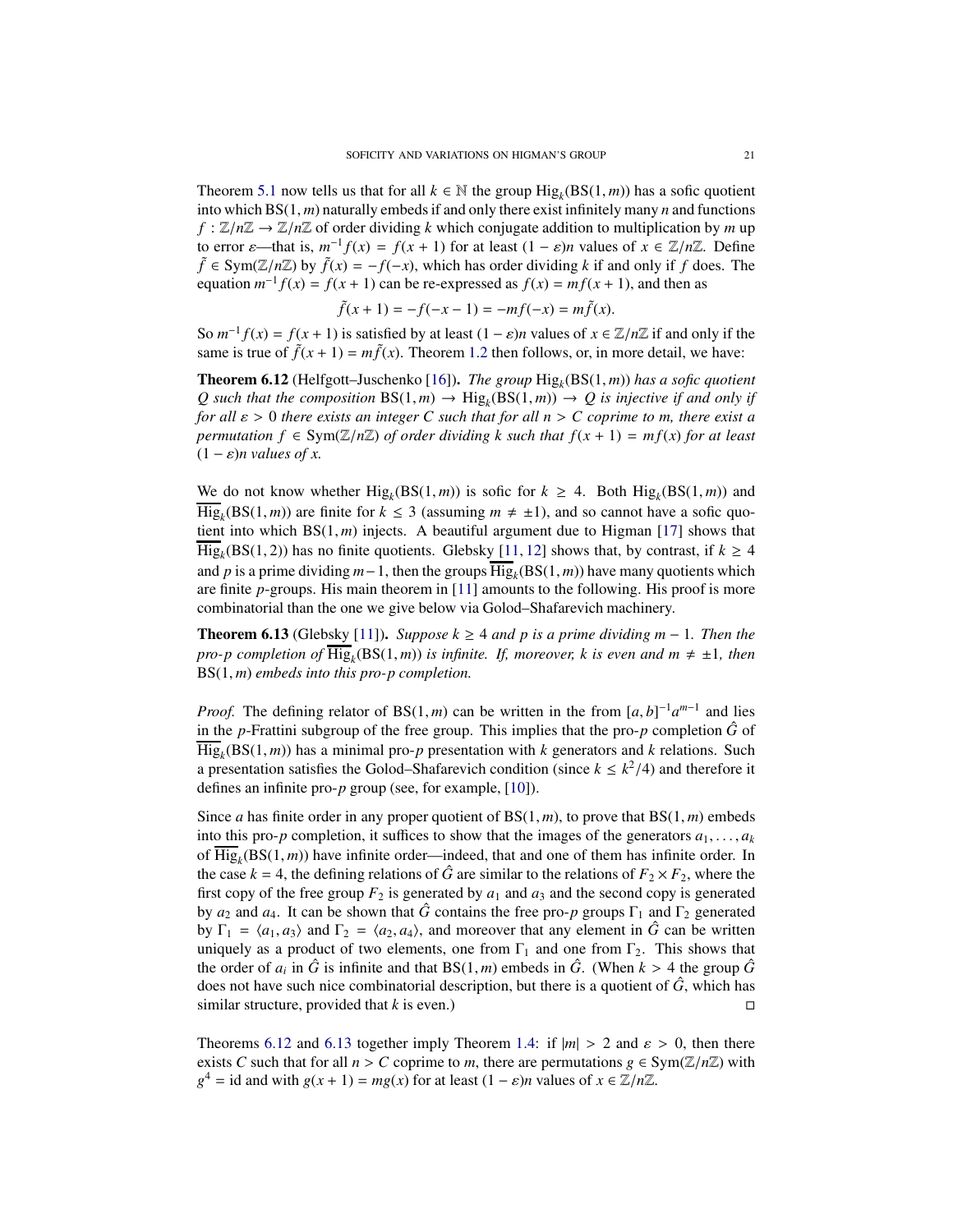*Remark* 6.14. Theorem [1.4](#page-2-0) applies to all integers  $m \neq 0, 2$ , these being the cases where  $(m-1) \neq \pm 1$  and has no prime divisors are  $m = 0, 2$ . The above proof via Theorem [6.13](#page-20-1) works for  $m \neq -1, 0, 1, 2$ . For  $m = 1$ , when BS(1, 1) =  $\mathbb{Z} \times \mathbb{Z}$ , the analogue is a special case of Theorem [6.2.](#page-16-1) The case  $m = -1$  only requires a minor strengthening of Theorem [6.13.](#page-20-1) The case  $m = 0$  is degenerate since *a* and *b* have different orders. Also one can have the order of *g* divide any given even integer  $k \geq 4$ , not just 4. We stress that the analogue of Theorem [1.4](#page-2-0) is unknown when  $m = 2$ .

<span id="page-21-1"></span>*Remark* 6.15*.* Estimating the dependance of the constant *C* in Theorem [1.4](#page-2-0) is quite hard because it involves explicitly constructing the sets *S* ′ in Theorem [5.3.](#page-14-1) We believe that by carefully tracking all bounds one gets that  $C = O(2^{K\varepsilon^{-2}})$ .

<span id="page-21-0"></span>6.4.  $\mathbb{Z} \wr \mathbb{Z}$ . The wreath product  $\mathbb{Z} \wr \mathbb{Z}$  has presentation

$$
\mathbb{Z} \wr \mathbb{Z} = \left\langle a, b \mid \left[ a, a^{b^i} \right] = 1 \; \forall i \in \mathbb{N} \right\rangle.
$$

It is a residually finite solvable group, and so is amenable. For any  $n \in \mathbb{N}$  and any *m* coprime to *n*, define a homomorphism  $\psi_{n,m} : \mathbb{Z} \wr \mathbb{Z} \to \text{Sym}(\mathbb{Z}/n\mathbb{Z})$  by

$$
\psi_{n,m}(a) = (x \mapsto x + 1), \text{ and}
$$
  

$$
\psi_{n,m}(b) = \left(x \mapsto m^{-1}x\right),
$$

which is well-defined since the permutations  $\psi_{n,m}(a)$  and  $\psi_{n,m}(b)$  satisfy the defining relations of Z≀Z. This action of Z≀Z arises from the quotient  $(\mathbb{Z}/\mathbb{Z})_{n,m} = (\mathbb{Z}/\mathbb{Z})/\langle a^n = 1, a^b = a^m \rangle$ acting on cosets of the subgroup  $\langle b \rangle$ .

<span id="page-21-2"></span>**Lemma 6.16.** For all finite sets  $S \subseteq \mathbb{Z} \wr \mathbb{Z}$  and all  $\delta > 0$ , there exists  $C > 0$  with the *property that*  $\psi_{n,m}$  *is an*  $(S, \delta, n)$ *-approximation of*  $\mathbb{Z} \wr \mathbb{Z}$  *for all coprime n, m satisfying*  $n \nmid t(m)$  *for every nonzero polynomial*  $t(x) = \sum t_i x^i \in \mathbb{Z}[x]$  *whose degree is most* C *and whose coefficients all satisfy*  $|t_i| < C$ .

*If, moreover,*  $|m| > 2C + 1$  *and*  $n > |m|^{C+1}$ *, then all such polynomials satisfy*  $n \nmid t(m)$ *, and so*  $\psi_{n,m}$  *is necessarily an*  $(S, \delta, n)$ *-approximation of*  $\mathbb{Z} \wr \mathbb{Z}$ *.* 

*Proof.* The group  $\mathbb{Z} \wr \mathbb{Z}$  can be represented by the group of matrices

$$
\left\{ \begin{bmatrix} 1 & \tilde{t}(x) \\ 0 & x^k \end{bmatrix} \middle| \ k \in \mathbb{Z}, \ \ \tilde{t}(x) \in \mathbb{Z}[x, x^{-1}] \right\}
$$

via

$$
a \mapsto \begin{bmatrix} 1 & 1 \\ 0 & 1 \end{bmatrix}, \qquad b \mapsto \begin{bmatrix} 1 & 0 \\ 0 & x^{-1} \end{bmatrix}.
$$

Suppose *S* is a finite subset of  $\mathbb{Z} \wr \mathbb{Z}$ . Then there exists an integer *N* with the following property. Every  $s \in S$  can be represented by

$$
\begin{bmatrix} 1 & \tilde{t}_{(s)}(x) \\ 0 & x^{\mu_{(s)}} \end{bmatrix}
$$

where

$$
\tilde{t}_{(s)}(x) = \sum_{i=-N}^{N} \tilde{t}_i x^i \in \mathbb{Z}[x, x^{-1}]
$$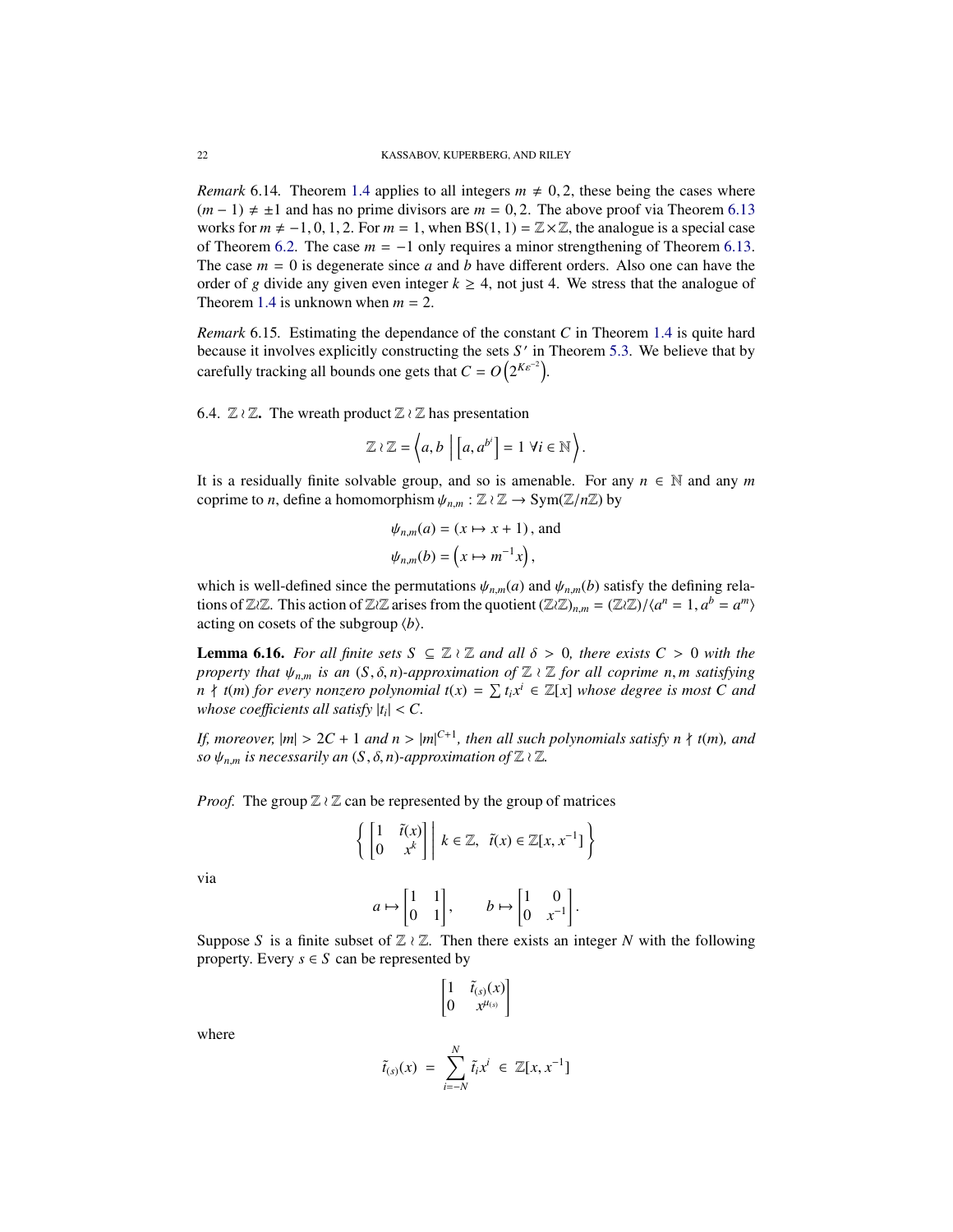and  $|\mu_{(s)}| \leq N$  and  $|\tilde{t}_i| \leq N$  for all *i*. One computes that for *s* as above,

$$
\psi_{n,m}(s): \left(x \mapsto m^{-\mu_{(s)}}\left(x+\tilde{t}_{(s)}(m)\right)\right).
$$

Define  $t_{(s)}(x) := x^N \tilde{t}_{(s)}(x) \in \mathbb{Z}[x]$ . Let  $C = \max\left\{2N + 1, \left\lfloor \frac{1}{\delta} + 1 \right\rfloor\right\}$ , so that  $t_{(s)}(x)$  is within the scope of the lemma. Assume that  $n, m$  satisfy the condition in the first part of the lemma, so that, in particular,  $n \nmid t_{(s)}(m)$ .

If  $\mu(s) = 0$ , then  $\psi_{n,m}(s)$  maps *x* to  $x + \tilde{t}(s)(m) = x + m^{-N}t(s)(m)$  and so has no fixed points as  $m^{-1}$  is coprime to *n* and  $n \nmid t_{(s)}(m)$ .

Suppose  $\mu_{(s)} \neq 0$ . If  $n|(m^{\mu_{(s)}}-1)$ , then  $\psi_{n,m}(s): x \mapsto x + \tilde{t}_{(s)}(m)$  and so is either the identity (when *n* |  $\tilde{t}_{(s)}(m)$ , which would contradict *n*  $\uparrow t_{(s)}(m)$ , and so does not occur) or has no fixed points. If  $n \nmid (m^{\mu(s)} - 1)$ , then the permutation  $\psi_{n,m}(s)$  has at most gcd $(m^{\mu(s)} - 1, n)$  fixed points. But gcd( $m^{\mu(s)} - 1, n$ )  $\leq \delta n$ , else the polynomial  $M(x^{|\mu(s)|} - 1)$  will have *m* as a root mod *n* for some  $M < 1/\delta$ . So  $\psi_{n,m}(s)$  has at most  $\delta n$  fixed points.

In every case we have  $d(\psi_{n,m}(s), id) > 1 - \delta$ . And the *almost homomorphism* condition is immediate since  $\psi_{n,m}$  is, in fact, a homomorphism. So  $\psi_{n,m}$  is an  $(S, \delta, n)$ -approximation of  $\mathbb{Z} \wr \mathbb{Z}$ , as required.

For the final part of the lemma, assume  $|m| > 2C + 1$  and  $n > |m|^{C+1}$ . In particular,  $|m| \neq 1$ . Let  $d \le C$  be the degree of  $t(x)$ . Then

$$
|t(m)| \leq \sum_{i=0}^d |t_i| |m|^i \leq C \frac{|m|^{d+1}-1}{|m|-1} < |m|^{C+1} < n.
$$

If  $d = 0$ , then  $0 \neq |t(m)| = |t_0| < C < n$ , so  $n \nmid t(m)$ , as required. Assume  $d \geq 1$ . Then

$$
|t(m)| = \left| t_d m^d + \sum_{i=0}^{d-1} t_i m^i \right| \geq |t_d m^d| - \left| \sum_{i=0}^{d-1} t_i m^i \right| \geq |m|^d - C \frac{|m|^d - 1}{|m| - 1} \geq |m|^d / 2,
$$

where the final inequality holds because  $|m| > 2C + 1$ . As  $d \ge 1$ , we now have that  $0 < |m|/2 \le |t(m)| < n$ , which implies that  $n \nmid t(m)$ .

So Theorem [5.1](#page-10-1) tells us that for all  $k \in \mathbb{N}$  the group  $\text{Hig}_k(\mathbb{Z} \wr \mathbb{Z})$  has a sofic quotient into which Z ≀ Z naturally embeds if and only there exist infinitely many *n* and functions  $f : \mathbb{Z}/n\mathbb{Z} \to \mathbb{Z}/n\mathbb{Z}$  of order dividing *k* which conjugate addition of 1 to multiplication by *m* up to error  $\varepsilon$ . After conjugating by a minus sign (in the manner of replacing f by  $\tilde{f}$  in Section [6.3\)](#page-19-1) this latter condition becomes  $f(x + 1) = mf(x)$  for at least  $(1 - \varepsilon)n$  values of  $x \in \mathbb{Z}/n\mathbb{Z}$ . However, for  $k \geq 4$  we know by Lemma [3.3](#page-6-0) that  $\mathbb{Z} \wr \mathbb{Z}$  naturally embeds in Hig*<sup>k</sup>* (Z ≀ Z) and by Corollary [4.5](#page-9-1) that Hig*<sup>k</sup>* (Z ≀ Z) is sofic. We also know by Proposition [4.6](#page-9-0) that  $\text{Hig}_3(\mathbb{Z}\wr \mathbb{Z})$  has a sofic quotient into which  $\mathbb{Z}\wr \mathbb{Z}$  naturally embeds. So we have that such *n* and *f* do exist for  $k \geq 3$ . Adjusting the constant *C* of Lemma [6.16](#page-21-2) suitably, we have:

<span id="page-22-0"></span>**Theorem 6.17.** *For all*  $\varepsilon > 0$  *and*  $k \geq 3$ *, there exists C such that if n is coprime to m and*  $|m| > C$  and  $n > |m|^C$ , then there exists  $f \in Sym(\mathbb{Z}/n\mathbb{Z})$  which has order dividing k and the *property that*  $f(x + 1) = mf(x)$  *for at least*  $(1 - \varepsilon)n$  *values of*  $x \in \mathbb{Z}/n\mathbb{Z}$ *.* 

This result is stronger but less clean than the version we preferred to present in the introduction as Theorem [1.3.](#page-1-0)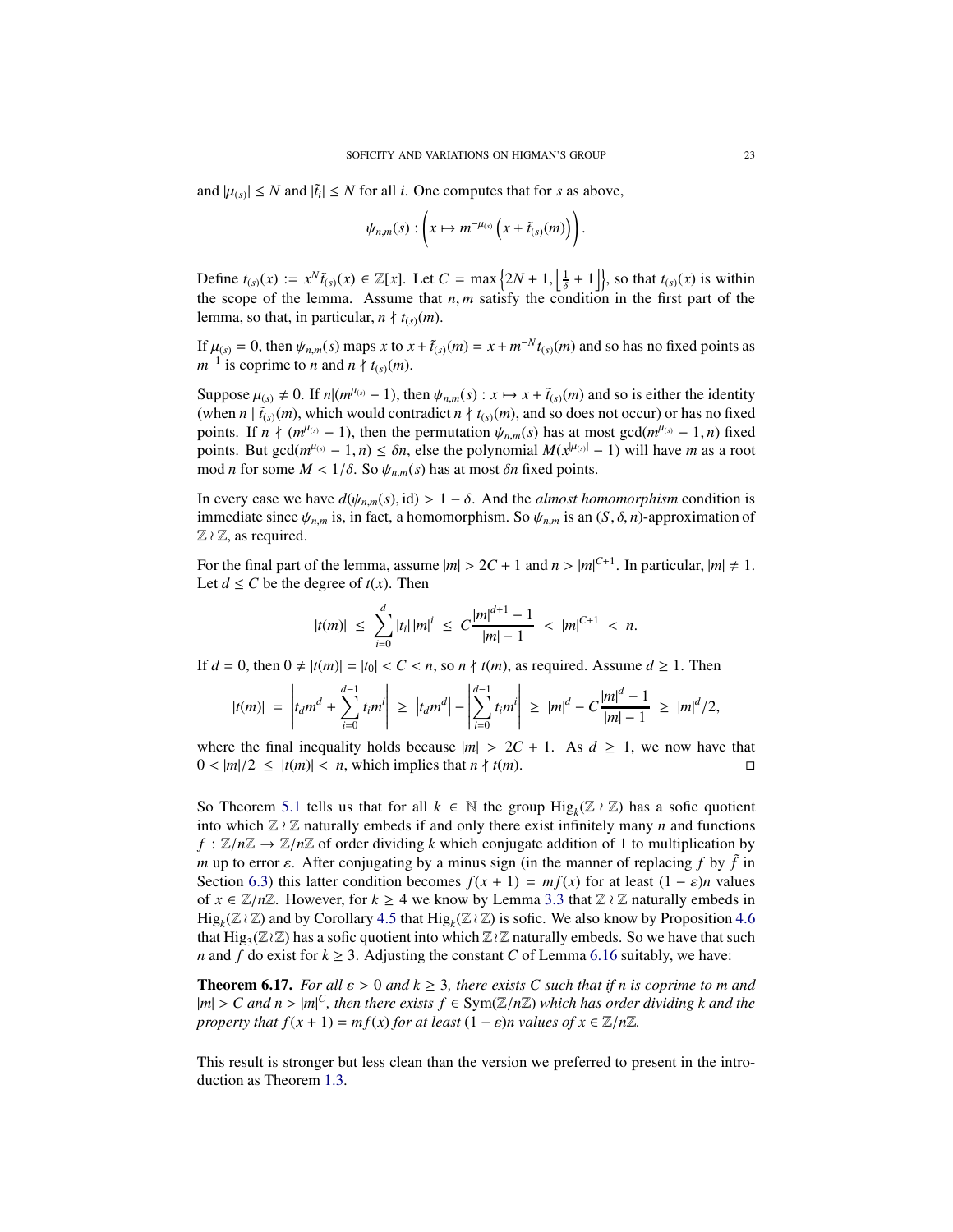*Proof of Theorem [1.3.](#page-1-0)* Theorem [1.3](#page-1-0) states that for all  $\varepsilon > 0$  and all  $k \ge 3$ , there exists  $N \in \mathbb{N}$  such that for all coprime integers *m* and *n* with  $n > N$  and  $\ln \ln n < m < \ln n$ , there exists an *f* as per Theorem [6.17.](#page-22-0) This follows from Theorem [6.17](#page-22-0) by taking *N* sufficiently large that  $\ln \ln N > C$  and  $N > (\ln N)^C$ .

As mentioned above, Hig<sub>k</sub>( $\mathbb{Z} \wr \mathbb{Z}$ ) is sofic for all  $k \ge 4$  by Corollary [4.5.](#page-9-1) For  $k = 1$  and  $k = 2$ the groups  $\text{Hig}_k(\mathbb{Z} \wr \mathbb{Z})$  are sofic since

$$
\overline{\mathrm{Hig}}_1(\mathbb{Z} \wr \mathbb{Z}) = \mathrm{Hig}_1(\mathbb{Z} \wr \mathbb{Z}) \cong \mathbb{Z} \quad \text{and} \quad \overline{\mathrm{Hig}}_2(\mathbb{Z} \wr \mathbb{Z}) \cong \mathcal{H}
$$

(but  $\mathbb{Z} \wr \mathbb{Z}$  does not embed in  $\text{Hig}_1(\mathbb{Z} \wr \mathbb{Z})$  or  $\text{Hig}_2(\mathbb{Z} \wr \mathbb{Z})$ ). As in the case of  $\mathcal{H}$ , we do not know whether  $\text{Hig}_{3}(\mathbb{Z} \wr \mathbb{Z})$  is sofic, but we see no reason it should not be.

*Remark* 6.18. Before proving Theorem [1.1,](#page-1-2) which implies that  $\text{Hig}_4(\mathbb{Z} \wr \mathbb{Z})$  is sofic, we constructed finite quotients which can be combined to give a residually finite quotient *Q* of  $\text{Hig}_4(\mathbb{Z} \wr \mathbb{Z})$  in which  $\mathbb{Z} \wr \mathbb{Z}$  embeds. We find these quotients interesting on their own, and will briefly describe them. Pick a prime *p* and two functions  $f, \lambda : \mathbb{F}_p \to \mathbb{F}_p^*$ . Then there is an action  $\psi_{p,f,\lambda}$  of  $\text{Hig}_{4}(\mathbb{Z} \wr \mathbb{Z})$  on  $S = \mathbb{F}_p \times \mathbb{F}_p \times \mathbb{F}_p \times \mathbb{F}_p$  defined by

$$
t: (x, y, z, w) \mapsto (y, z, w, x),
$$
  $a: (x, y, z, w) \mapsto (x\lambda(z), y, z, w + f(z)).$ 

One computes that

$$
a^t: (x, y, z, w) \mapsto (x + f(w), y\lambda(w), z, w),
$$

and since  $a^t = d$ , we then can compute that

$$
a: (x, y, z, w) \mapsto (x\lambda(z), y, z, w + f(z)), \quad c: (x, y, z, w) \mapsto (x, y + f(x), z\lambda(x), w),
$$
  

$$
b: (x, y, z, w) \mapsto (x, y, z + f(y), w\lambda(y)), \quad d: (x, y, z, w) \mapsto (x + f(w), y\lambda(w), z, w).
$$

To verify that this is an action, observe that  $(a^t)^{a^j}$  acts via

$$
(at)aj : (x, y, z, w) \mapsto (x + \lambda(z)-j f(w + jf(z)), y\lambda(w + jf(z)), z, w).
$$

Since this distorts *x* and *y* by only multiplication or only addition of elements that are not distorted (namely *z* and *w*),  $(a^t)^{a^j}$  will commute with  $(a^t)^{a^i}$ . So,  $\psi_{p,f,\lambda}$  is a homomorphism  $\text{Hig}_4(\mathbb{Z} \wr \mathbb{Z}) \to \text{Sym}(p^4)$ . Using a combinatorial description of the elements in  $\mathbb{Z} \wr \mathbb{Z}$  it is possible to show that the restriction of  $\psi_{p,f,\lambda}$  to  $\mathbb{Z} \wr \mathbb{Z}$  is injective.

These actions  $\psi_{p,f,\lambda}$  are quite different from those arising in our proof of Theorem [1.1.](#page-1-2) We expect that for generic functions *f* and  $\lambda$ , the image of  $\psi_{p,f,\lambda}$  will either be the full symmetric group, or the alternating group, and so will be very far from (residually) solvable. It is intriguing question whether the actions  $\psi_{p,f,\lambda}$  distinguish all elements in Hig<sub>4</sub>( $\mathbb{Z} \wr \mathbb{Z}$ ). We see no reason why this should not the case, but without having an easily understandable combinatorial model of  $\text{Hig}_4(\mathbb{Z} \wr \mathbb{Z})$ , it is hard to prove such claim.

6.5. The free metabelian group on two generators. The free metabelian group on two generators M has a presentation

$$
\mathcal{M} = \left\langle a, b \mid \left[ [a, b], [a, b]^{a' b'} \right] = 1 \; \forall i, j \in \mathbb{Z} \right\rangle.
$$

It is a residually finite solvable group, so is amenable. For  $n \in \mathbb{N}$  and p and q relatively prime to *n*, define a map  $\psi_{n,p,q}: \mathbb{Z} \wr \mathbb{Z} \to \text{Sym}(\mathbb{Z}/n\mathbb{Z})$  by

$$
\psi_{n,p,q}(a) = \left(x \mapsto q^{-1}(x+1)\right), \text{ and}
$$

$$
\psi_{n,p,q}(b) = \left(x \mapsto p^{-1}x\right),
$$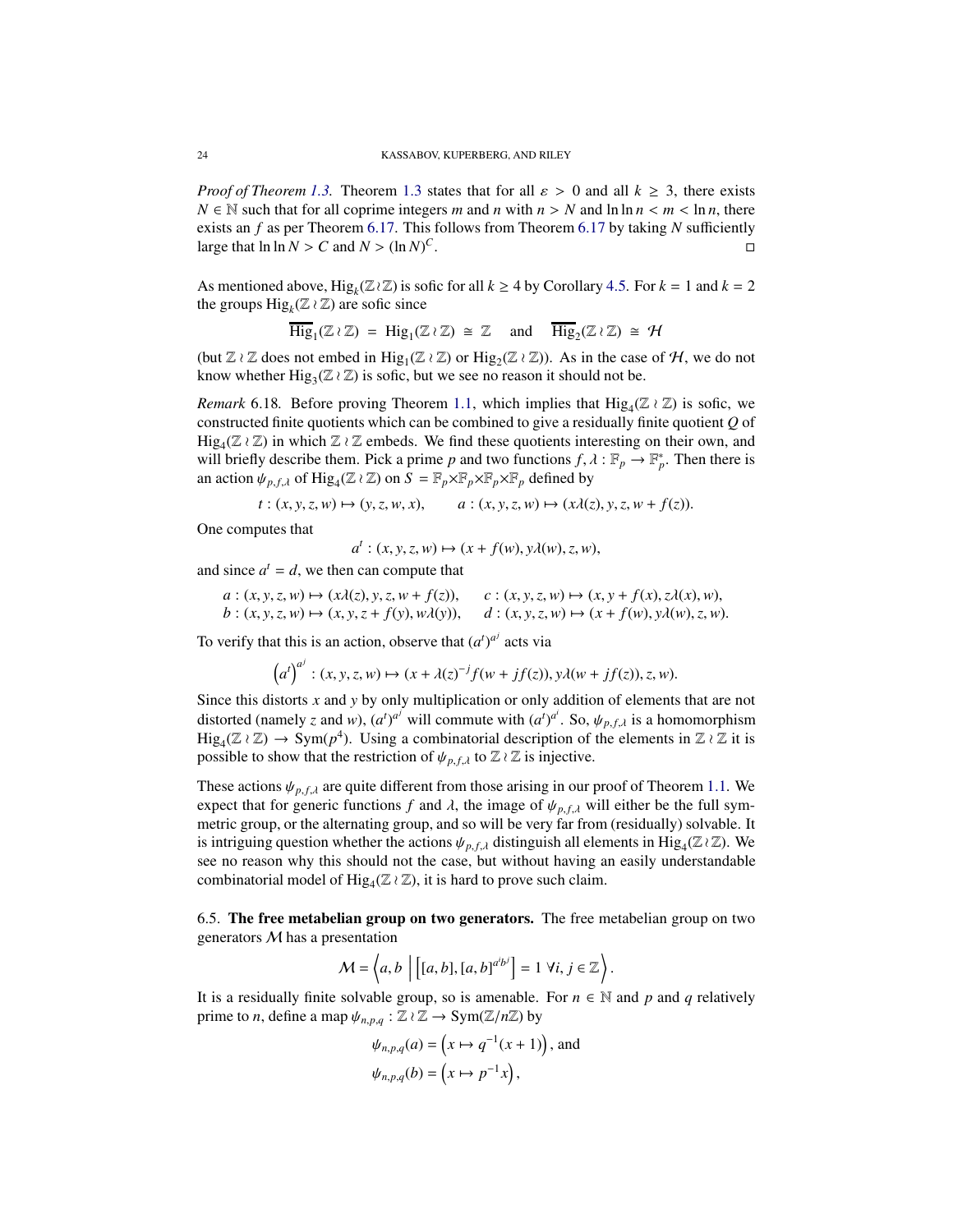which extends to the whole of M since the permutations  $\psi_{n,p,q}(a)$  and  $\psi_{n,p,q}(b)$  satisfy the defining relations of M. We have the analogue of Lemma [6.16,](#page-21-2) whose proof is practically the same:

**Lemma 6.19.** *For all finite sets*  $S \subseteq M$  *and all*  $\delta > 0$ *, there exists a constant* C *such that for all integers n, p, and q with n coprime to p and q and satisfying n* ∤ *t*(*p*, *q*) *for all nonzero polynomials*  $t(x, y) = \sum t_{i,j} x^i y^j \in \mathbb{Z}[x, y]$  *with integer coefficients*  $|t_{ij}| < C$  *and total degree at most C, the map*  $\psi_{n,p,q}$  *is an*  $(S, \delta, n)$ *-approximation of* M.

*If, moreover,*  $|q| > 2C + 1$ ,  $|p| > |q|^{C+1}$  *and n* >  $|p|^{C+1}$ , *then all such polynomials satisfy*  $n \nmid t(p, q)$ *, and so*  $\psi_{n, p, q}$  *necessary is an*  $(S, \delta, n)$ *-approximation of* M.

So Theorem [5.1](#page-10-1) tells us that for all  $k \in \mathbb{N}$  the group  $\text{Hig}_k(\mathcal{M})$  has a sofic quotient into which M naturally injects if and only there exist infinitely many *n* and functions  $f : \mathbb{Z}/n\mathbb{Z} \rightarrow$  $\mathbb{Z}/n\mathbb{Z}$  of order dividing *k* which conjugate the actions of  $\psi_{n,p,q}(a)$  and  $\psi_{n,p,q}(b)$  up to error at most ε.

For  $k \ge 4$  we can use Corollary [4.5](#page-9-1) to see that  $\text{Hig}_k(\mathcal{M})$  is sofic and Lemma [3.3](#page-6-0) to see that M naturally embeds into it. The case  $k = 2$  is handled by the observation  $\overline{\text{Hig}}_2(\mathcal{M}) \cong \mathcal{M}$ , and  $k = 3$  by Proposition [4.6.](#page-9-0) (We do not know whether Hig<sub>3</sub>( $M$ ) is sofic.) As for the case  $k = 1$ , the group  $\text{Hig}_1(\mathcal{M})$  is also sofic since  $\overline{\text{Hig}}_1(\mathcal{M}) = \text{Hig}_1(\mathcal{M}) \cong \mathbb{Z}$  but M does not embed in  $\text{Hig}_1(\mathcal{M})$ .

Theorem [5.1](#page-10-1) then allows us to conclude:

<span id="page-24-0"></span>**Theorem 6.20.** *For all*  $\varepsilon > 0$  *and*  $k \geq 2$ *, there exists C such that if n is coprime to p and q and*  $|q| > C$ ,  $|p| > |q|^C$  *and*  $n > |p|^C$ , *then there exists*  $f \in Sym(\mathbb{Z}/n\mathbb{Z})$  *such that*  $f^k = id$  *and*  $f(qx + 1) = pf(x)$  *for at least*  $(1 - \varepsilon)n$  *values of*  $x \in \mathbb{Z}/n\mathbb{Z}$ *.* 

## 7. Heuristic

Here we will explain why the existence of the permutations  $f \in Sym(n)$  proved in The-orem [5.1](#page-10-1) is surprising. We will focus on instances where  $A = \langle a \rangle \cong B = \langle b \rangle \cong \mathbb{Z}$  and  $k = 4$  which is the case in most of our examples. (We could generalize to  $k \geq 4$  without significantly changing the following argument, but the assumption that  $A \cong B \cong \mathbb{Z}$  is essential.)

Denote  $\alpha = \psi(a)$  and  $\beta = \psi(b)$ . Each permutation *f* satisfies the global condition  $f^4 = id$ ; and many local conditions: the condition concerning  $d(\psi(b) \circ f, f \circ \psi(\phi(b)))$  is equivalent to  $f(\alpha(x)) = \beta(f(x))$  for at least  $(1 - \varepsilon)n$  points *x*.

One can estimate the probability that a permutation  $f$  chosen uniformly at random from  $Sym(n)$  satisfies that global condition: by considering cycle structure, one counts the number of elements of order dividing 4 in the symmetric group Sym(*n*) (see [\[3\]](#page-25-3)), which leads to

$$
P = \text{Prob}(f^4 = \text{id}) \approx \frac{1}{\sqrt[4]{|\text{Sym}(n)|}} \approx n^{-n/4}.
$$

(Here we are only describing the leading term of the expansion of log *P*.)

It is also quite easy to estimate the probability that a local condition is satisfied. A local condition asserts that  $f(\alpha(x))$  is determined by  $f(x)$ —the probability that this happens at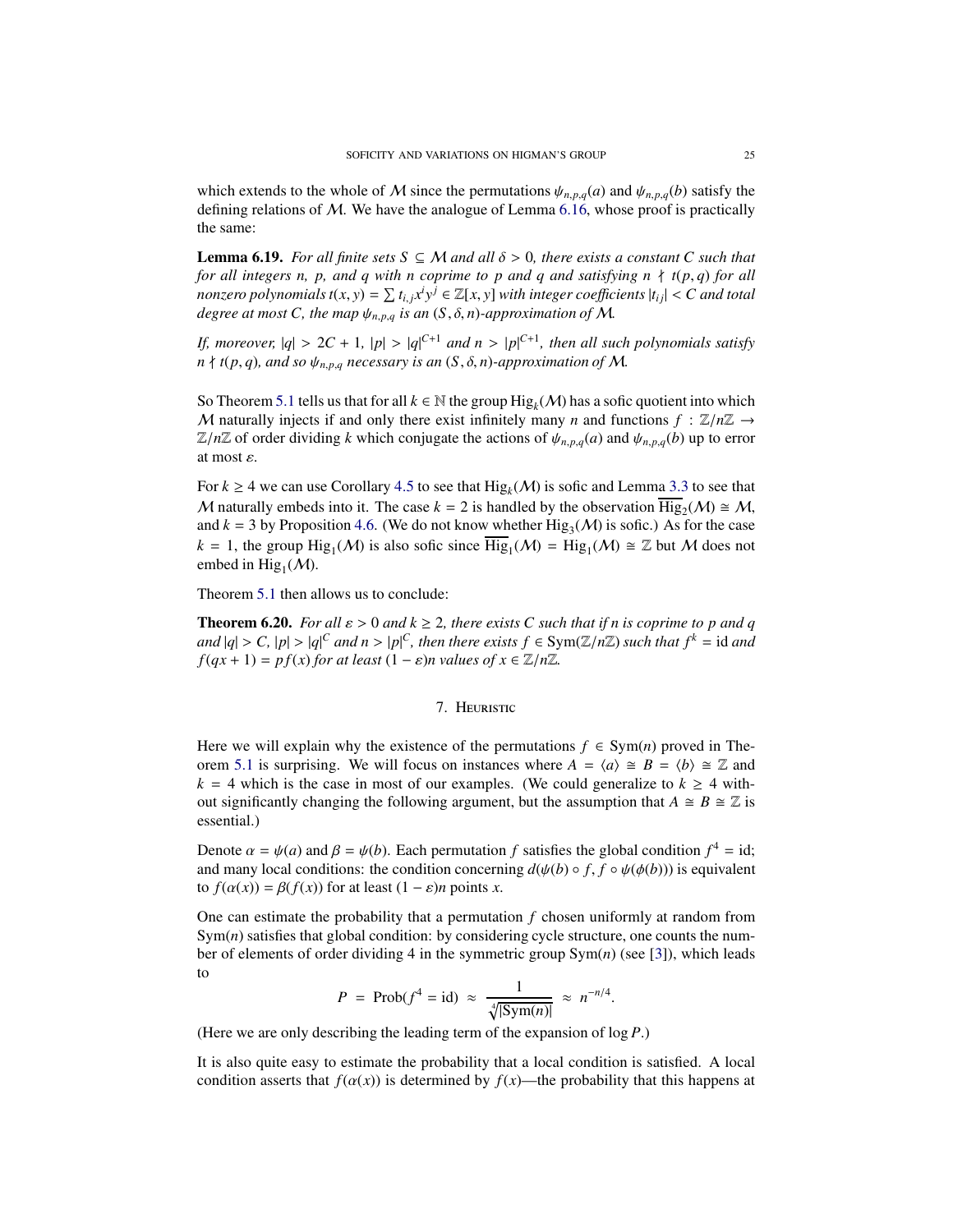a given *x* is approximately  $1/n$  (only approximately since *x* might be a fixed point of  $\alpha$ or  $f(x)$  might be a fixed point for  $\beta$ ). However, this probability is irrelevant since we want  $f(\alpha(x)) = \beta(f(x))$  for the majority of *x* (for at least  $(1 - \varepsilon)n$  points *x*, to be precise). Informally, a small number of local conditions are almost independent from each other, but this is not true if we consider many local conditions.

The number of permutations in Sym(*n*) satisfying  $f(\alpha(x)) = \beta(f(x))$  for at least  $(1 - \varepsilon)n$ points *x* is at most  $n^{2\epsilon n+k}$  where *k* is the number cycles in the action of  $\alpha$ —such permutations are determined by the following: the points *x* where the local condition is not satisfied; values of  $f(\alpha(x))$  at each of these points; and the values of f at a single point on each cycle on the action of  $\alpha$ . (This information specifies a function f but it may not be a permutation.) For all  $\varepsilon' > 0$ , we have  $k < \varepsilon' n$  for large *n*, otherwise a small power of  $\alpha$  will be close to the identity permutation, which would contradict the fact that  $\psi$  detects the soficity of *G*. Thus, the number of permutations satisfying the majority of the local conditions is at most  $K = n^{(2\varepsilon + \varepsilon')n}$ .

If the global condition is almost independent from the local conditions, then the expected number of permutation satisfying both, should be around

$$
P.K = n^{-n/4}.n^{(2\varepsilon + \varepsilon')n} = n^{(2\varepsilon + \varepsilon' - 1/4)n} \ll 1,
$$

if  $\varepsilon$ ,  $\varepsilon'$  < 1/20. Thus, one should expect that there are no such permutations when *n* is sufficiently large.

The independence assumption is somewhat justified by the observation that the global condition is independent form each of the local conditions (it is also almost independent from any fixed number of local conditions). Notice that this heuristic does not really depend on the group *G*.

The main weakness of this heuristic is the assumption that the global condition is almost independent from the majority of the local conditions. One can interpret Theorem [5.1](#page-10-1) as saying there is a connection between the soficity of the group  $\text{Hig}_k(G)$  and the independence of global versus local conditions.

### Acknowledgements

We thank Harald Helfgott for discussions on this project and are grateful for partial support from NSF grants DMS 1303117 and 1601406 (Kassabov), the Rawlings College Presidential Research Scholars program at Cornell (Kuperberg), and Simons Collaboration Grant 318301 (Riley).

#### **REFERENCES**

- <span id="page-25-2"></span>1. Goulnara Arzhantseva and Liviu Păunescu, Almost commuting permutations are near commuting permuta*tions*, J. Funct. Anal. 269 (2015), no. 3, 745–757. MR 3350728
- <span id="page-25-1"></span>2. Valerio Capraro and Martino Lupini, *Introduction to sofic and hyperlinear groups and Connes' embedding conjecture*, Lecture Notes in Mathematics, vol. 2136, Springer International Publishing, 2015, [arXiv:1309.2034.](https://arxiv.org/abs/1309.2034)
- <span id="page-25-3"></span>3. S. Chowla, I. N. Herstein, and W. R. Scott, *The solutions of x<sup>d</sup>* = 1 *in symmetric groups*, Norske Vid. Selsk. Forh., Trondheim 25 (1952), 29–31 (1953). MR 0054605
- <span id="page-25-0"></span>4. Laura Ciobanu, Derek F. Holt, and Sarah Rees, *Sofic groups: graph products and graphs of groups*, Pacific J. Math. 271 (2014), no. 1, 53–64. MR 3259760